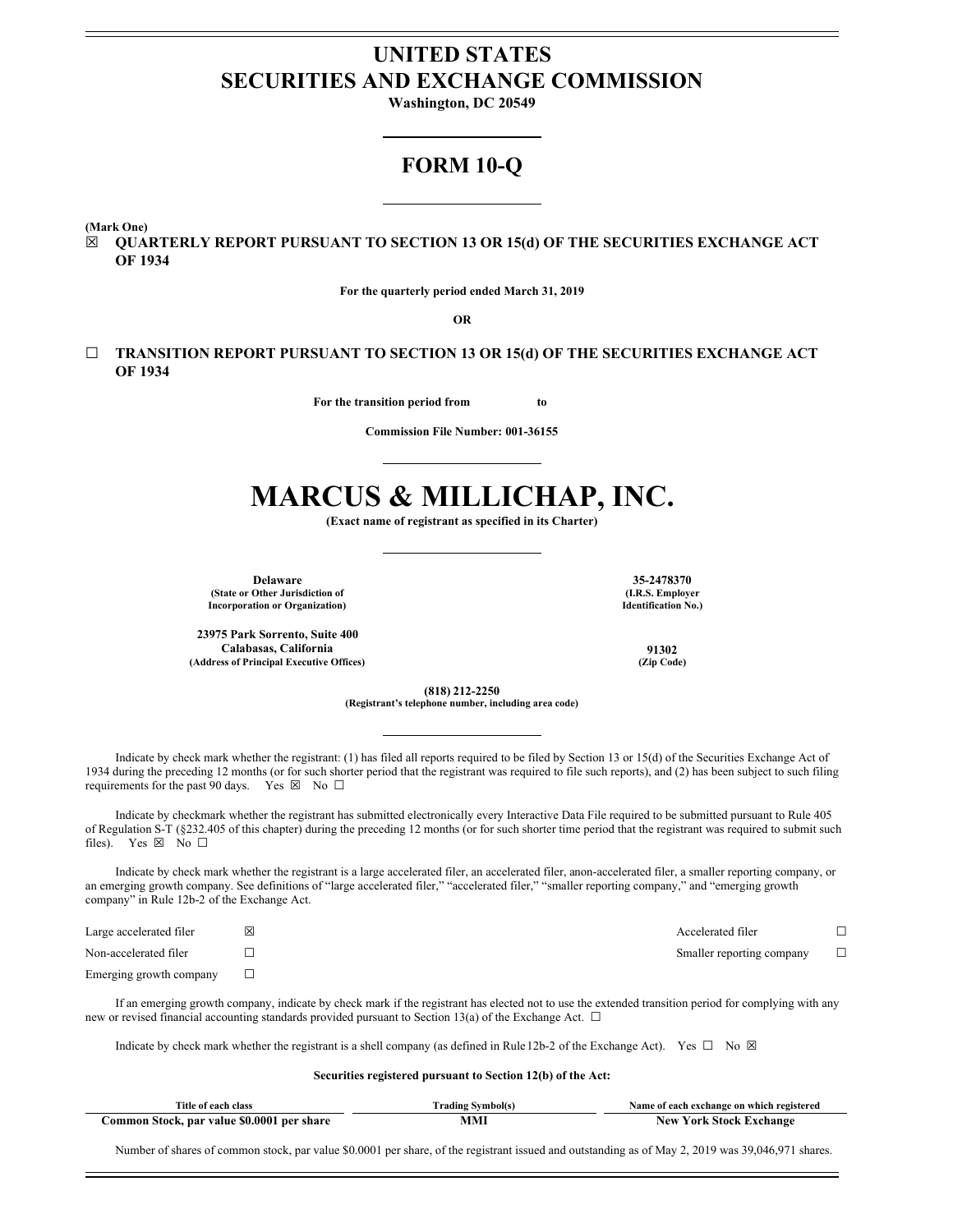# **MARCUS & MILLICHAP, INC. TABLE OF CONTENTS**

# **PART I. FINANCIAL [INFORMATION](#page-2-0)**

| <b>Item 1. Financial Statements</b>                                                                                              | Page           |
|----------------------------------------------------------------------------------------------------------------------------------|----------------|
| Condensed Consolidated Balance Sheets at March 31, 2019 (Unaudited) and December 31, 2018                                        | 3              |
| Condensed Consolidated Statements of Net and Comprehensive Income for the Three Months Ended March 31, 2019 and 2018 (Unaudited) | $\overline{4}$ |
| Condensed Consolidated Statements of Stockholders' Equity for the Three Months Ended March 31, 2019 and 2018 (Unaudited)         | 5              |
| Condensed Consolidated Statements of Cash Flows for the Three Months Ended March 31, 2019 and 2018 (Unaudited)                   | 6              |
| Notes to Condensed Consolidated Financial Statements (Unaudited)                                                                 |                |
| <b>Item 2. Management's Discussion and Analysis of Financial Condition and Results of Operations</b>                             | 24             |
| <b>Item 3. Quantitative and Qualitative Disclosures About Market Risk</b>                                                        | 35             |
| <b>Item 4. Controls and Procedures</b>                                                                                           | 36             |
| <b>PART II. OTHER INFORMATION</b>                                                                                                |                |
| <b>Item 1. Legal Proceedings</b>                                                                                                 | 37             |
| <b>Item 1A. Risk Factors</b>                                                                                                     | 37             |
| <b>Item 2. Unregistered Sales of Equity Securities and Use of Proceeds</b>                                                       | 37             |
| <b>Item 3. Defaults Upon Senior Securities</b>                                                                                   | 37             |
| <b>Item 4. Mine Safety Disclosures</b>                                                                                           | 37             |
| <b>Item 5. Other Information</b>                                                                                                 | 37             |
| <b>Item 6. Exhibits</b>                                                                                                          | 38             |

**[SIGNATURES](#page-38-0)**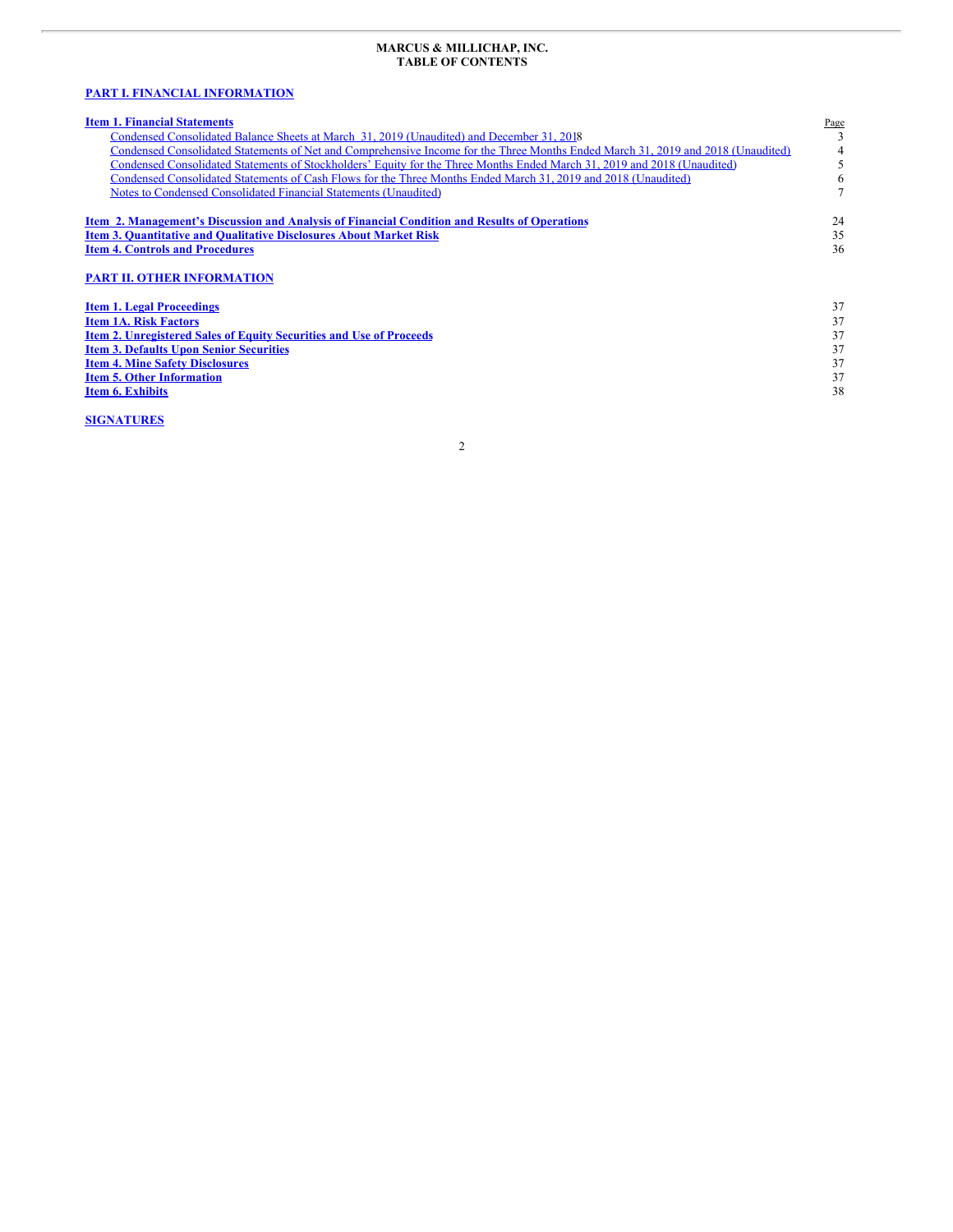#### <span id="page-2-2"></span><span id="page-2-0"></span>**MARCUS & MILLICHAP, INC. CONDENSED CONSOLIDATED BALANCE SHEETS (in thousands, except for shares and par value)**

<span id="page-2-1"></span>

|                                                                                                    |              | March 31, 2019   |                   |
|----------------------------------------------------------------------------------------------------|--------------|------------------|-------------------|
|                                                                                                    |              | (Unaudited)      | December 31, 2018 |
| Assets                                                                                             |              |                  |                   |
| Current assets:<br>Cash and cash equivalents                                                       | $\mathbb{S}$ |                  | \$<br>214,683     |
| Commissions receivable                                                                             |              | 198,132<br>6,119 | 4,948             |
| Prepaid expenses                                                                                   |              | 8,833            | 7,904             |
| Marketable securities, available-for-sale                                                          |              | 121,059          | 137,436           |
| Other assets, net                                                                                  |              | 6,031            | 6,368             |
|                                                                                                    |              |                  |                   |
| Total current assets                                                                               |              | 340,174          | 371,339           |
| Prepaid rent                                                                                       |              |                  | 13,892            |
| Property and equipment, net                                                                        |              | 19,937           | 19,550            |
| Operating lease right-of-use assets, net                                                           |              | 83,913           |                   |
| Marketable securities, available-for-sale                                                          |              | 75,044           | 83,209            |
| Assets held in rabbi trust                                                                         |              | 8,939            | 8,268             |
| Deferred tax assets, net                                                                           |              | 20,428           | 22,959            |
| Goodwill and other intangible assets, net                                                          |              | 15,133           | 15,385            |
| Other assets                                                                                       |              | 39,948           | 31,778            |
| <b>Total</b> assets                                                                                | $\mathbb{S}$ | 603,516          | \$<br>566,380     |
| Liabilities and stockholders' equity                                                               |              |                  |                   |
| Current liabilities:                                                                               |              |                  |                   |
| Accounts payable and other liabilities                                                             | $\mathbb{S}$ | 13,175           | \$<br>11,035      |
| Notes payable to former stockholders                                                               |              | 1,087            | 1,087             |
| Deferred compensation and commissions                                                              |              | 25,923           | 47,910            |
| Income tax payable                                                                                 |              | 7,603            | 4,486             |
| Operating lease liabilities                                                                        |              | 17,358           |                   |
| Accrued bonuses and other employee related expenses                                                |              | 8,217            | 28,338            |
| Total current liabilities                                                                          |              | 73,363           | 92,856            |
| Deferred compensation and commissions                                                              |              | 36,906           | 49,887            |
| Notes payable to former stockholders                                                               |              | 6,564            | 6,564             |
| Operating lease liabilities                                                                        |              | 58,494           |                   |
| Deferred rent and other liabilities                                                                |              | 2,097            | 7,499             |
| <b>Total liabilities</b>                                                                           |              |                  |                   |
|                                                                                                    |              | 177,424          | 156,806           |
| Commitments and contingencies                                                                      |              |                  |                   |
| Stockholders' equity:                                                                              |              |                  |                   |
| Preferred stock, \$0.0001 par value:                                                               |              |                  |                   |
| Authorized shares - 25,000,000; issued and outstanding shares - none at March 31, 2019 and         |              |                  |                   |
| December 31, 2018, respectively                                                                    |              |                  |                   |
| Common stock, \$0.0001 par value:                                                                  |              |                  |                   |
| Authorized shares $-150,000,000$ ; issued and outstanding shares $-39,042,434$ and $38,814,464$ at |              |                  |                   |
| March 31, 2019 and December 31, 2018, respectively                                                 |              | 4                |                   |
| Additional paid-in capital                                                                         |              | 97,587           | 97,458            |
| Stock notes receivable from employees                                                              |              | (4)              | (4)               |
| Retained earnings                                                                                  |              | 326,979          | 311,341           |
| Accumulated other comprehensive income                                                             |              | 1,526            | 775               |
| Total stockholders' equity                                                                         |              | 426,092          | 409,574           |
| Total liabilities and stockholders' equity                                                         | $\mathbb{S}$ | 603,516          | \$<br>566,380     |

*See accompanying notes to condensed consolidated financial statements.*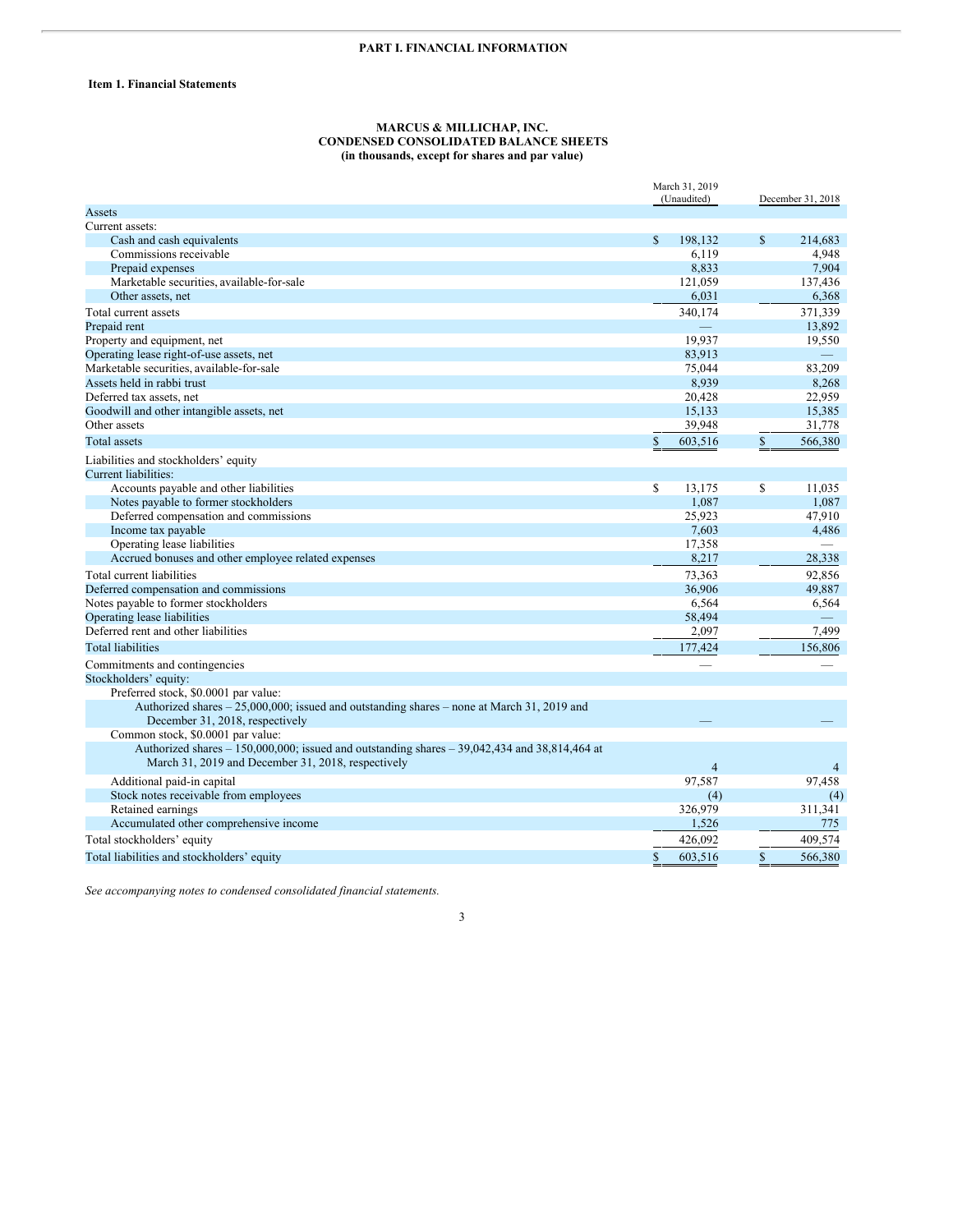# <span id="page-3-0"></span>**MARCUS & MILLICHAP, INC. CONDENSED CONSOLIDATED STATEMENTS OF NET AND COMPREHENSIVE INCOME (in thousands, except per share amounts)**

*(Unaudited)*

|                                                                                                                        | Three Months Ended<br>March 31, |                      |
|------------------------------------------------------------------------------------------------------------------------|---------------------------------|----------------------|
|                                                                                                                        | 2019                            | 2018                 |
| Revenues:                                                                                                              |                                 |                      |
| Real estate brokerage commissions                                                                                      | \$144,937                       | \$162,525            |
| Financing fees                                                                                                         | 13,732                          | 9,724                |
| Other revenues                                                                                                         | 2,038                           | 2,292                |
| Total revenues                                                                                                         | 160,707                         | 174,541              |
| Operating expenses:                                                                                                    |                                 |                      |
| Cost of services                                                                                                       | 91.688                          | 101,649              |
| Selling, general and administrative expense                                                                            | 48,918                          | 48,053               |
| Depreciation and amortization expense                                                                                  | 1,832                           | 1,375                |
| Total operating expenses                                                                                               | 142,438                         | 151,077              |
| Operating income                                                                                                       | 18,269                          | 23,464               |
| Other income (expense), net                                                                                            | 3,375                           | 1,209                |
| Interest expense                                                                                                       | (349)                           | (360)                |
| Income before provision for income taxes                                                                               | 21,295                          | 24,313               |
| Provision for income taxes                                                                                             | 5,657                           | 6,302                |
| Net income                                                                                                             | 15,638                          | 18,011               |
| Other comprehensive income (loss):                                                                                     |                                 |                      |
| Marketable securities, available-for-sale:                                                                             |                                 |                      |
| Change in unrealized gains (losses)                                                                                    | 858                             | (492)                |
| Less: reclassification adjustment for net gains included in other income (expense), net                                | (9)                             |                      |
| Net change, net of tax of \$288 and \$(164) for the three months ended March 31, 2019 and 2018, respectively           | 849                             | (492)                |
| Foreign currency translation (loss) gain, net of tax of \$0 for each of the three months ended March 31, 2019 and 2018 | (98)                            | 39                   |
| Total other comprehensive income (loss)                                                                                | 751                             | (453)                |
| Comprehensive income                                                                                                   | \$16,389                        | \$17,558             |
| Earnings per share:                                                                                                    |                                 |                      |
| <b>Basic</b>                                                                                                           | S<br>0.40                       | S<br>0.46            |
| <b>Diluted</b>                                                                                                         | $\mathbf{\hat{x}}$<br>0.40      | $\mathbf{s}$<br>0.46 |
| Weighted average common shares outstanding:                                                                            |                                 |                      |
| <b>Basic</b>                                                                                                           | 39,311                          | 39,095               |
| Diluted                                                                                                                | 39,515                          | 39,250               |

*See accompanying notes to condensed consolidated financial statements.*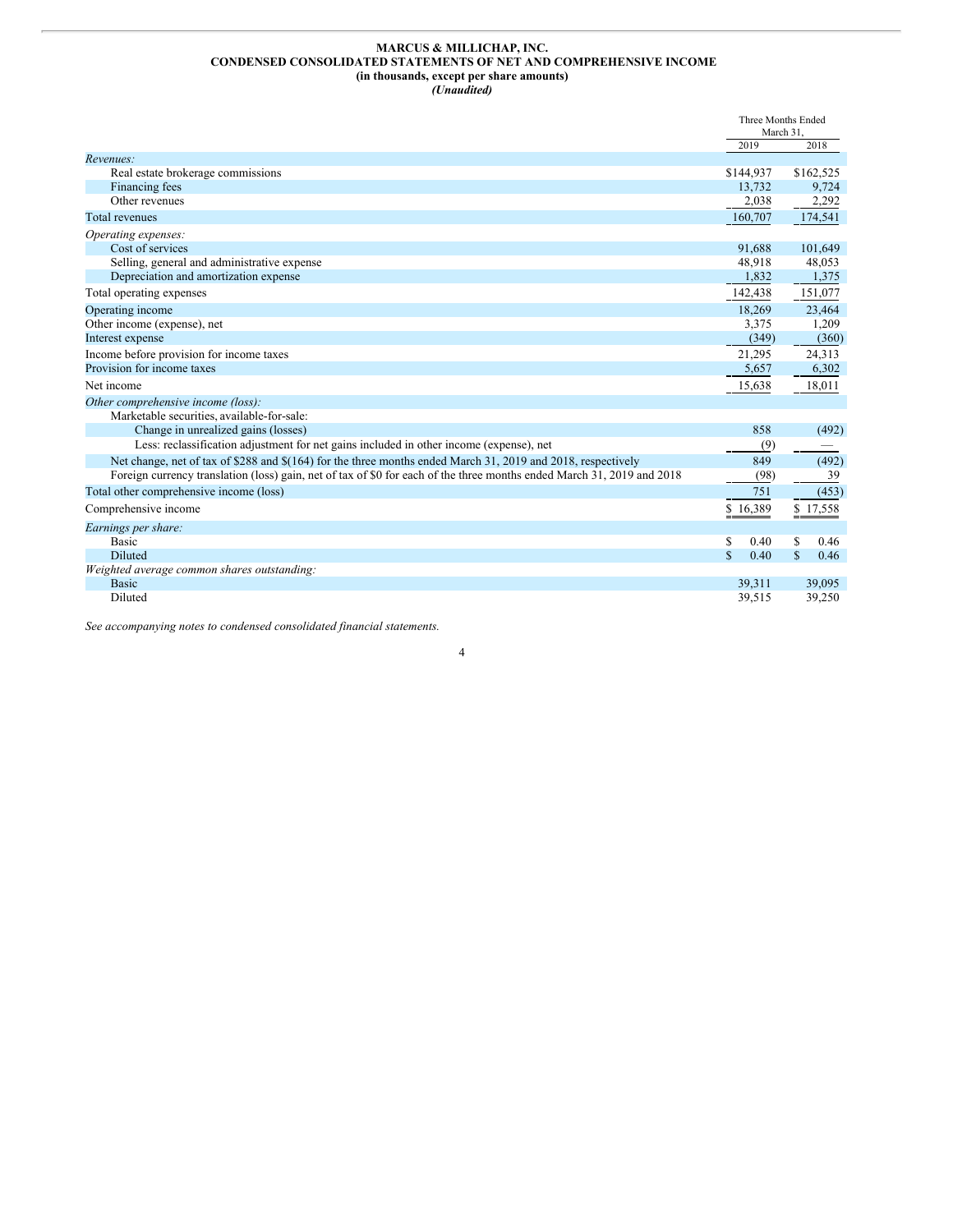# <span id="page-4-0"></span>**MARCUS & MILLICHAP, INC. CONDENSED CONSOLIDATED STATEMENTS OF STOCKHOLDERS' EQUITY (in thousands, except for shares)** *(Unaudited)*

|                                                                          | <b>Shares</b> | Preferred Stock           | Common Stock<br>Shares        |                                | Additional<br>Paid-In            | <b>Stock Notes</b><br>Receivable<br>From              | Retained                  | Accumulated<br>Other<br>Comprehensive           | Total     |
|--------------------------------------------------------------------------|---------------|---------------------------|-------------------------------|--------------------------------|----------------------------------|-------------------------------------------------------|---------------------------|-------------------------------------------------|-----------|
| Balance at December 31, 2017                                             |               | Amount<br>\$              | 38,374,011                    | Amount<br>\$<br>$\overline{4}$ | Capital<br>\$89,877              | Employees<br>$\mathbb{S}$<br>(4)                      | Earnings<br>$$224,071$ \$ | Income (Loss)<br>940                            | \$314,888 |
| Cumulative effect of a change in accounting<br>principle                 |               |                           |                               |                                |                                  |                                                       | 13                        | (13)                                            |           |
| Balance at January 1, 2018, as adjusted                                  |               |                           | 38,374,011                    | $\overline{4}$                 | 89,877                           | (4)                                                   | 224,084                   | 927                                             | 314,888   |
| Net and comprehensive income                                             |               |                           |                               |                                |                                  |                                                       | 18,011                    | (453)                                           | 17,558    |
| Stock-based award activity                                               |               |                           |                               |                                |                                  |                                                       |                           |                                                 |           |
| Stock-based compensation                                                 |               |                           |                               |                                | 2,613                            |                                                       |                           |                                                 | 2,613     |
| Issuance of common stock for vesting of<br>restricted stock units        |               |                           | 252,930                       |                                |                                  |                                                       |                           |                                                 |           |
| Shares withheld related to net share<br>settlement of stock-based awards |               |                           | (48, 107)                     |                                | (1,650)                          |                                                       |                           |                                                 | (1,650)   |
| Balance as of March 31, 2018                                             |               |                           | 38,578,834                    | \$<br>4                        | \$90,840                         | $\mathbb{S}$<br>(4)                                   | \$242,095                 | 474<br>-\$                                      | \$333,409 |
|                                                                          | <b>Shares</b> | Preferred Stock<br>Amount | Common Stock<br><b>Shares</b> | Amount                         | Additional<br>Paid-In<br>Capital | <b>Stock Notes</b><br>Receivable<br>From<br>Employees | Retained<br>Earnings      | Accumulated<br>Other<br>Comprehensive<br>Income | Total     |
| Balance at December 31, 2018                                             |               |                           | 38,814,464                    | \$                             | \$97,458                         | <sup>\$</sup><br>(4)                                  | $$311,341$ \$             | 775                                             | \$409,574 |
| Net and comprehensive income                                             |               |                           |                               |                                |                                  |                                                       | 15,638                    | 751                                             | 16,389    |
| Stock-based award activity                                               |               |                           |                               |                                |                                  |                                                       |                           |                                                 |           |
| Stock-based compensation                                                 |               |                           |                               |                                | 2,341                            |                                                       |                           |                                                 | 2,341     |
| Issuance of common stock for vesting of<br>restricted stock units        |               |                           | 284,396                       |                                |                                  |                                                       |                           |                                                 |           |
| Shares withheld related to net share<br>settlement of stock-based awards |               |                           | (56, 426)                     |                                | (2,212)                          |                                                       |                           |                                                 | (2,212)   |
| Balance as of March 31, 2019                                             |               |                           | 39,042,434                    |                                | \$97,587                         | (4)<br>S                                              | \$326,979                 | \$<br>1.526                                     | \$426,092 |

*See accompanying notes to condensed consolidated financial statements.*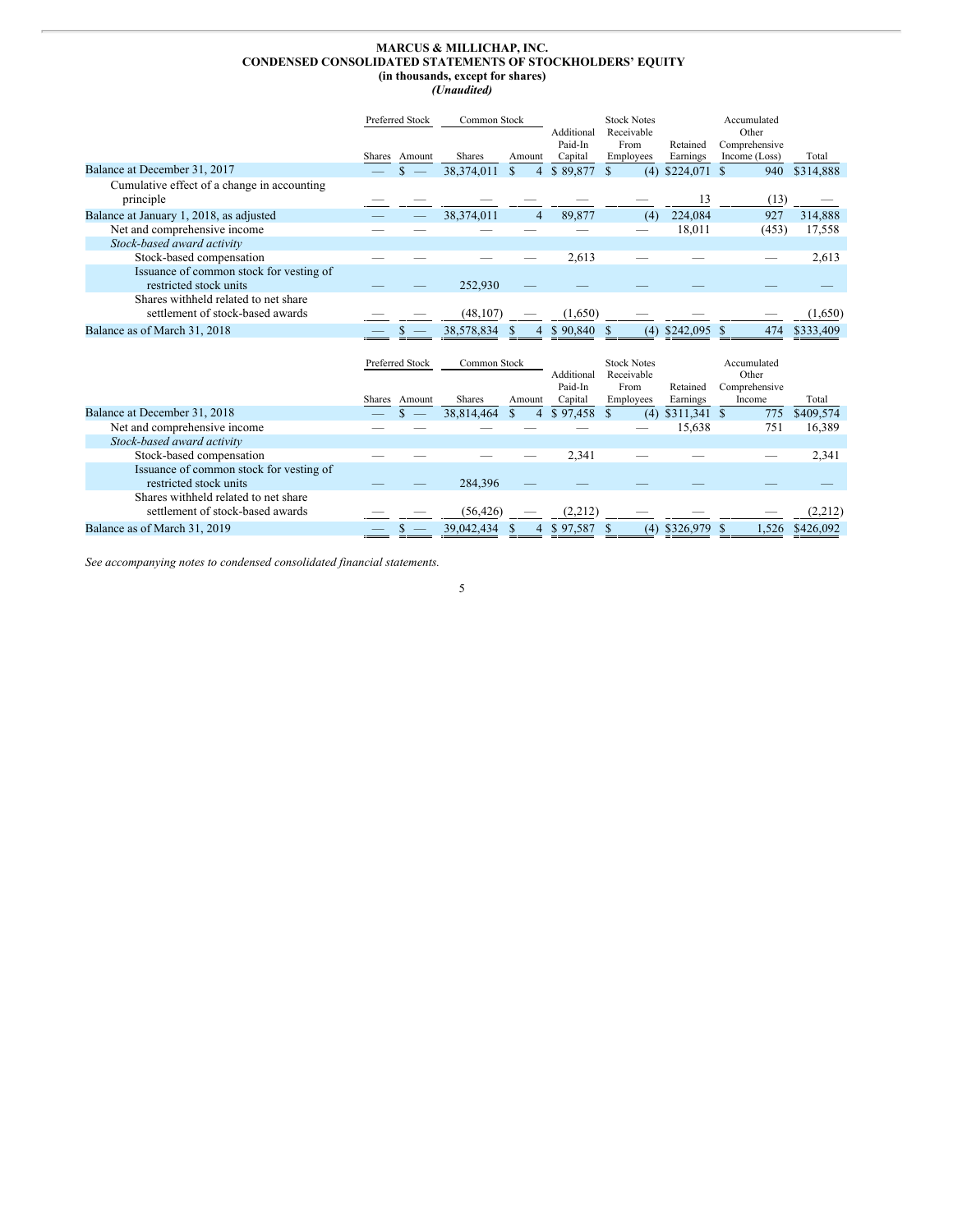# <span id="page-5-0"></span>**MARCUS & MILLICHAP, INC. CONDENSED CONSOLIDATED STATEMENTS OF CASH FLOWS (in thousands)** *(Unaudited)*

| 2019<br>2018<br><b>Cash flows from operating activities</b><br>Net income<br>\$15,638<br>\$18,011<br>Adjustments to reconcile net income to net cash used in operating activities:<br>Depreciation and amortization expense<br>1.832<br>1,375<br>Recovery for bad debt expense<br>(104)<br>(106)<br>Stock-based compensation<br>2,341<br>2,613<br>Deferred taxes, net<br>2,243<br>1,750<br>Net realized losses on marketable securities, available-for-sale<br>12<br>Other non-cash items<br>(48)<br>55<br>Changes in operating assets and liabilities:<br>Commissions receivable<br>(1,171)<br>6,735<br>Prepaid expenses<br>(929)<br>2,229<br>Prepaid rent<br>199<br>Other assets, net<br>(8, 812)<br>(2,109)<br>Accounts payable and other liabilities<br>2,067<br>(2,682)<br>Income tax payable<br>3,117<br>4,439<br>(12,970)<br>Accrued bonuses and other employee related expenses<br>(20,060)<br>Deferred compensation and commissions<br>(35, 838)<br>(32, 659)<br>Operating lease liabilities and right-of-use assets<br>1,047<br>$\overline{\phantom{0}}$<br>Deferred rent and other liabilities<br>67<br>131<br>Net cash used in operating activities<br>(38, 598)<br>(12,989)<br>Cash flows from investing activities<br>Purchases of marketable securities, available-for-sale<br>(30, 117)<br>(35,360)<br>Proceeds from sales and maturities of marketable securities, available-for-sale<br>55,833<br>30,067<br>Issuances of employee notes receivable<br>(125)<br>Payments received on employee notes receivable<br>$\mathbf{1}$<br>3<br>Purchase of property and equipment<br>(1,644)<br>(1,362)<br>Net cash provided by (used in) investing activities<br>24,073<br>(6,777)<br><b>Cash flows from financing activities</b><br>Taxes paid related to net share settlement of stock-based awards<br>(2,212)<br>(1,650)<br>Principal payments on stock appreciation rights<br>186<br>Net cash used in financing activities<br>(2,026)<br>(1,650)<br>(16, 551)<br>Net decrease in cash and cash equivalents<br>(21, 416)<br>Cash and cash equivalents at beginning of period<br>214,683<br>220,786<br>Cash and cash equivalents at end of period<br>\$198,132<br>\$199,370<br>Supplemental disclosures of cash flow information<br>Interest paid during the period<br>1,751<br>1,553<br>\$ | Three Months Ended<br>March 31. |     |
|---------------------------------------------------------------------------------------------------------------------------------------------------------------------------------------------------------------------------------------------------------------------------------------------------------------------------------------------------------------------------------------------------------------------------------------------------------------------------------------------------------------------------------------------------------------------------------------------------------------------------------------------------------------------------------------------------------------------------------------------------------------------------------------------------------------------------------------------------------------------------------------------------------------------------------------------------------------------------------------------------------------------------------------------------------------------------------------------------------------------------------------------------------------------------------------------------------------------------------------------------------------------------------------------------------------------------------------------------------------------------------------------------------------------------------------------------------------------------------------------------------------------------------------------------------------------------------------------------------------------------------------------------------------------------------------------------------------------------------------------------------------------------------------------------------------------------------------------------------------------------------------------------------------------------------------------------------------------------------------------------------------------------------------------------------------------------------------------------------------------------------------------------------------------------------------------------------------------------------------------------------------------------------------------------------|---------------------------------|-----|
|                                                                                                                                                                                                                                                                                                                                                                                                                                                                                                                                                                                                                                                                                                                                                                                                                                                                                                                                                                                                                                                                                                                                                                                                                                                                                                                                                                                                                                                                                                                                                                                                                                                                                                                                                                                                                                                                                                                                                                                                                                                                                                                                                                                                                                                                                                         |                                 |     |
|                                                                                                                                                                                                                                                                                                                                                                                                                                                                                                                                                                                                                                                                                                                                                                                                                                                                                                                                                                                                                                                                                                                                                                                                                                                                                                                                                                                                                                                                                                                                                                                                                                                                                                                                                                                                                                                                                                                                                                                                                                                                                                                                                                                                                                                                                                         |                                 |     |
|                                                                                                                                                                                                                                                                                                                                                                                                                                                                                                                                                                                                                                                                                                                                                                                                                                                                                                                                                                                                                                                                                                                                                                                                                                                                                                                                                                                                                                                                                                                                                                                                                                                                                                                                                                                                                                                                                                                                                                                                                                                                                                                                                                                                                                                                                                         |                                 |     |
|                                                                                                                                                                                                                                                                                                                                                                                                                                                                                                                                                                                                                                                                                                                                                                                                                                                                                                                                                                                                                                                                                                                                                                                                                                                                                                                                                                                                                                                                                                                                                                                                                                                                                                                                                                                                                                                                                                                                                                                                                                                                                                                                                                                                                                                                                                         |                                 |     |
|                                                                                                                                                                                                                                                                                                                                                                                                                                                                                                                                                                                                                                                                                                                                                                                                                                                                                                                                                                                                                                                                                                                                                                                                                                                                                                                                                                                                                                                                                                                                                                                                                                                                                                                                                                                                                                                                                                                                                                                                                                                                                                                                                                                                                                                                                                         |                                 |     |
|                                                                                                                                                                                                                                                                                                                                                                                                                                                                                                                                                                                                                                                                                                                                                                                                                                                                                                                                                                                                                                                                                                                                                                                                                                                                                                                                                                                                                                                                                                                                                                                                                                                                                                                                                                                                                                                                                                                                                                                                                                                                                                                                                                                                                                                                                                         |                                 |     |
|                                                                                                                                                                                                                                                                                                                                                                                                                                                                                                                                                                                                                                                                                                                                                                                                                                                                                                                                                                                                                                                                                                                                                                                                                                                                                                                                                                                                                                                                                                                                                                                                                                                                                                                                                                                                                                                                                                                                                                                                                                                                                                                                                                                                                                                                                                         |                                 |     |
|                                                                                                                                                                                                                                                                                                                                                                                                                                                                                                                                                                                                                                                                                                                                                                                                                                                                                                                                                                                                                                                                                                                                                                                                                                                                                                                                                                                                                                                                                                                                                                                                                                                                                                                                                                                                                                                                                                                                                                                                                                                                                                                                                                                                                                                                                                         |                                 |     |
|                                                                                                                                                                                                                                                                                                                                                                                                                                                                                                                                                                                                                                                                                                                                                                                                                                                                                                                                                                                                                                                                                                                                                                                                                                                                                                                                                                                                                                                                                                                                                                                                                                                                                                                                                                                                                                                                                                                                                                                                                                                                                                                                                                                                                                                                                                         |                                 |     |
|                                                                                                                                                                                                                                                                                                                                                                                                                                                                                                                                                                                                                                                                                                                                                                                                                                                                                                                                                                                                                                                                                                                                                                                                                                                                                                                                                                                                                                                                                                                                                                                                                                                                                                                                                                                                                                                                                                                                                                                                                                                                                                                                                                                                                                                                                                         |                                 |     |
|                                                                                                                                                                                                                                                                                                                                                                                                                                                                                                                                                                                                                                                                                                                                                                                                                                                                                                                                                                                                                                                                                                                                                                                                                                                                                                                                                                                                                                                                                                                                                                                                                                                                                                                                                                                                                                                                                                                                                                                                                                                                                                                                                                                                                                                                                                         |                                 |     |
|                                                                                                                                                                                                                                                                                                                                                                                                                                                                                                                                                                                                                                                                                                                                                                                                                                                                                                                                                                                                                                                                                                                                                                                                                                                                                                                                                                                                                                                                                                                                                                                                                                                                                                                                                                                                                                                                                                                                                                                                                                                                                                                                                                                                                                                                                                         |                                 |     |
|                                                                                                                                                                                                                                                                                                                                                                                                                                                                                                                                                                                                                                                                                                                                                                                                                                                                                                                                                                                                                                                                                                                                                                                                                                                                                                                                                                                                                                                                                                                                                                                                                                                                                                                                                                                                                                                                                                                                                                                                                                                                                                                                                                                                                                                                                                         |                                 |     |
|                                                                                                                                                                                                                                                                                                                                                                                                                                                                                                                                                                                                                                                                                                                                                                                                                                                                                                                                                                                                                                                                                                                                                                                                                                                                                                                                                                                                                                                                                                                                                                                                                                                                                                                                                                                                                                                                                                                                                                                                                                                                                                                                                                                                                                                                                                         |                                 |     |
|                                                                                                                                                                                                                                                                                                                                                                                                                                                                                                                                                                                                                                                                                                                                                                                                                                                                                                                                                                                                                                                                                                                                                                                                                                                                                                                                                                                                                                                                                                                                                                                                                                                                                                                                                                                                                                                                                                                                                                                                                                                                                                                                                                                                                                                                                                         |                                 |     |
|                                                                                                                                                                                                                                                                                                                                                                                                                                                                                                                                                                                                                                                                                                                                                                                                                                                                                                                                                                                                                                                                                                                                                                                                                                                                                                                                                                                                                                                                                                                                                                                                                                                                                                                                                                                                                                                                                                                                                                                                                                                                                                                                                                                                                                                                                                         |                                 |     |
|                                                                                                                                                                                                                                                                                                                                                                                                                                                                                                                                                                                                                                                                                                                                                                                                                                                                                                                                                                                                                                                                                                                                                                                                                                                                                                                                                                                                                                                                                                                                                                                                                                                                                                                                                                                                                                                                                                                                                                                                                                                                                                                                                                                                                                                                                                         |                                 |     |
|                                                                                                                                                                                                                                                                                                                                                                                                                                                                                                                                                                                                                                                                                                                                                                                                                                                                                                                                                                                                                                                                                                                                                                                                                                                                                                                                                                                                                                                                                                                                                                                                                                                                                                                                                                                                                                                                                                                                                                                                                                                                                                                                                                                                                                                                                                         |                                 |     |
|                                                                                                                                                                                                                                                                                                                                                                                                                                                                                                                                                                                                                                                                                                                                                                                                                                                                                                                                                                                                                                                                                                                                                                                                                                                                                                                                                                                                                                                                                                                                                                                                                                                                                                                                                                                                                                                                                                                                                                                                                                                                                                                                                                                                                                                                                                         |                                 |     |
|                                                                                                                                                                                                                                                                                                                                                                                                                                                                                                                                                                                                                                                                                                                                                                                                                                                                                                                                                                                                                                                                                                                                                                                                                                                                                                                                                                                                                                                                                                                                                                                                                                                                                                                                                                                                                                                                                                                                                                                                                                                                                                                                                                                                                                                                                                         |                                 |     |
|                                                                                                                                                                                                                                                                                                                                                                                                                                                                                                                                                                                                                                                                                                                                                                                                                                                                                                                                                                                                                                                                                                                                                                                                                                                                                                                                                                                                                                                                                                                                                                                                                                                                                                                                                                                                                                                                                                                                                                                                                                                                                                                                                                                                                                                                                                         |                                 |     |
|                                                                                                                                                                                                                                                                                                                                                                                                                                                                                                                                                                                                                                                                                                                                                                                                                                                                                                                                                                                                                                                                                                                                                                                                                                                                                                                                                                                                                                                                                                                                                                                                                                                                                                                                                                                                                                                                                                                                                                                                                                                                                                                                                                                                                                                                                                         |                                 |     |
|                                                                                                                                                                                                                                                                                                                                                                                                                                                                                                                                                                                                                                                                                                                                                                                                                                                                                                                                                                                                                                                                                                                                                                                                                                                                                                                                                                                                                                                                                                                                                                                                                                                                                                                                                                                                                                                                                                                                                                                                                                                                                                                                                                                                                                                                                                         |                                 |     |
|                                                                                                                                                                                                                                                                                                                                                                                                                                                                                                                                                                                                                                                                                                                                                                                                                                                                                                                                                                                                                                                                                                                                                                                                                                                                                                                                                                                                                                                                                                                                                                                                                                                                                                                                                                                                                                                                                                                                                                                                                                                                                                                                                                                                                                                                                                         |                                 |     |
|                                                                                                                                                                                                                                                                                                                                                                                                                                                                                                                                                                                                                                                                                                                                                                                                                                                                                                                                                                                                                                                                                                                                                                                                                                                                                                                                                                                                                                                                                                                                                                                                                                                                                                                                                                                                                                                                                                                                                                                                                                                                                                                                                                                                                                                                                                         |                                 |     |
|                                                                                                                                                                                                                                                                                                                                                                                                                                                                                                                                                                                                                                                                                                                                                                                                                                                                                                                                                                                                                                                                                                                                                                                                                                                                                                                                                                                                                                                                                                                                                                                                                                                                                                                                                                                                                                                                                                                                                                                                                                                                                                                                                                                                                                                                                                         |                                 |     |
|                                                                                                                                                                                                                                                                                                                                                                                                                                                                                                                                                                                                                                                                                                                                                                                                                                                                                                                                                                                                                                                                                                                                                                                                                                                                                                                                                                                                                                                                                                                                                                                                                                                                                                                                                                                                                                                                                                                                                                                                                                                                                                                                                                                                                                                                                                         |                                 |     |
|                                                                                                                                                                                                                                                                                                                                                                                                                                                                                                                                                                                                                                                                                                                                                                                                                                                                                                                                                                                                                                                                                                                                                                                                                                                                                                                                                                                                                                                                                                                                                                                                                                                                                                                                                                                                                                                                                                                                                                                                                                                                                                                                                                                                                                                                                                         |                                 |     |
|                                                                                                                                                                                                                                                                                                                                                                                                                                                                                                                                                                                                                                                                                                                                                                                                                                                                                                                                                                                                                                                                                                                                                                                                                                                                                                                                                                                                                                                                                                                                                                                                                                                                                                                                                                                                                                                                                                                                                                                                                                                                                                                                                                                                                                                                                                         |                                 |     |
|                                                                                                                                                                                                                                                                                                                                                                                                                                                                                                                                                                                                                                                                                                                                                                                                                                                                                                                                                                                                                                                                                                                                                                                                                                                                                                                                                                                                                                                                                                                                                                                                                                                                                                                                                                                                                                                                                                                                                                                                                                                                                                                                                                                                                                                                                                         |                                 |     |
|                                                                                                                                                                                                                                                                                                                                                                                                                                                                                                                                                                                                                                                                                                                                                                                                                                                                                                                                                                                                                                                                                                                                                                                                                                                                                                                                                                                                                                                                                                                                                                                                                                                                                                                                                                                                                                                                                                                                                                                                                                                                                                                                                                                                                                                                                                         |                                 |     |
|                                                                                                                                                                                                                                                                                                                                                                                                                                                                                                                                                                                                                                                                                                                                                                                                                                                                                                                                                                                                                                                                                                                                                                                                                                                                                                                                                                                                                                                                                                                                                                                                                                                                                                                                                                                                                                                                                                                                                                                                                                                                                                                                                                                                                                                                                                         |                                 |     |
|                                                                                                                                                                                                                                                                                                                                                                                                                                                                                                                                                                                                                                                                                                                                                                                                                                                                                                                                                                                                                                                                                                                                                                                                                                                                                                                                                                                                                                                                                                                                                                                                                                                                                                                                                                                                                                                                                                                                                                                                                                                                                                                                                                                                                                                                                                         |                                 |     |
|                                                                                                                                                                                                                                                                                                                                                                                                                                                                                                                                                                                                                                                                                                                                                                                                                                                                                                                                                                                                                                                                                                                                                                                                                                                                                                                                                                                                                                                                                                                                                                                                                                                                                                                                                                                                                                                                                                                                                                                                                                                                                                                                                                                                                                                                                                         |                                 |     |
|                                                                                                                                                                                                                                                                                                                                                                                                                                                                                                                                                                                                                                                                                                                                                                                                                                                                                                                                                                                                                                                                                                                                                                                                                                                                                                                                                                                                                                                                                                                                                                                                                                                                                                                                                                                                                                                                                                                                                                                                                                                                                                                                                                                                                                                                                                         |                                 |     |
|                                                                                                                                                                                                                                                                                                                                                                                                                                                                                                                                                                                                                                                                                                                                                                                                                                                                                                                                                                                                                                                                                                                                                                                                                                                                                                                                                                                                                                                                                                                                                                                                                                                                                                                                                                                                                                                                                                                                                                                                                                                                                                                                                                                                                                                                                                         |                                 |     |
|                                                                                                                                                                                                                                                                                                                                                                                                                                                                                                                                                                                                                                                                                                                                                                                                                                                                                                                                                                                                                                                                                                                                                                                                                                                                                                                                                                                                                                                                                                                                                                                                                                                                                                                                                                                                                                                                                                                                                                                                                                                                                                                                                                                                                                                                                                         |                                 |     |
| \$<br>Income taxes paid, net                                                                                                                                                                                                                                                                                                                                                                                                                                                                                                                                                                                                                                                                                                                                                                                                                                                                                                                                                                                                                                                                                                                                                                                                                                                                                                                                                                                                                                                                                                                                                                                                                                                                                                                                                                                                                                                                                                                                                                                                                                                                                                                                                                                                                                                                            | $\underline{\mathbb{S}}$<br>296 | 113 |

*See accompanying notes to condensed consolidated financial statements.*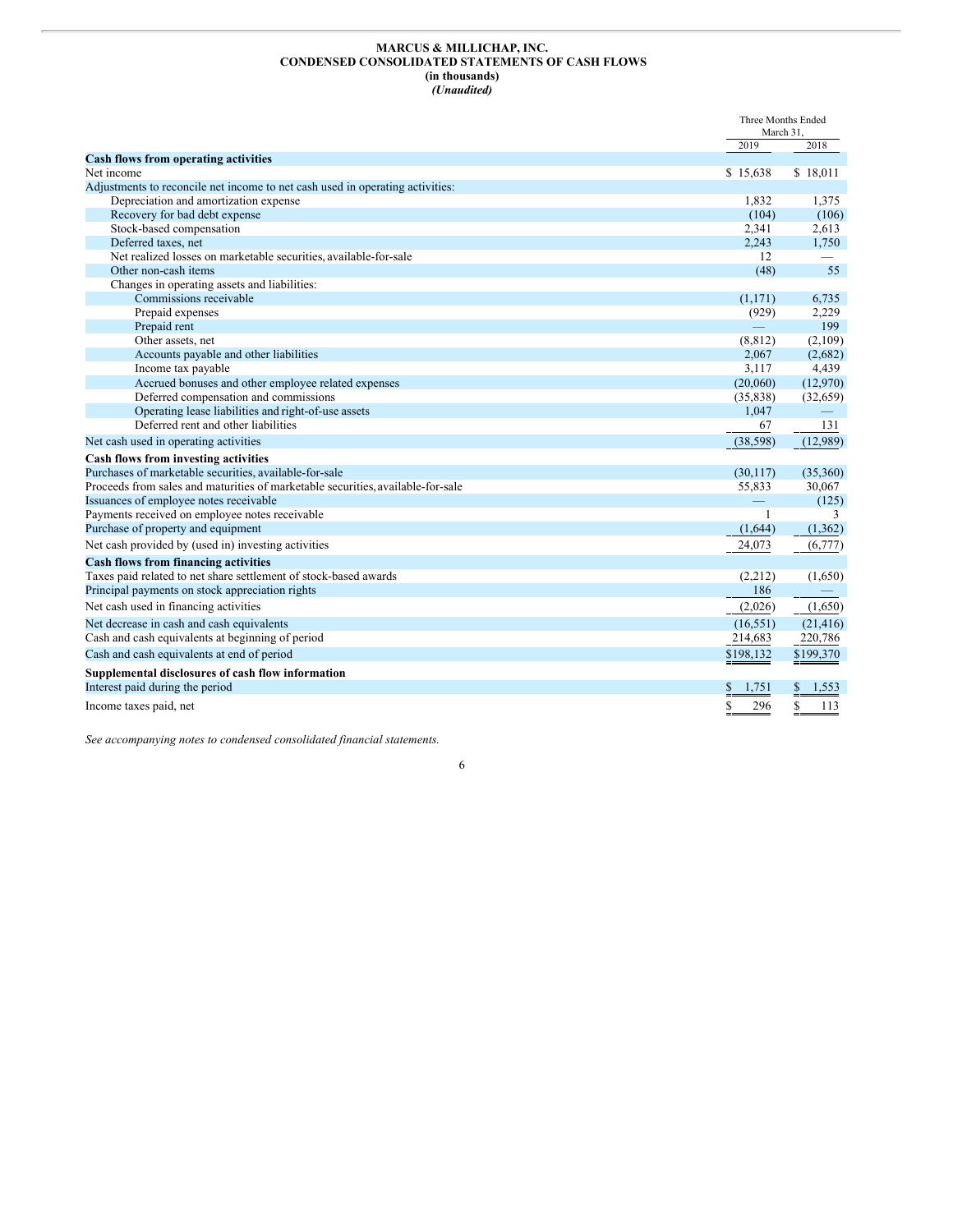# <span id="page-6-0"></span>**1. Description of Business and Basis of Presentation**

#### **Description of Business**

Marcus & Millichap, Inc. (the "Company", "Marcus & Millichap", or "MMI"), a Delaware corporation, is a brokerage firm specializing in commercial real estate investment sales, financing, research and advisory services. As of March 31, 2019, MMI operated 80 offices in the United States and Canada through its wholly-owned subsidiaries, including the operations of Marcus & Millichap Capital Corporation.

#### *Reorganization and Initial Public Of ering*

MMI was formed in June 2013 in preparation for Marcus & Millichap Company ("MMC") tospin-off its majority owned subsidiary, Marcus & Millichap Real Estate Investment Services, Inc. ("MMREIS"). Prior to the initial public offering ("IPO") of MMI, all of the preferred and common stockholders of MMREIS (including MMC and employees of MMREIS) contributed all of their outstanding shares to MMI, in exchange for new MMI common stock. As a result, MMREIS became a wholly-owned subsidiary of MMI. Thereafter, MMC distributed 80.0% of the shares of MMI common stock to MMC's shareholders and exchanged the remaining portion of its shares of MMI common stock for cancellation of indebtedness of MMC. MMI completed its IPO on October 30, 2013.

# **Basis of Presentation**

The financial information presented in the accompanying unaudited condensed consolidated financial statements, has been prepared in accordance with rules and regulations of the U.S. Securities and Exchange Commission ("SEC") for quarterly reports on Form 10-Q and Article 10-01 of Regulation S-X. Accordingly, they do not include all of the information and footnotes required by U.S. generally accepted accounting principles ("U.S. GAAP") for complete financial statements. In the opinion of management, the accompanying unaudited condensed consolidated financial statements and notes include all adjustments (consisting only of normal recurring adjustments) necessary for a fair presentation of the condensed consolidated financial position, results of operations and cash flows for the periods presented. These unaudited condensed consolidated financial statements should be read in conjunction with the annual audited consolidated financial statements and notes thereto for the year ended December 31, 2018 included in the Company's Annual Report on Form 10-K filed on March 1, 2019 with the SEC. The results of the three months ended March 31, 2019 are not necessarily indicative of the results to be expected for the year ending December 31, 2019, for other interim periods or future years.

#### *Consolidation*

The accompanying condensed consolidated financial statements include the accounts of the Company and its wholly-owned subsidiaries. All significant intercompany balances and transactions have been eliminated in consolidation.

#### *Use of Estimates*

The preparation of condensed consolidated financial statements in conformity with U.S. GAAP requires management to make estimates and assumptions that affect the reported amounts of assets and liabilities and the related disclosures at the date of the condensed consolidated financial statements and the reported amounts of revenues and expenses during the reporting period. Actual results could differ from those estimates.

#### *Segment Reporting*

The Company follows U.S. GAAP for segment reporting, which requires reporting information on operating segments in interim and annual financial statements. Substantially all of the Company's operations involve the delivery of commercial real estate services to our customers including real estate investment sales, financing (including mortgage servicing rights revenue) and consulting and advisory services. Management makes operating decisions, assesses performance and allocates resources based on an ongoing review of these integrated operations, which constitute the Company's only operating segment for financial reporting purposes.

#### **Reclassifications**

Certain prior-period amounts in Note 13 – "Income Taxes" have been reclassified to conform to the current period presentation. These changes had no impact on the previously reported consolidated results of operations or any totals or subtotals therein.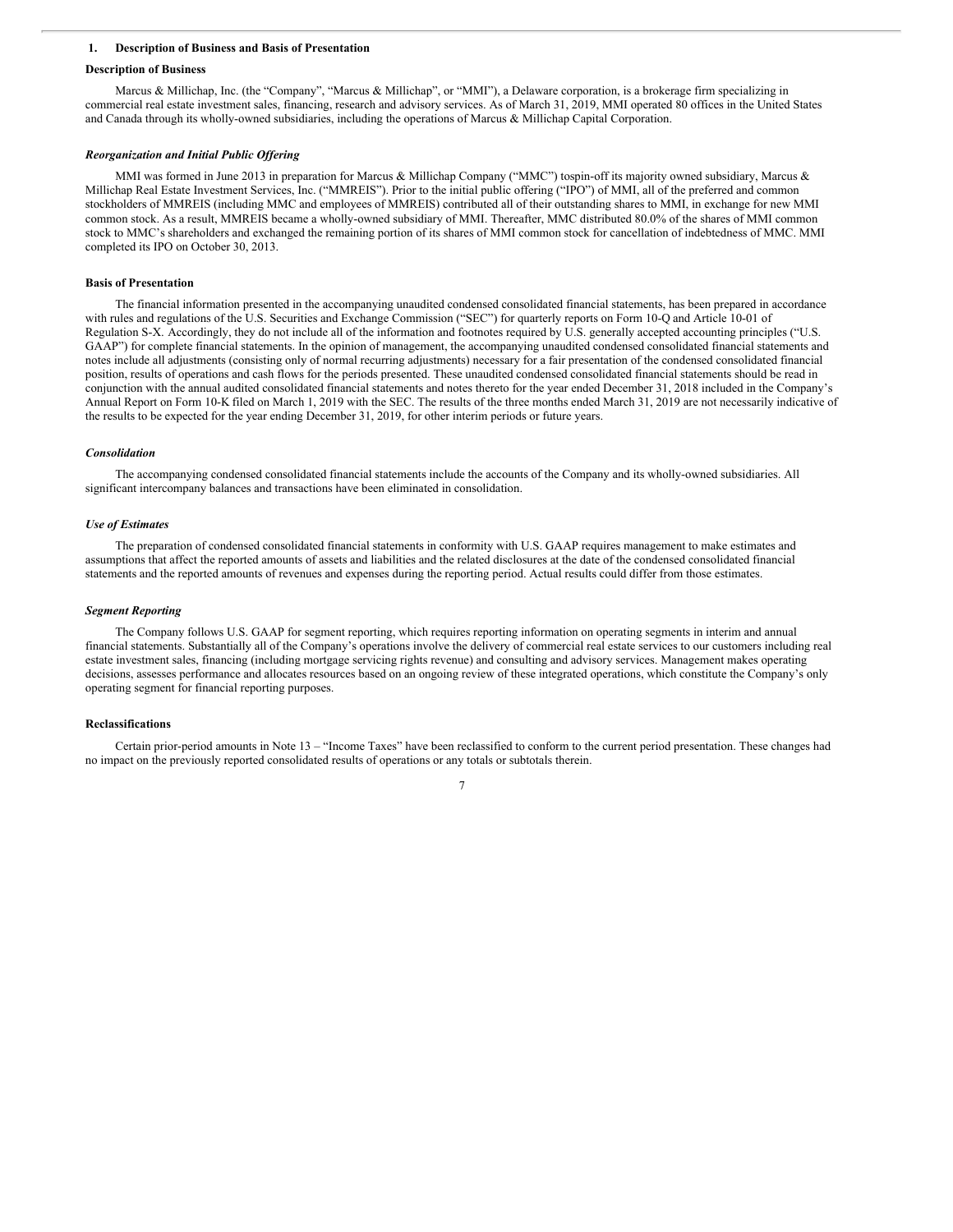#### **2. Accounting Policies and Recent Accounting Pronouncements**

#### **Accounting Policies**

The complete list of the Company's accounting policies is included in the Company's Annual Report on Form10-K filed on March 1, 2019 with the SEC. The following are updated or new accounting policies.

# *Leases*

The Company utilizes operating leases for all its facilities and autos. The Company determines if an arrangement is a lease at inception.Right-of-use assets ("ROU assets") represent the Company's right to use an underlying asset for the lease term and lease liabilities represent the Company's contractual obligation to make lease payments under the lease. Operating leases are included in operating lease ROU assets, non-current, and operating lease liabilities current and non-current captions in the condensed consolidated balance sheets.

Operating lease ROU assets and liabilities are recognized on the commencement date based on the present value of lease payments over the lease term. Lease agreements may contain periods of free rent or reduced rent, predetermined fixed increases in the minimum rent and renewal or termination options, all impacting the determination of the lease term and lease payments to be used in calculating the lease liability. The Company uses the implicit rate in the lease when determinable. As most of the Company's leases do not have a determinable implicit rate, the Company uses a derived incremental borrowing rate based on borrowing options under its credit agreement. The Company applies a spread over treasury rates for the indicated term of the lease based on the information available on the commencement date of the lease. The Company typically leases general purpose built-out office space, which reverts to the lessor upon termination of the lease. Any payments for completed improvements, determined to be owed by the lessor, net of incentives received, are considered initial direct costs, which are recorded as an increase to the ROU asset and considered in the determination of the lease cost.

The Company has lease agreements with lease andnon-lease components, which are accounted for as a single lease component. Lease cost is recognized on a straight-line basis over the lease term. Variable lease payments consist of common area costs, insurance, taxes, utilities, parking and other lease related costs, which are determined principally based on billings from landlords.

## *Concentration of Credit Risk*

Financial instruments that potentially subject the Company to a concentration of credit risk principally consist of cash and cash equivalents due from independent contractors (included under other assets, net current and other assets non-current), investments in marketable securities, available-for-sale, security deposits (included under other assets, non-current) and commissions receivable. Cash and cash equivalents are placed with high-credit quality financial institutions and invested in high-credit quality money market funds and commercial paper. Concentrations of marketable securities, available-for-sale are limited by the approved investment policy.

To reduce its credit risk, the Company monitors the credit standing of the financial institutions and money market funds that represent amounts recorded as cash and cash equivalents. The Company historically has not experienced any significant losses related to cash and cash equivalents.

The Company derives its revenues from a broad range of real estate investors, owners, and users in the United States and Canada, none of which individually represents a significant concentration of credit risk. The Company requires collateral on a case-by-case basis. The Company maintains allowances, as needed, for estimated credit losses based on management's assessment of the likelihood of collection. For the three months ended March 31, 2019 and 2018, no transaction represented 10% or more of total revenues. Further, while one or more transactions may represent 10% or more of commissions receivable at any reporting date, amounts due are typically collected within 10 days of settlement and, therefore, do not expose the Company to significant credit risk.

During the three months ended March 31, 2019 and 2018, the Company's Canadian operations represented less than 1% of total revenues.

During the three months ended March 31, 2019 and 2018, no office represented 10% or more of total revenues.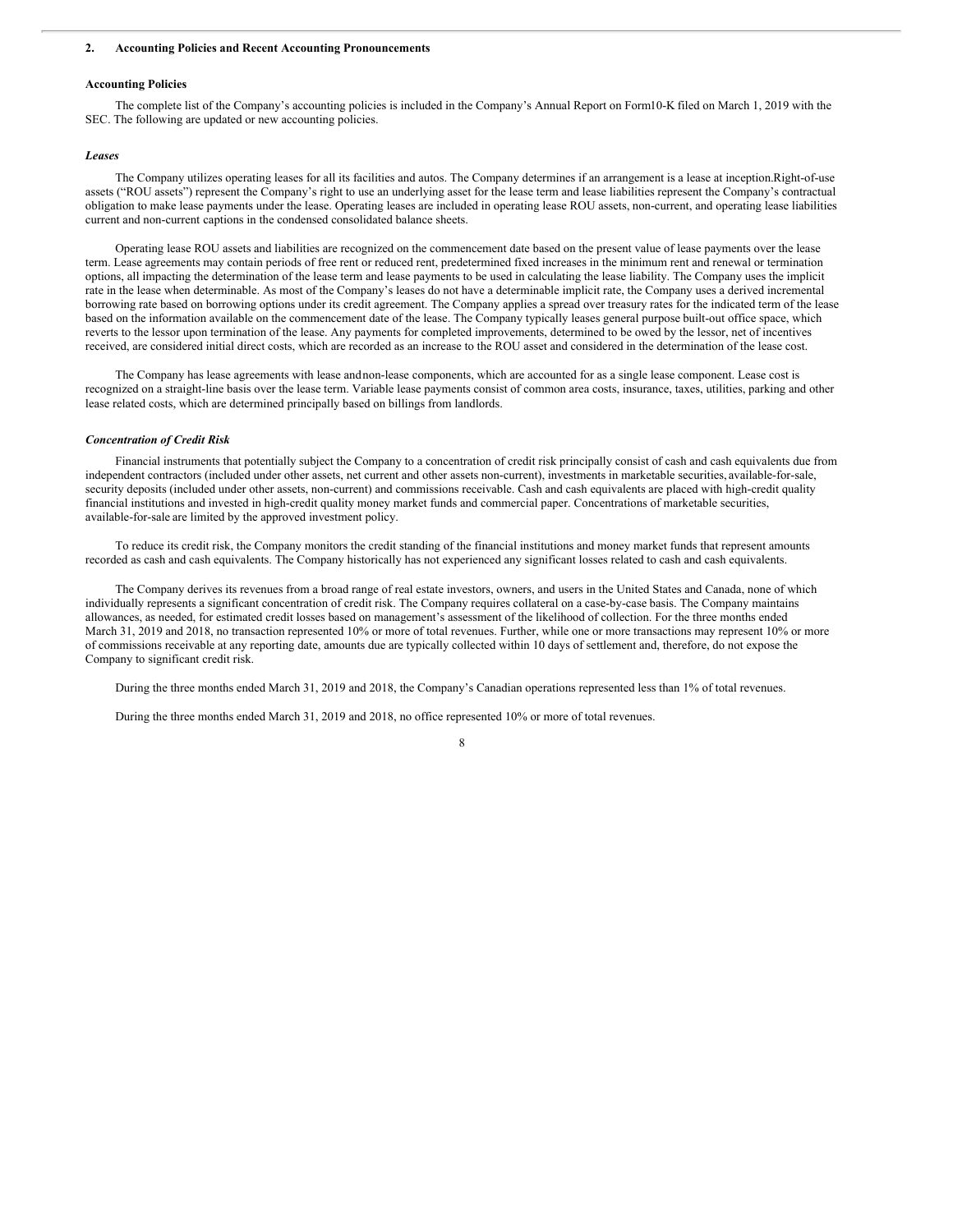#### **Recent Accounting Pronouncements**

# *Adopted*

In February 2016, the Financial Accounting Standards Board ("FASB") issued Accounting Standards Update ("ASU")No. 2016-02, *Leases*, to increase transparency and comparability by recognizing lease assets and lease liabilities on the balance sheet and disclosing key information about leasing arrangements. The Company adopted the new standard effective January 1, 2019, which resulted in the recognition of ROU assets and lease liabilities for operating leases. Upon adoption, the Company, in determining ROU assets, also considered currently recorded amounts related to differences in straight line lease expense and cash lease payments and prepaid rent. ROU assets and operating lease obligations in connection with adoption of the new lease standard were \$76.7 million. At adoption date, the Company reclassified deferred rent in the amount of \$5.6 million (the noncurrent portion was included in defered rent and other liabilities, and the current portion was included in accounts payable and other liabilities in the accompanying condensed consolidated balance sheets) and prepaid rent in the amount of \$13.4 million to ROU assets. The Company also reclassified prepaid rent in the amount of \$462,000 to other assets, current.

The adoption of the new standard had a material impact on the Company's condensed consolidated balance sheet, but did not have a material impact on the Company's condensed consolidated statements of net and comprehensive income.

The Company elected available practical expedients permitted under the guidance, which among other items, allow the Company to (i) carry forward its historical lease classification, (ii) not reassess leases for the definition of "lease" under the new standard, (iii) utilize a discount rate as of the effective date and (iv) not record leases that expired or were terminated prior to the effective date.

The Company made an accounting policy election to account for lease andnon-lease components as a single lease component.

The Company implemented internal controls and key system functionality to enable the preparation of the required financial information.

In March 2017, the FASB issued ASUNo. 2017-08, *Receivables – Nonrefundable Fees and Other Costs (Subtopic 310-20): Premium Amortization on Purchased Callable Debt Securities* ("ASU 2017-08"). The Company adopted the new standard effective January 1, 2019. ASU2017-08 shortens the amortization period of a callable security that was acquired at a premium to the earliest call date of that security instead of the contractual life of the security. The adoption of ASU 2017-08 did not have a material effect on the Company's condensed consolidated financial statements.

#### *Pending Adoption*

In June 2016, the FASB issued ASUNo. 2016-13, *Financial Instruments - Credit Losses*("ASU 2016-13"). ASU 2016-13 is effective for reporting periods beginning after December 15, 2019 and early adoption is permitted. For the Company, the new standard will be effective on January 1, 2020. Under ASU 2016-13, the Company will be required to use an expected-loss model for its marketable securities,available-for sale, which requires that credit losses be presented as an allowance rather than as an impairment write-down. Reversals of credit losses (in situations in which the estimate of credit losses declines) is permitted in the reporting period that the change occurs. Current U.S. GAAP prohibits reflecting reversals of credit losses in current period earnings. At March 31, 2019, the Company had \$196.1 million in marketable securities, available for sale which would be subject to this new standard. As of March 31, 2019, these marketable securities, available for sale have an average credit rating of AA+ and no impairment write-downs have been recorded. The Company is currently evaluating the impact of this new standard on its investment policy and investments and does not expect the standard to have a material impact on its condensed consolidated financial statements at adoption or in subsequent periods. The Company does plan to early adopt ASU 2016-13.

In August 2018, the FASB issued ASUNo. 2018-13, *Fair Value Measurement (Topic 820): Disclosure Framework - Changes to the Disclosure Requirements for Fair Value Measurement* ("ASU 2018-13"). ASU 2018-13 is effective for reporting periods beginning after December 15, 2019 and early adoption is permitted. For the Company, the new standard will be effective on January 1, 2020. ASU 2018-13 modifies prior disclosure requirements for fair value measurement. ASU 2018-13 removes certain disclosure requirements related to the fair value hierarchy, such as removing the requirement to disclose the amount of and reasons for transfers between Level 1 and Level 2, modifies existing disclosure requirements related to measurement uncertainty and adds new disclosure requirements, such as disclosing the range and weighted average of significant unobservable inputs used to develop Level 3 fair value measurement. As of March 31, 2019, the Company had contingent consideration liability of \$2.9 million measured as Level 3. The Company is currently evaluating the impact of this new standard and does not expect ASU 2018-13 to have a material effect on its condensed consolidated financial statements.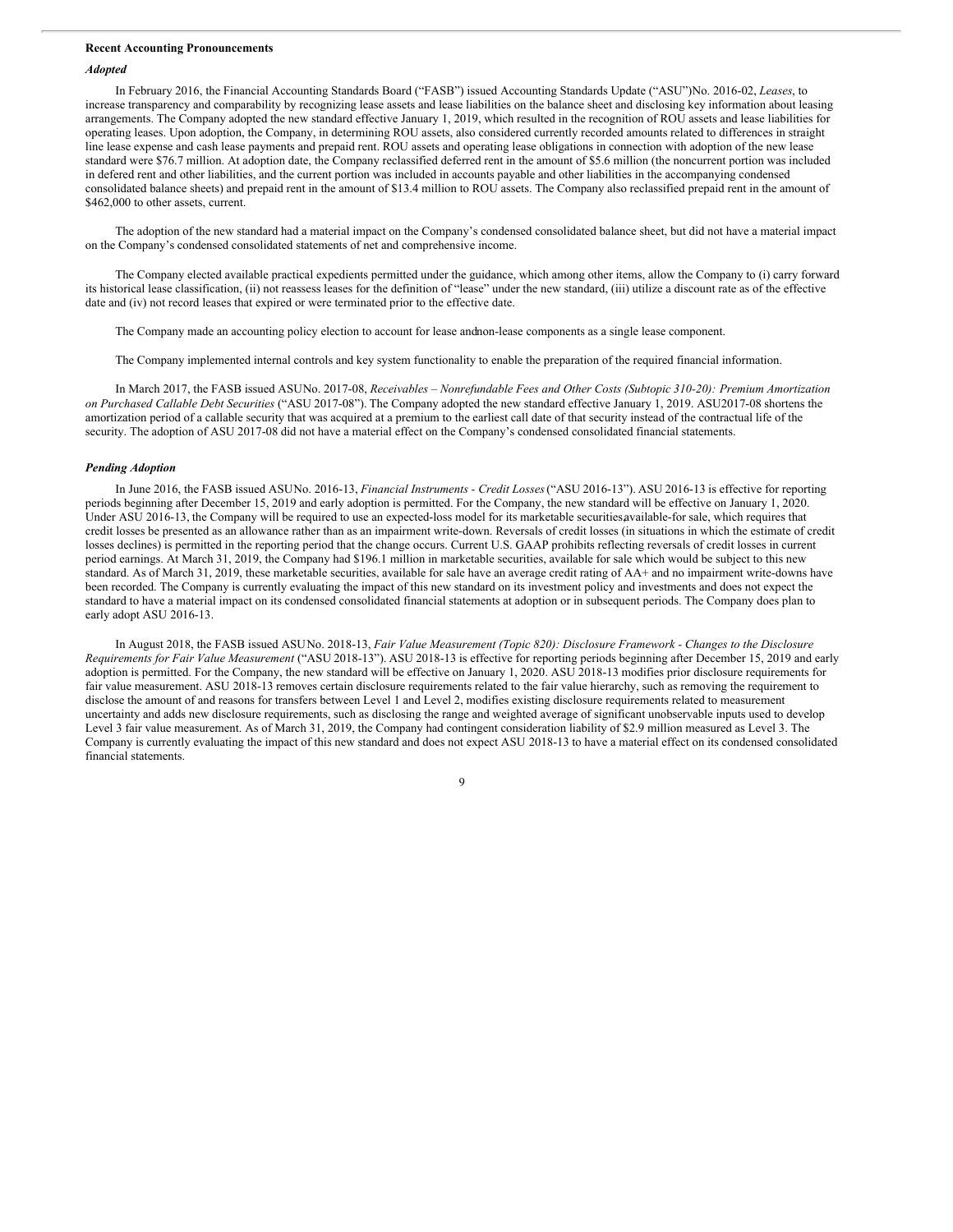In August 2018, the FASB issued ASUNo. 2018-15, *Internal-Use Software (Subtopic 350-40) - Customer's Accounting for Implementation Costs* Incurred in a Cloud Computing Arrangement That is a Service Contract ("ASU 2018-15"). ASU 2018-15 is effective for reporting periods beginning after December 15, 2019 and early adoption is permitted. For the Company, the new standard will be effective on January 1, 2020. ASU 2018-15 aligns the requirements for capitalizing implementation costs incurred in a hosting arrangement that is a service contract with the requirements for capitalizing implementation costs incurred to develop or obtain internal-use software (and hosting arrangements that include an internal use software license), by requiring a customer in a cloud computing arrangement that is a service contract to capitalize certain implementation costs as if the arrangement was an internal-use software project. The Company is currently evaluating the impact of this new standard and does not expect ASU2018-15 to have a material effect on its condensed consolidated financial statements.

# **3. Property and Equipment, Net**

Property and equipment, net consisted of the following (in thousands):

|                                                 | March 31.<br>2019 | December 31.<br>2018 |
|-------------------------------------------------|-------------------|----------------------|
| Computer software and hardware equipment        | \$21,420          | 20,427               |
| Furniture, fixtures, and equipment              | 24.873            | 24.227               |
| Less: accumulated depreciation and amortization | (26, 356)         | (25, 104)            |
|                                                 | \$19.937          | 19.550               |

During the three months ended March 31, 2019 and 2018, the Companywrote-off approximately \$233,000 and \$784,000 respectively, of fully depreciated computer software and hardware equipment and furniture, fixtures and equipment.

As of March 31, 2019 and 2018, property and equipment additions incurred but not yet paid included in accounts payable and other liabilities were \$473,000 and \$180,000, respectively.

# **4. Operating Leases**

The Company has operating leases for all of its facilities and autos. Lease agreements may contain periods of free rent or reduced rent, or contain predetermined fixed increases in the minimum rent. Certain facility leases provide for rental escalations related to increases in the lessors' direct operating expenses. As of March 31, 2019, operating lease ROU assets were \$89.0 million and the related accumulated amortization was \$5.1 million.

The operating lease cost consisted of the following (in thousands):

|                         | Three Months Ended<br>March 31, 2019 |
|-------------------------|--------------------------------------|
| Operating lease cost:   |                                      |
| Lease $cost(1)$         | 5.909                                |
| Variable lease cost (2) | 1,206                                |
| Sublease income $(3)$   | (88)                                 |
|                         | 7.027                                |

(1) Includes short-term lease cost and ROU asset amortization.

(2) Primarily relates to common area maintenance, property taxes, insurance, utilities and parking.

(3) The Company subleases certain office space to subtenants. The rental income received from these subleases is included as a reduction to lease cost.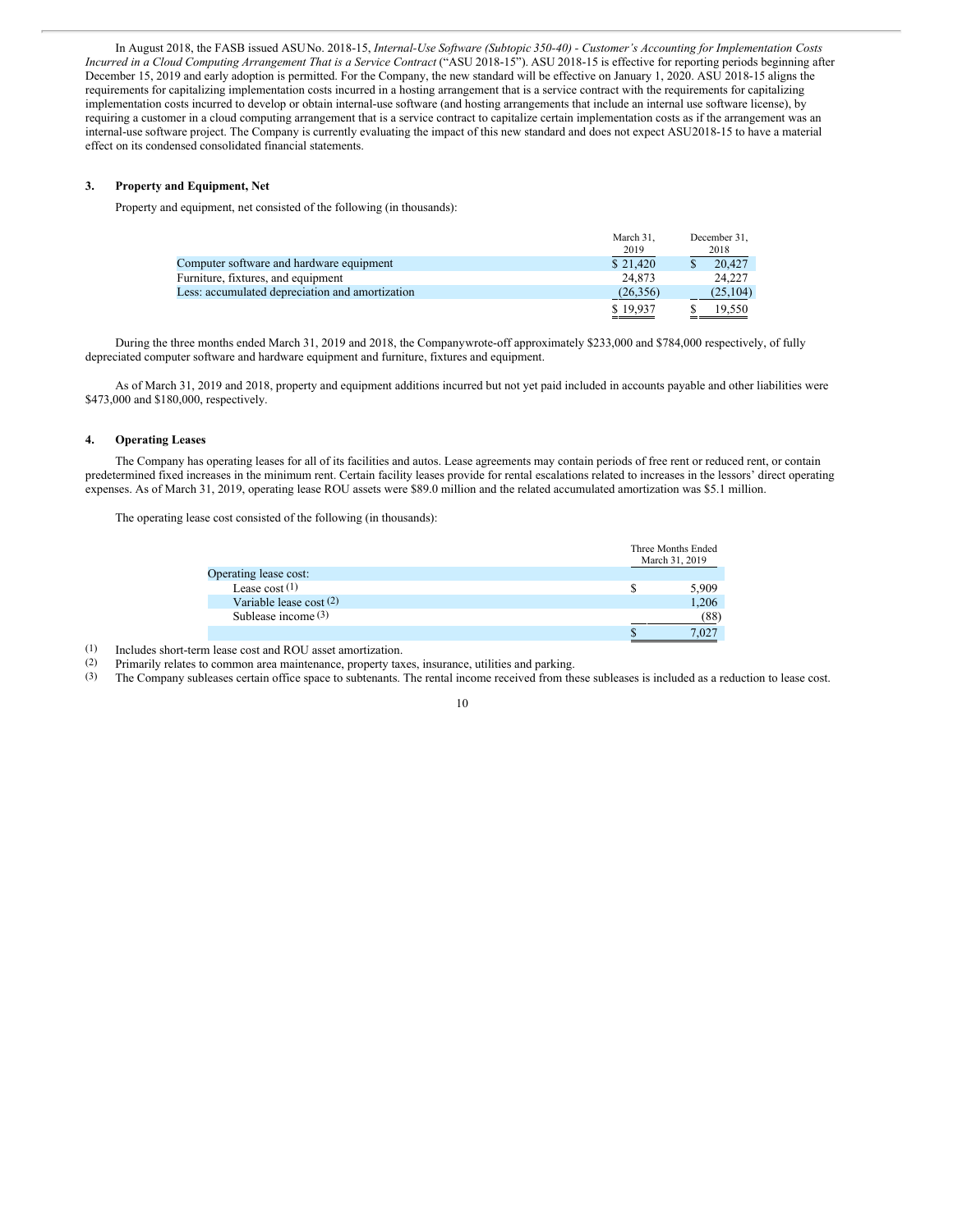Future minimum lease payments under non-cancelable operating leases consisted of the following (in thousands):

|                                              |    | March 31, 2019 |
|----------------------------------------------|----|----------------|
| Remainder of 2019                            | \$ | 15,233         |
| 2020                                         |    | 19,376         |
| 2021                                         |    | 16,907         |
| 2022                                         |    | 12,364         |
| 2023                                         |    | 8,778          |
| Thereafter                                   |    | 10,554         |
| Total future minimum lease payments          |    | 83,212         |
| Less imputed interest                        |    | (7,360)        |
| Present value of operating lease liabilities | Ф  | 75,852         |

Supplemental cash flow information and noncash activity related to the operating leases consisted of the following (in thousands):

|                                                                     |    | Three Months Ended<br>March 31, 2019 |
|---------------------------------------------------------------------|----|--------------------------------------|
| Operating cash flow information:                                    |    |                                      |
| Cash paid for amounts included in the measurement of operating      |    |                                      |
| lease liabilities                                                   | S  | 4,842                                |
| Noncash activity:                                                   |    |                                      |
| ROU assets and operating lease liabilities in connection with       | \$ |                                      |
| adoption of new lease standard                                      |    | 76,735                               |
| Reclassification of prepaid rent and deferred rent to ROU assets in |    |                                      |
| connection with adoption of new lease standard                      | S  | 7,801                                |
| ROU assets obtained in exchange for operating lease liabilities     | S  | 3,227                                |
| Initial direct costs related to ROU assets $(1)$                    | \$ | 1,306                                |
|                                                                     |    |                                      |

# (1) Reclassification from other assets current.

Other information related to the operating leases consisted of the following:

|                                                 | March 31, 2019 |
|-------------------------------------------------|----------------|
| Weighted average remaining operating lease term | 4.75 years     |
| Weighted average discount rate                  | $3.9\%$        |

# **5. Investments in Marketable Securities**

Amortized cost and fair value of marketable securities, available-for-sale, by type of security consisted of the following (in thousands):

|                                    |           |                      |     | March 31, 2019 |           |                 |            | December 31, 2018 |           |
|------------------------------------|-----------|----------------------|-----|----------------|-----------|-----------------|------------|-------------------|-----------|
|                                    |           | Gross                |     | Gross          |           |                 | Gross      | Gross             |           |
|                                    | Amortized | Unrealized           |     | Unrealized     | Fair      | Amortized       | Unrealized | Unrealized        | Fair      |
|                                    | Cost      | Gains                |     | Losses         | Value     | Cost            | Gains      | Losses            | Value     |
| Short-term investments:            |           |                      |     |                |           |                 |            |                   |           |
| U.S. treasuries                    | \$104,049 | 35<br>-S             | S   | (10)           | \$104,074 | $$121,252$ \ \$ |            | S<br>(79`         | \$121,180 |
| U.S. government sponsored entities |           |                      |     |                |           | 3,512           |            | (7)               | 3,505     |
| Corporate debt securities          | 16.196    |                      |     | (12)           | 16.184    | 11,962          |            | (11)              | 11,951    |
| Asset-backed securities and other  | 805       |                      |     | (4)            | 801       | 806             |            | (6)               | 800       |
|                                    | \$121,050 | 35                   |     | (26)           | \$121,059 | \$137,532       |            | (103)<br>ъ.       | \$137,436 |
| Long-term investments:             |           |                      |     |                |           |                 |            |                   |           |
| U.S. treasuries                    | \$ 33,560 | 164<br><sup>\$</sup> | \$. | (54)           | \$ 33,670 | \$44,997        | 128<br>-S  | S<br>(115)        | \$45,010  |
| U.S. government sponsored entities | 1.519     |                      |     | (40)           | 1.479     | 1,569           |            | (62)              | 1,507     |
| Corporate debt securities          | 33,996    | 264                  |     | (55)           | 34,205    | 32,467          | 3          | (633)             | 31,837    |
| Asset-backed securities and other  | 5,662     | 34                   |     | (6)            | 5,690     | 4,889           | 12         | (46)              | 4,855     |
|                                    | \$74,737  | 462                  |     | (155)          | \$75,044  | \$ 83,922       | 143        | (856)             | \$ 83,209 |

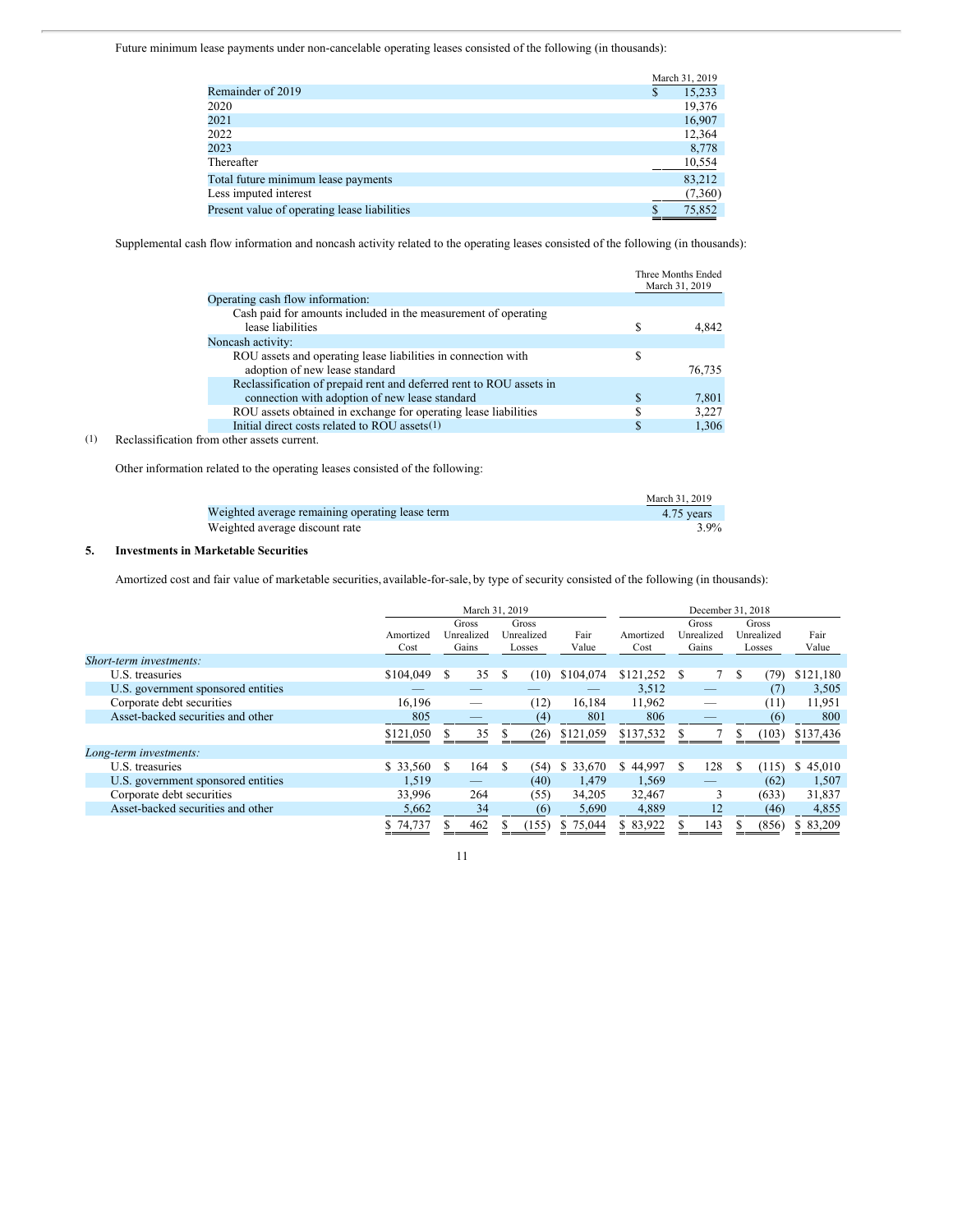The amortized cost and fair value of the Company's investments inavailable-for-sale securities that have been in a continuous unrealized loss position consisted of the following (in thousands):

|                     |            | March 31, 2019 |       | December 31, 2018 |  |
|---------------------|------------|----------------|-------|-------------------|--|
|                     | Unrealized |                |       |                   |  |
|                     | Loss       | Fair Value     | Loss  | Fair Value        |  |
| Less than 12 months | (14)       | \$58,647       | (576) | \$127,326         |  |
| 12 months or longer | 167        | 13.996         | 383   | 30,609            |  |

Gross realized gains and gross realized losses from the sales of the Company'savailable-for-sale securities consisted of the following (in thousands):

|                             |                         | Three Months Ended<br>March 31. |
|-----------------------------|-------------------------|---------------------------------|
|                             | 2019                    | 2018                            |
| Gross realized gains $(1)$  | 35                      |                                 |
| Gross realized losses $(1)$ | ____<br>(47)<br>_______ |                                 |

(1) Recorded in other income (expense), net in the condensed consolidated statements of net and comprehensive income. The cost basis of securities sold were determined based on the specific identification method.

As of March 31, 2019, the Company considers the declines in market value of its marketable securities, available-for-sale to be temporary in nature and does not consider any of its investments other-than-temporarily impaired. The Company has no current intent to sell, and it is not more likely than not that the Company will be required to sell these investments before recovery of their amortized cost basis, which may be at maturity. The Company may sell certain of its marketable securities, available-for-sale prior to their stated maturities for strategic reasons including, but not limited to, anticipated liquidity and capital requirements, anticipated credit deterioration, duration management or when a security no longer meets the criteria of the Company's investment policy.

Amortized cost and fair value of marketable securities, available-for-sale, by contractual maturity consisted of the following (in thousands, except weighted average data):

|                                        |           | March 31, 2019 |                            | December 31, 2018 |
|----------------------------------------|-----------|----------------|----------------------------|-------------------|
|                                        | Amortized |                |                            | Fair Value        |
|                                        | Cost      | Fair Value     | Cost                       |                   |
| Due in one year or less                | \$121,050 | \$121,059      | \$137,532                  | \$137,436         |
| Due after one year through five years  | 53.339    | 53,600         | 61.875                     | 61,846            |
| Due after five years through ten years | 16,348    | 16.432         | 17.310                     | 16,747            |
| Due after ten years                    | 5,050     | 5,012          | 4,737                      | 4,616             |
|                                        | \$195,787 | \$196,103      | \$221,454<br>$\sim$ $\sim$ | \$220,645         |
| Weighted average contractual maturity  | 1.9 years |                | 1.8 years                  |                   |

Actual maturities may differ from contractual maturities because certain borrowers have the right to prepay certain obligations with or without prepayment penalties.

# **6. Goodwill and Other Intangible Assets**

Goodwill and intangible assets, net consisted of the following (in thousands):

|                                 |          | March 31, 2019 |          |          | December 31, 2018 |          |  |
|---------------------------------|----------|----------------|----------|----------|-------------------|----------|--|
|                                 | Gross    |                |          | Gross    |                   |          |  |
|                                 | Carrying | Accumulated    | Net Book | Carrying | Accumulated       | Net Book |  |
|                                 | Amount   | Amortization   | Value    | Amount   | Amortization      | Value    |  |
| Goodwill and intangible assets: |          |                |          |          |                   |          |  |
| Goodwill (1)                    | \$11,459 |                | \$11,459 | \$11.459 | __                | \$11,459 |  |
| Intangible assets $(1)$         | 4,240    | (566)          | 3,674    | 4,240    | (314)             | 3,926    |  |
|                                 | \$15,699 | (566           | \$15,133 | \$15,699 | (314)             | \$15,385 |  |

(1) Represents additions from acquisitions.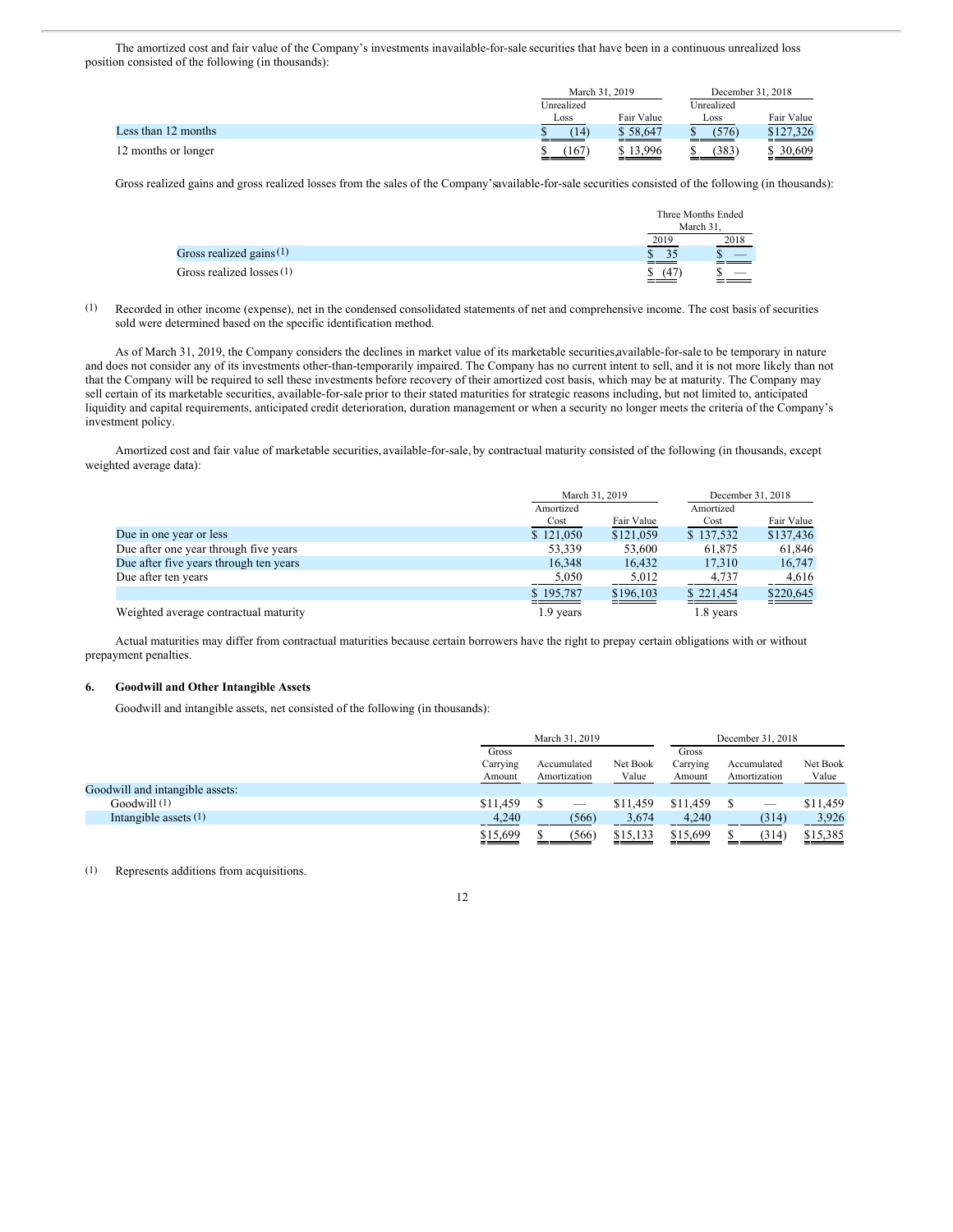The net change in the carrying value of intangible assets consisted of the following (in thousands):

|                             | Three Months Ended<br>March 31, |                          |
|-----------------------------|---------------------------------|--------------------------|
|                             | 2019                            | $\frac{2018}{\sigma}$    |
| Beginning balance           | \$3,926                         |                          |
| Additions from acquisitions |                                 |                          |
| Amortization                | (252)                           |                          |
| Ending balance              | \$3,674                         | $\overline{\phantom{a}}$ |

Estimated amortization expense for intangible assets for the next five years and thereafter consisted of the following (in thousands):

|                   | March 31, |
|-------------------|-----------|
|                   | 2019      |
| Remainder of 2019 | 618<br>۰D |
| 2020              | 817       |
| 2021              | 734       |
| 2022              | 633       |
| 2023              | 535       |
| Thereafter        | 337       |
|                   | 574       |

# **7. Selected Balance Sheet Data**

### **Other Assets**

Other assets consisted of the following (in thousands):

|                                                         | Current           |                      |                   | Non-Current          |
|---------------------------------------------------------|-------------------|----------------------|-------------------|----------------------|
|                                                         | March 31.<br>2019 | December 31.<br>2018 | March 31.<br>2019 | December 31,<br>2018 |
| Mortgage servicing rights ("MSRs"), net of amortization |                   | _                    | \$2,203           | 2.209                |
| Due from independent contractors, net $(1)$ $(2)$       | 2.335             | 3.831                | 35.421            | 27.157               |
| Security deposits                                       |                   |                      | 1.212             | 1.196                |
| Employee notes receivable $(3)$                         | 151               | 156                  | 263               | 370                  |
| Customer trust accounts and other                       | 3,545             | 2,381                | 849               | 846                  |
|                                                         | \$6,031           | 6.368                | \$39,948          | 31.778               |

(1) Represents amounts advanced, notes receivable and other receivables due from the Company's investment sales and financing professionals. The notes receivable along with interest are typically collected from future commissions and are generally due in one to five years.

(2) Includes allowance for doubtful accounts related to current receivables of \$407 and \$514 as of March 31, 2019 and December 31, 2018, respectively. The Company recorded a recovery for bad debt expense of \$(104) and \$(106) and wrote-off \$3 and \$51 of these receivables for the three months ended March 31, 2019 and 2018, respectively. Any cash receipts on notes are applied first to unpaid principal balance prior to any income being recognized.

(3) Reduction of accrued bonuses and other employee related expenses in settlement of employee notes receivable were \$60 and \$131 for the three months ended March 31, 2019 and 2018, respectively. See Note 9 – "Related-Party Transactions" for additional information.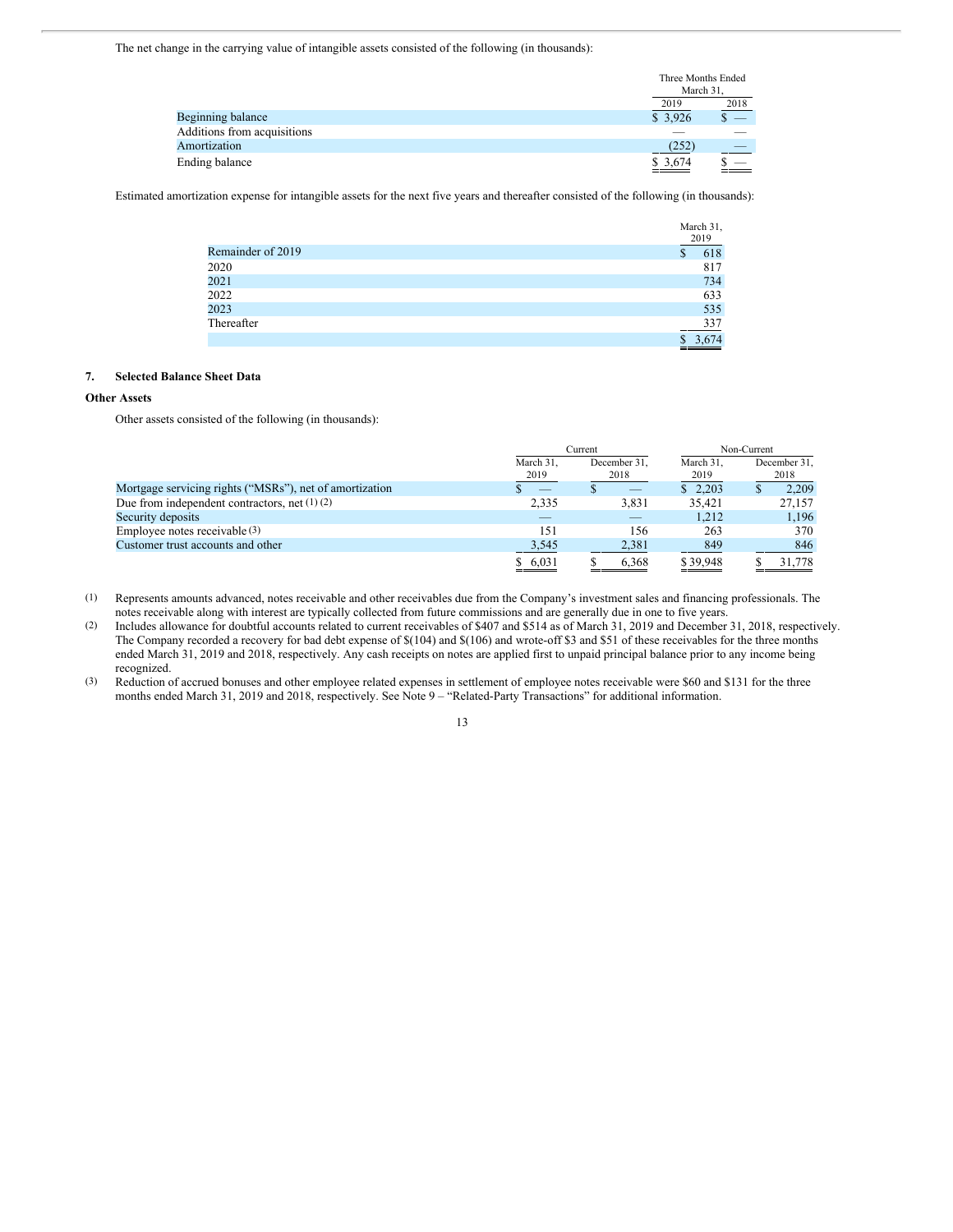# *MSRs*

The net change in the carrying value of MSRs consisted of the following (in thousands):

|                            | March 31,<br>2019 | December 31,<br>2018 |  |
|----------------------------|-------------------|----------------------|--|
| Beginning balance          | \$2,209           | ۰D                   |  |
| Additions from acquisition |                   | 2,121                |  |
| Additions                  | 129               | 391                  |  |
| Amortization               | (135)             | (303)                |  |
| <b>Ending balance</b>      | $\frac{$2,203}{}$ | 2.209                |  |
|                            |                   |                      |  |

The portfolio of loans serviced by the Company aggregated \$1.6 billion for each of the periods of March 31, 2019 and December 31, 2018, respectively.

In connection with MSRs activities, the Company holds funds in escrow for the benefit of the lenders. These funds, which totaled \$2.2 million and \$2.1 million as of March 31, 2019 and December 31, 2018, respectively and the offsetting obligations, are not presented in the Company's condensed consolidated financial statements as they do not represent assets and liabilities of the Company. Revenue from the fees on such accounts is included in financing revenue in the condensed consolidated statements of net and comprehensive income.

# **Deferred Compensation and Commissions**

Deferred compensation and commissions consisted of the following (in thousands):

|                                                                     | Current            |              | Non-Current         |              |
|---------------------------------------------------------------------|--------------------|--------------|---------------------|--------------|
|                                                                     | March 31,          | December 31, | March 31,           | December 31, |
|                                                                     | 2019               | 2018         | 2019                | 2018         |
| Stock appreciation rights ("SARs") liability $(1)$                  | \$1.969            | 1.810        | \$17,630            | 19.299       |
| Commissions payable to investment sales and financing professionals | 22,504             | 44.812       | 11.883              | 23,983       |
| Deferred compensation liability $(1)$                               | 1,450              | 1.288        | 7,393               | 6.605        |
|                                                                     | \$25,923<br>______ | 47.910       | \$36,906<br>_______ | 49.887       |

(1) The SARs and deferred compensation liability become subject to payout as a result of a participant no longer being considered as a service provider. As a result of the retirement of certain participants, estimated amounts to be paid to the participants within the next twelve months have been classified as current.

#### *SARs Liability*

Prior to the IPO, certain employees of the Company were granted SARs under a stock-based compensation program assumed by MMC. In connection with the IPO, the SARs agreements were revised, the MMC liability of \$20.0 million for the SARs was frozen as of March 31, 2013, and was transferred to MMI through a capital distribution. The SARs liability will be settled with each participant in ten annual installments in January of each year upon retirement or termination from service, or in full upon consummation of a change in control of the Company.

Under the revised agreements, MMI is required to accrue interest on the outstanding balance beginning on January 1, 2014 at a rate based on the 10-year treasury note plus 2%. The rate resets annually. The rates at January 1, 2019 and 2018 were 4.684% and 4.409%, respectively. MMI recorded interest expense related to this liability of \$226,000 and \$225,000, for the three months ended March 31, 2019 and 2018, respectively.

Estimated payouts within the next twelve months for participants that have separated from service have been classified as current. During the three months ended March 31, 2019 and 2018, the Company made total payments of \$1.7 million (consisting of principal and accumulated interest) and \$1.5 million, respectively (consisting of accumulated interest).

#### *Commissions Payable*

Certain investment sales professionals have the ability to earn additional commissions after meeting certain annual revenue thresholds. These commissions are recognized as cost of services in the period in which they are earned as they relate to specific transactions closed. The Company has the ability to defer payment of certain commissions, at its election, for up to three years. Commissions payable that are not expected to be paid within twelve months are classified as long-term.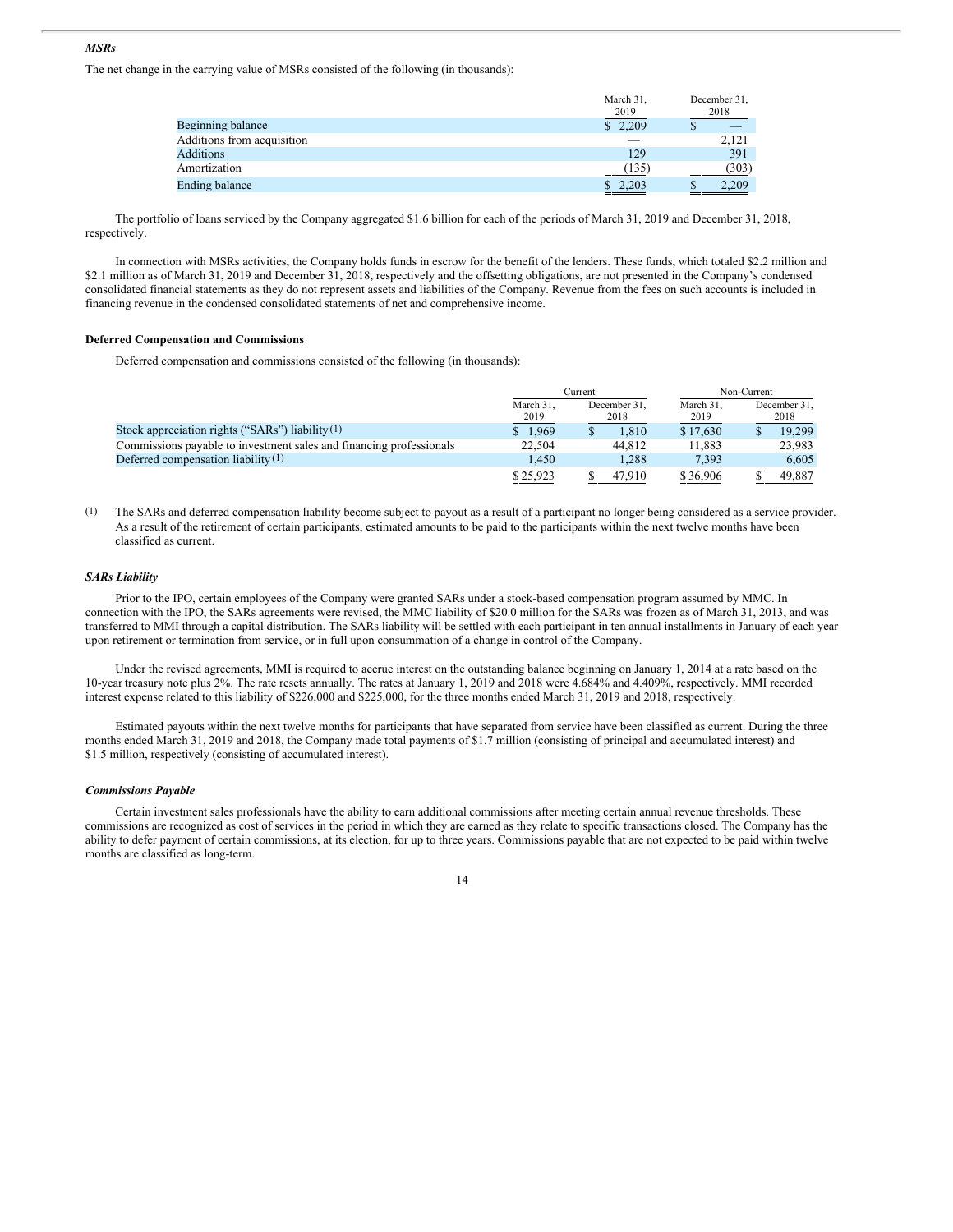#### *Deferred Compensation Liability*

A select group of management is eligible to participate in the Marcus & Millichap Deferred Compensation Plan (the "Deferred Compensation Plan"). The Deferred Compensation Plan is a non-qualified deferred compensation plan that is intended to comply with Section 409A of the Internal Revenue Code and permits participants to defer compensation up to limits set forth in the Deferred Compensation Plan. Amounts are paid out generally when the participant is no longer a service provider; however, an in-service payout election is available to participants. Participants may elect to receive payouts as a lump sum or quarterly over a two to fifteen-year period. The Company elected to fund the Deferred Compensation Plan through company owned variable life insurance policies. The Deferred Compensation Plan is managed by a third-party institutional fund manager, and the deferred compensation and investment earnings are held as a Company asset in a rabbi trust, which is recorded in assets held in rabbi trust in the accompanying condensed consolidated balance sheets. The assets in the trust are restricted unless the Company becomes insolvent, in which case the trust assets are subject to the claims of the Company's creditors. The Company may also, in its sole and absolute discretion, elect to withdraw at any time a portion of the trust assets by an amount by which the fair market value of the trust assets exceeds 110% of the aggregate deferred compensation liability represented by the participants' accounts. Estimated payouts within the next twelve months for participants that have separated from service have been classified as current. During the three months ended March 31, 2019 and 2018, the Company made total payments to participants of \$315,000 and \$193,000, respectively.

The net change in the carrying value of the assets held in the rabbi trust and the net change in the carrying value of the deferred compensation liability, each exclusive of additional contributions, distributions and trust expenses, consisted of the following (in thousands):

|                                                                               |              | Three Months Ended<br>March 31. |
|-------------------------------------------------------------------------------|--------------|---------------------------------|
|                                                                               | 2019         | 2018                            |
| Increase in the carrying value of the assets held in the rabbi trust $(1)$    | 703          | 14                              |
| Increase in the net carrying value of the deferred compensation obligation(2) | _____<br>685 |                                 |

(1) Recorded in other income (expense), net in the condensed consolidated statements of net and comprehensive income.

(2) Recorded in selling, general and administrative expense in the condensed consolidated statements of net and comprehensive income.

# **Deferred Rent and Other Liabilities**

Deferred rent and other liabilities consisted of the following (in thousands):

|                               |                   | Non-Current          |  |  |
|-------------------------------|-------------------|----------------------|--|--|
|                               | March 31,<br>2019 | December 31,<br>2018 |  |  |
| Deferred rent and other $(1)$ | _                 | 5.445                |  |  |
| Contingent consideration (2)  | 2.097             | 2.054                |  |  |
|                               | 2.097             | 7.499                |  |  |

(1) The Company does not have deferred rent as of March 31, 2019 due to adoption of the new lease standard on January 1, 2019.

(2) The current portions of contingent consideration in the amounts of \$826 and \$821 as of March 31, 2019 and December 31, 2018, respectively, are included in accounts payable and other liabilities in the condensed consolidated balance sheets.

# **8. Notes Payable to Former Stockholders**

In conjunction with the spin-off and IPO, notes payable to certain former stockholders of MMREIS were issued in settlement of restricted stock and SARs awards that were redeemed by MMREIS upon the termination of employment by the former stockholders (the "Notes"). Such Notes had been previously assumed by MMC, and were transferred to the Company. The Notes are unsecured and bear interest at 5% with annual principal and interest installments with a final principal payment due during the second quarter of 2020.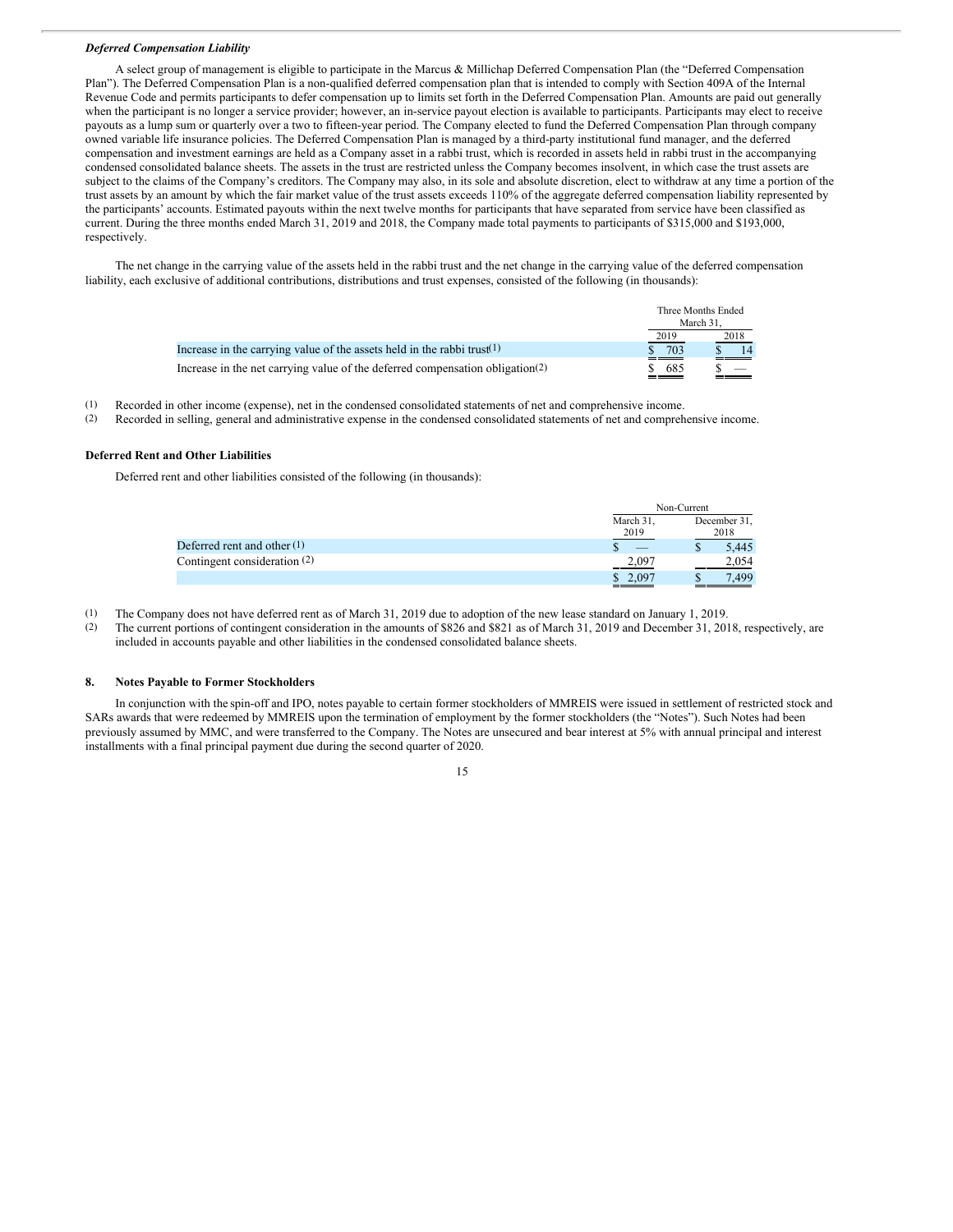# **9. Related-Party Transactions**

# **Shared and Transition Services**

Certain services are provided to the Company under a Transition Services Agreement ("TSA") between MMC and the Company. The TSA is intended to provide certain services until the Company acquires the services separately. During the three months ended March 31, 2019 and 2018, the Company incurred net costs of \$43,000 and \$72,000 under the TSA, respectively. These amounts are included in selling, general and administrative expense in the accompanying condensed consolidated statements of net and comprehensive income.

# **Brokerage and Financing Services with the Subsidiaries of MMC**

MMC has wholly or majority owned subsidiaries that buy and sell commercial real estate properties. The Company performs certain brokerage and financing services related to transactions of the subsidiaries of MMC. For the three months ended March 31, 2019 and 2018, the Company earned real estate brokerage commissions and financing fees of \$882,000 and \$2.6 million, respectively, from transactions with subsidiaries of MMC related to these services. The Company incurred cost of services of \$522,000 and \$1.5 million, respectively, related to these revenues.

#### **Operating Lease with MMC**

The Company has an operating lease with MMC for a single-story office building located in Palo Alto, California, which expires on May 31, 2022. Operating lease cost for this lease aggregated \$333,000 and \$253,000 for the three months ended March 31, 2019 and 2018, respectively. Operating lease cost is included in selling, general and administrative expense in the accompanying condensed consolidated statements of net and comprehensive income.

#### **Accounts Payable and Other Liabilities with MMC**

As of March 31, 2019 and December 31, 2018, accounts payable and other liabilities with MMC totaling \$103,000 and \$101,000, respectively, remain unpaid and are included in accounts payable and other liabilities in the accompanying condensed consolidated balance sheets.

#### **Other**

The Company makes advances to non-executive employees from time-to-time. At March 31, 2019 and December 31, 2018, the aggregate principal amount for employee notes receivable was \$414,000 and \$526,000, respectively, which is included in other assets (current and non-current), in the accompanying condensed consolidated balance sheets. See Note 7 – "Selected Balance Sheet Data" for additional information.

As of March 31, 2019, George M. Marcus, the Company's founder andCo-Chairman, beneficially owned approximately 40% of the Company's issued and outstanding common stock, including shares owned by Phoenix Investments Holdings, LLC and the Marcus Family Foundation II.

#### **10. Fair Value Measurements**

U.S. GAAP defines the fair value of a financial instrument as the amount that would be received from the sale of an asset in an orderly transaction between market participants at the measurement date. The Company is responsible for the determination of the value of the investments carried at fair value and the supporting methodologies and assumptions. The Company uses various pricing sources and third parties to validate the values utilized.

The degree of judgment used in measuring the fair value of financial instruments is generally inversely correlated with the level of observable valuation inputs. Financial instruments with quoted prices in active markets generally have more pricing observability, and less judgment is used in measuring fair value. Financial instruments for which no quoted prices are available have less observability and are measured at fair value using valuation models or other pricing techniques that require more judgment.

Assets recorded at fair value are measured and classified in accordance with a fair value hierarchy consisting of the three "levels" based on the observability of inputs available in the marketplace used to measure the fair values as discussed below:

*Level 1:* Unadjusted quoted prices in active markets that are accessible at the measurement date for identical, unrestricted assets or liabilities;

*Level 2:* Quoted prices in markets that are not active, or inputs which are observable, either directly or indirectly, for substantially the full term of the asset or liability; or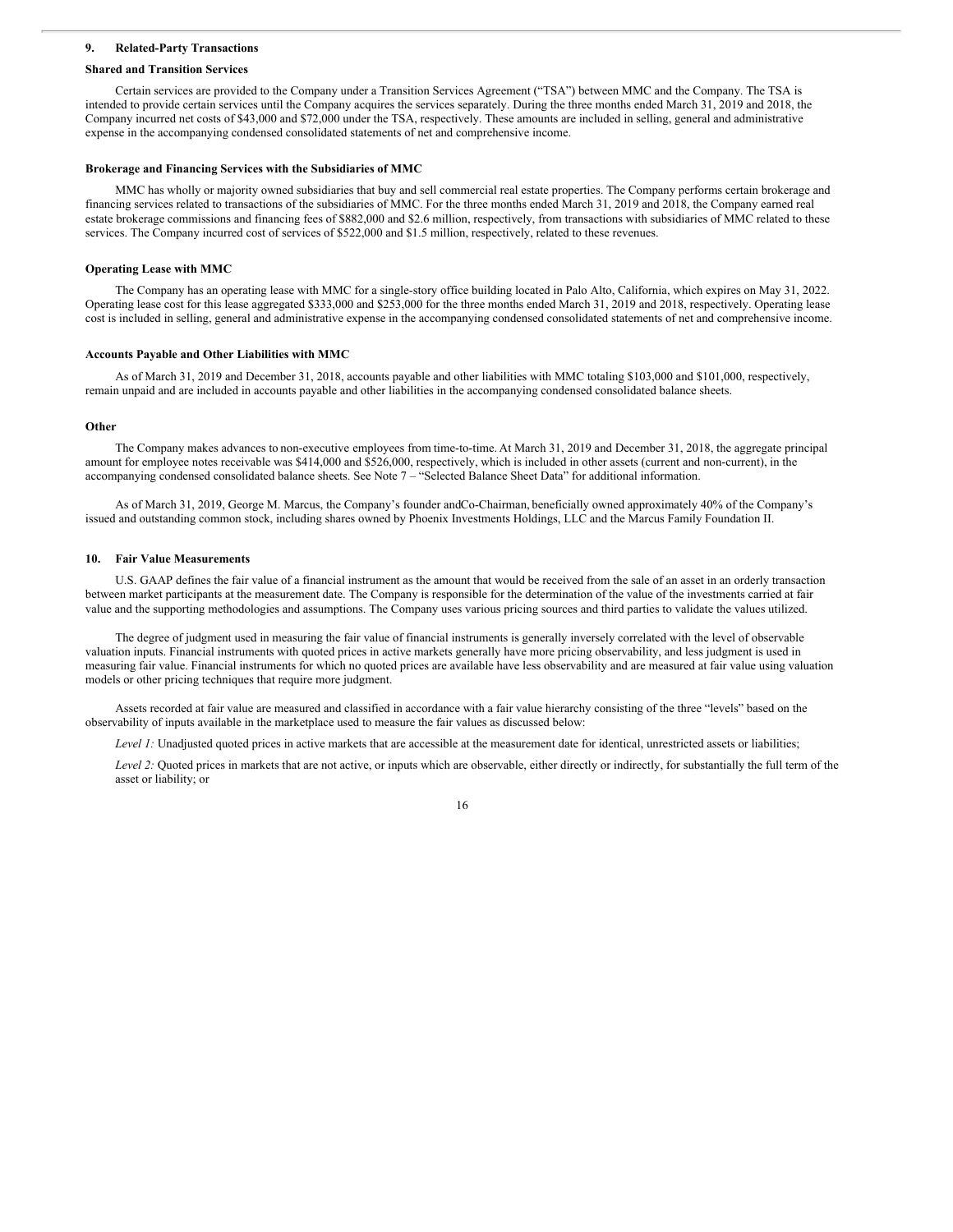*Level* 3: Inputs reflect management's best estimate of what market participants would use in pricing the asset or liability at the measurement date. Consideration is given to the risk inherent in the valuation technique and the risk inherent in the inputs to the model.

# **Recurring Fair Value Measurements**

The Company values its investments including commercial paper and floating NAV money market funds recorded in cash and cash equivalents, investments in marketable securities, available-for-sale, assets held in the Rabbi Trust, acquired MSR contracts and contingent consideration at fair value on a recurring basis. Fair values for investments included in cash and cash equivalents and marketable securities, available-for-sale were determined for each individual security in the investment portfolio and all these securities are Levels 1 or 2 measurements as appropriate.

Fair values for assets held in the Rabbi Trust and related deferred compensation liability were determined based on the cash surrender value of the company owned variable life insurance policies and underlying investments in the trust, and are Level 2 and Level 1 measurements, respectively.

Contingent consideration in connection with acquisitions is carried at fair value, and determined on acontract-by-contract basis calculated using a probability weighted discounted cash flows based on the probability of achieving EBITDA and other service requirements and is a Level 3 measurement.

The Company values MSRs at fair value upon acquisition of a servicing contract. MSRs do not trade in an active, open market with readily observable prices, and are a Level 3 measurement.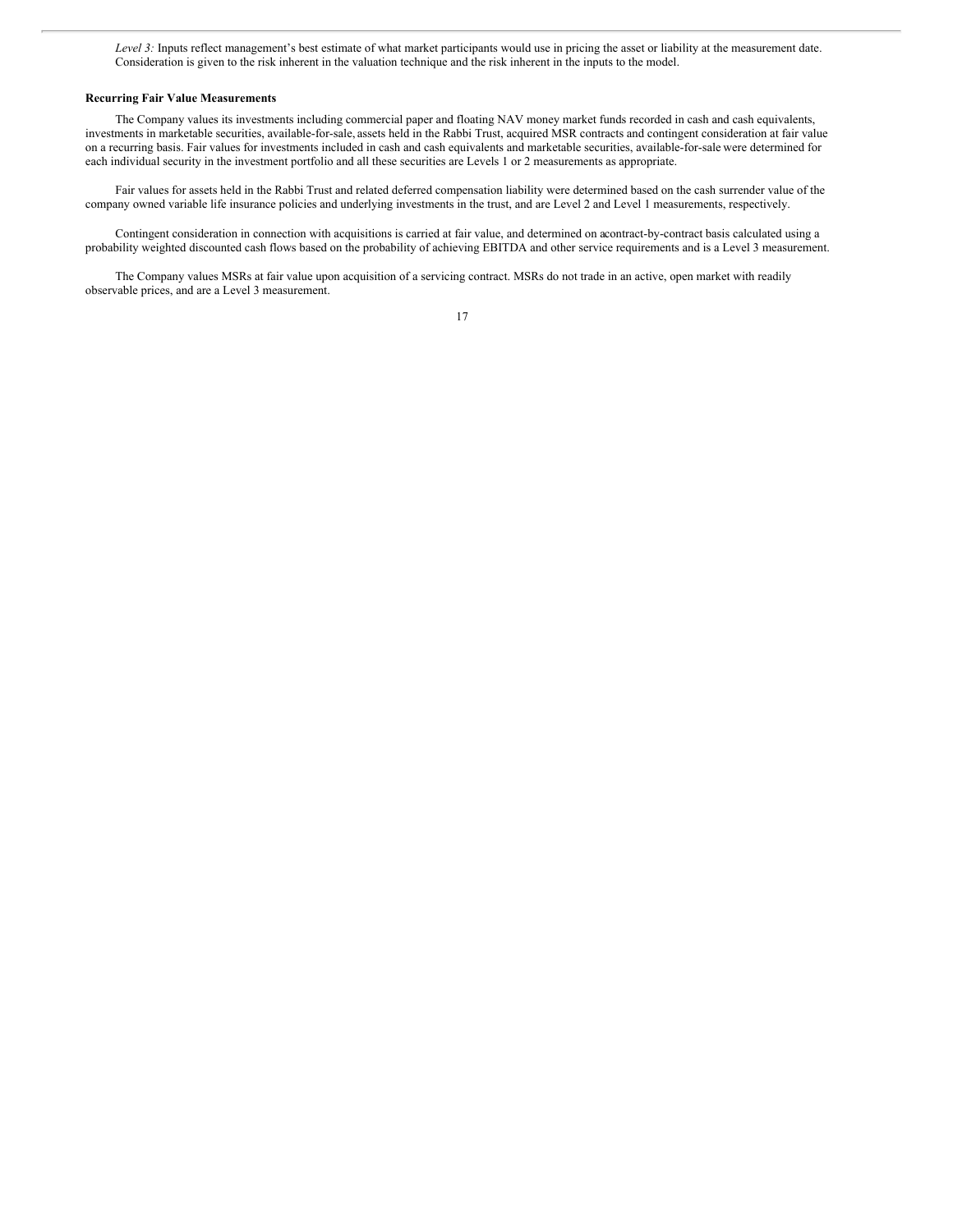Assets and liabilities carried at fair value on a recurring basis consisted of the following (in thousands):

|                                            | March 31, 2019 |               |              |               | December 31, 2018 |               |          |         |  |
|--------------------------------------------|----------------|---------------|--------------|---------------|-------------------|---------------|----------|---------|--|
|                                            | Fair Value     | Level 1       | Level 2      | Level 3       | Fair Value        | Level 1       | Level 2  | Level 3 |  |
| <b>Assets:</b>                             |                |               |              |               |                   |               |          |         |  |
| Assets held in rabbi trust                 | 8,939<br>S     | <sup>\$</sup> | \$8,939      | $s -$         | 8,268<br>S.       | S             | \$8,268  | S.      |  |
| Cash equivalents $(1)$ :                   |                |               |              |               |                   |               |          |         |  |
| Commercial paper and other                 | S.<br>4,997    | S.            | \$4,997      | S.            | S.<br>1,599       | 1,599<br>S.   | -S       |         |  |
| Money market funds                         | 167,745        | 167,745       |              |               | 163,126           | 163,126       |          |         |  |
|                                            | \$172,742      | \$167,745     | \$4,997      |               | \$164,725         | \$164,725     | S        |         |  |
| Marketable securities, available-for-sale: |                |               |              |               |                   |               |          |         |  |
| Short-term investments:                    |                |               |              |               |                   |               |          |         |  |
| U.S. treasuries                            | \$104,074      | $$104,074$ \$ |              | <sup>S</sup>  | \$121,180         | $$121,180$ \$ |          |         |  |
| U.S. government sponsored entities         |                |               |              |               | 3,505             |               | 3,505    |         |  |
| Corporate debt securities                  | 16,184         |               | 16,184       |               | 11,951            |               | 11,951   |         |  |
| Asset-backed securities and other          | 801            |               | 801          |               | 800               |               | 800      |         |  |
|                                            | \$121,059      | \$104,074     | \$16,985     | $s =$         | \$137,436         | \$121,180     | \$16,256 |         |  |
| Long-term investments:                     |                |               |              |               |                   |               |          |         |  |
| U.S. treasuries                            | \$33,670       | \$33,670      | <sup>S</sup> | <sup>\$</sup> | \$45,010          | \$45,010      | S        |         |  |
| U.S. government sponsored entities         | 1,479          |               | 1,479        |               | 1,507             |               | 1,507    |         |  |
| Corporate debt securities                  | 34,205         |               | 34,205       |               | 31,837            |               | 31,837   |         |  |
| Asset-backed securities and other          | 5,690          |               | 5,690        |               | 4,855             |               | 4,855    |         |  |
|                                            | \$75,044       | \$33,670      | \$41,374     |               | \$ 83,209         | \$45,010      | \$38,199 |         |  |
| <b>Liabilities:</b>                        |                |               |              |               |                   |               |          |         |  |
| Contingent consideration (2)               | 2,923          |               |              | \$2,923       | 2,875<br>\$       |               |          | \$2,875 |  |
| Deferred compensation liability            | 8,843<br>\$    | S.<br>8,843   |              |               | S<br>7,893        | S<br>7,893    | S        |         |  |

(1) Included in cash and cash equivalents on the accompanying condensed consolidated balance sheets.<br>(2) Assuming the achievement of the applicable performance criteria, the Company anticipates these ea

Assuming the achievement of the applicable performance criteria, the Company anticipates these earn-out payments will be made over the next three to seven-year period. A reconciliation of contingent consideration measured at fair value on a recurring basis consisted of the following (in thousands):

|                                                          | March 31,<br>2019 | December 31,<br>2018 |
|----------------------------------------------------------|-------------------|----------------------|
| Beginning balance                                        | \$2,875           |                      |
| Contingent consideration in connection with acquisitions |                   | 2.674                |
| Change in fair value of contingent consideration         | 48                | 201                  |
| Payments of contingent consideration                     |                   |                      |
| <b>Ending balance</b>                                    | 2.923             | 2.875                |

There were no transfers in or out of Level 1, Level 2 and Level 3 during the three months ended March 31, 2019.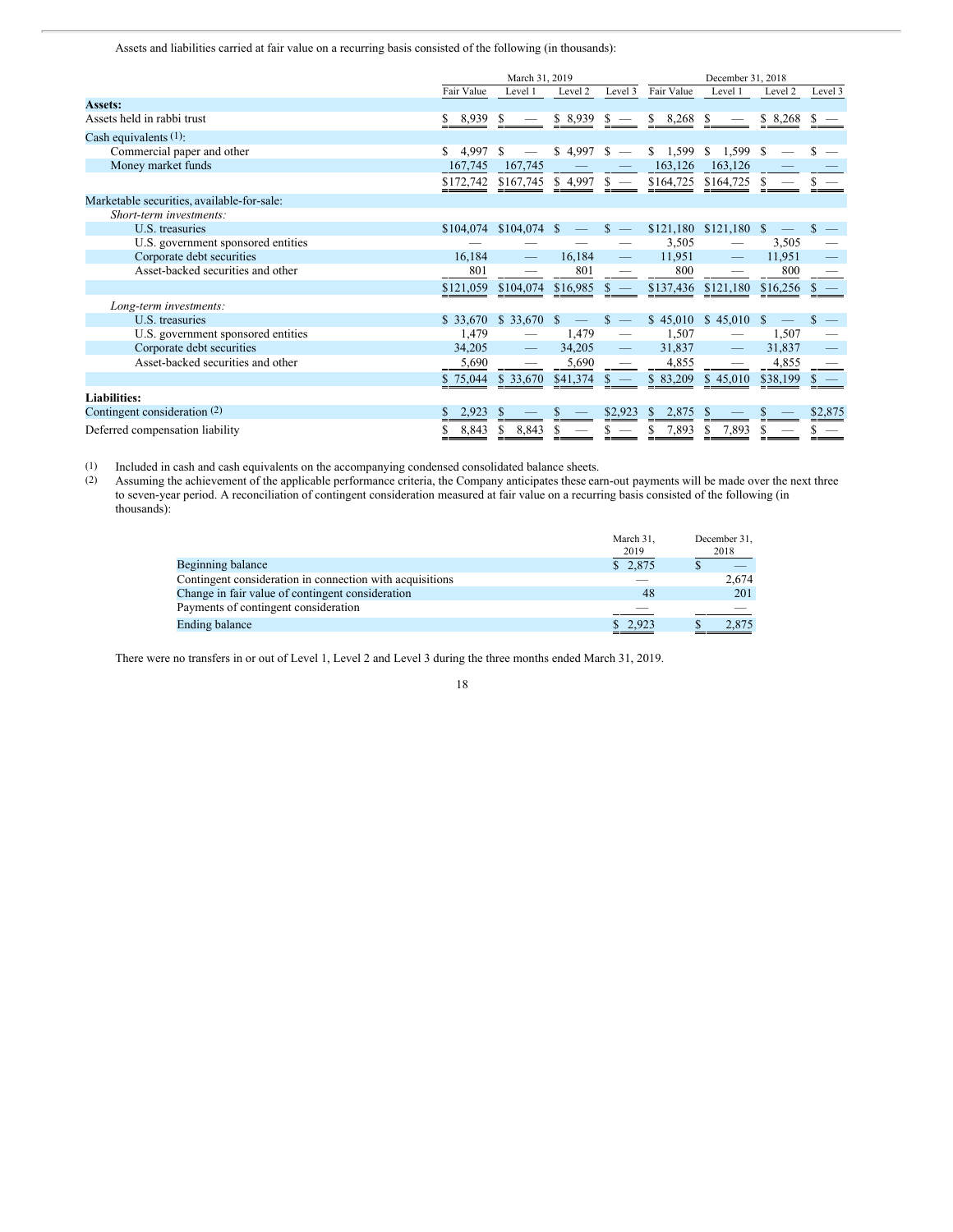#### **Nonrecurring Fair Value Measurements**

The Company reviews the carrying value of MSRs, intangibles, goodwill and other assets for indications of impairment quarterly. When indications of potential impairment are identified, the Company may be required to determine the fair value of those assets and record an adjustment for the carrying amount in excess of the fair value determined. Any fair value determination would be based on valuation approaches appropriate in the circumstances and utilize Level 2 and Level 3 measurements as required. In accordance with U.S. GAAP, from time to time, the Company measures certain assets at fair value on a nonrecurring basis. These assets include MSRs. MSRs are initially recorded at fair value based on internal models using contractual information and assumptions of a market participant and are a Level 3 measurement. The Company's MSRs do not trade in an active, open market with readily observable prices. The Company has elected the amortization method for the subsequent measurement of MSRs. The estimated fair value of the Company's MSRs were developed using discounted cash flow models that calculate the present value of estimated future net servicing income. The model considers contractually specified servicing fees, prepayment assumptions, delinquency rates, late charges, other ancillary revenue, costs to service, and other economic factors. The Company periodically reassesses and adjusts, when necessary, the underlying inputs and assumptions used in the model to reflect observable market conditions and assumptions that a market participant would consider in valuing an MSR asset. MSRs are carried at the lower of amortized cost or fair value. The fair value of the MSRs approximated the carrying value at March 31, 2019 and December 31, 2018.

# **11. Stockholders' Equity**

#### **Common Stock**

As of March 31, 2019 and December 31, 2018, there were 39,042,434 and 38,814,464 shares of common stock, \$0.0001 par value, issued and outstanding, which includes unvested restricted stock awards issued to non-employee directors, respectively. See Note 14 – "Earnings per Share" for additional information.

# **Preferred Stock**

The Company has 25,000,000 authorized shares of preferred stock with a par value \$0.0001 per share. At March 31, 2019 and December 31, 2018, there were no preferred shares issued or outstanding.

# **Accumulated Other Comprehensive Income/Loss**

Amounts reclassified from accumulated other comprehensive income/loss are included as a component of other income (expense), net in the condensed consolidated statements of net and comprehensive income. The reclassifications were determined on a specific identification basis.

The Company has not provided for U.S. taxes on unremitted earnings of its foreign subsidiary as it is operating at a loss and has no earnings and profits to remit. As a result, deferred taxes were not provided related to the cumulative foreign currency translation adjustments.

### **12. Stock-Based Compensation Plans**

## **2013 Omnibus Equity Incentive Plan**

The Company's board of directors adopted the 2013 Omnibus Equity Incentive Plan (the "2013 Plan"), which became effective upon the Company's IPO. In February 2017, the board of directors amended and restated the 2013 Plan, which was approved by the Company's stockholders in May 2017. Grants are made from time to time by the compensation committee of the Company's board of directors at its discretion subject to certain restrictions as to the number and value of shares that may be granted to any individual. In addition, non-employee directors receive annual grants under a director compensation policy. As of March 31, 2019, there were 5,353,815 shares available for future grants under the 2013 Plan.

#### *Awards Granted and Settled*

Under the 2013 Plan, the Company has issued restricted stock awards ("RSAs") tonon-employee directors and restricted stock units ("RSUs") to employees and independent contractors. RSAs vest in equal annual installments over a one-year or three-year period from the date of grant. All RSUs vest in equal annual installments over a five-year period from the date of grant or earlier as approved by the compensation committee of the Company's board of directors. Any unvested awards are canceled upon termination as a service provider. Awards accelerate upon death subject to approval by the compensation committee. As of March 31, 2019, there were no issued or outstanding options, SARs, performance units or performance shares awards under the 2013 Plan.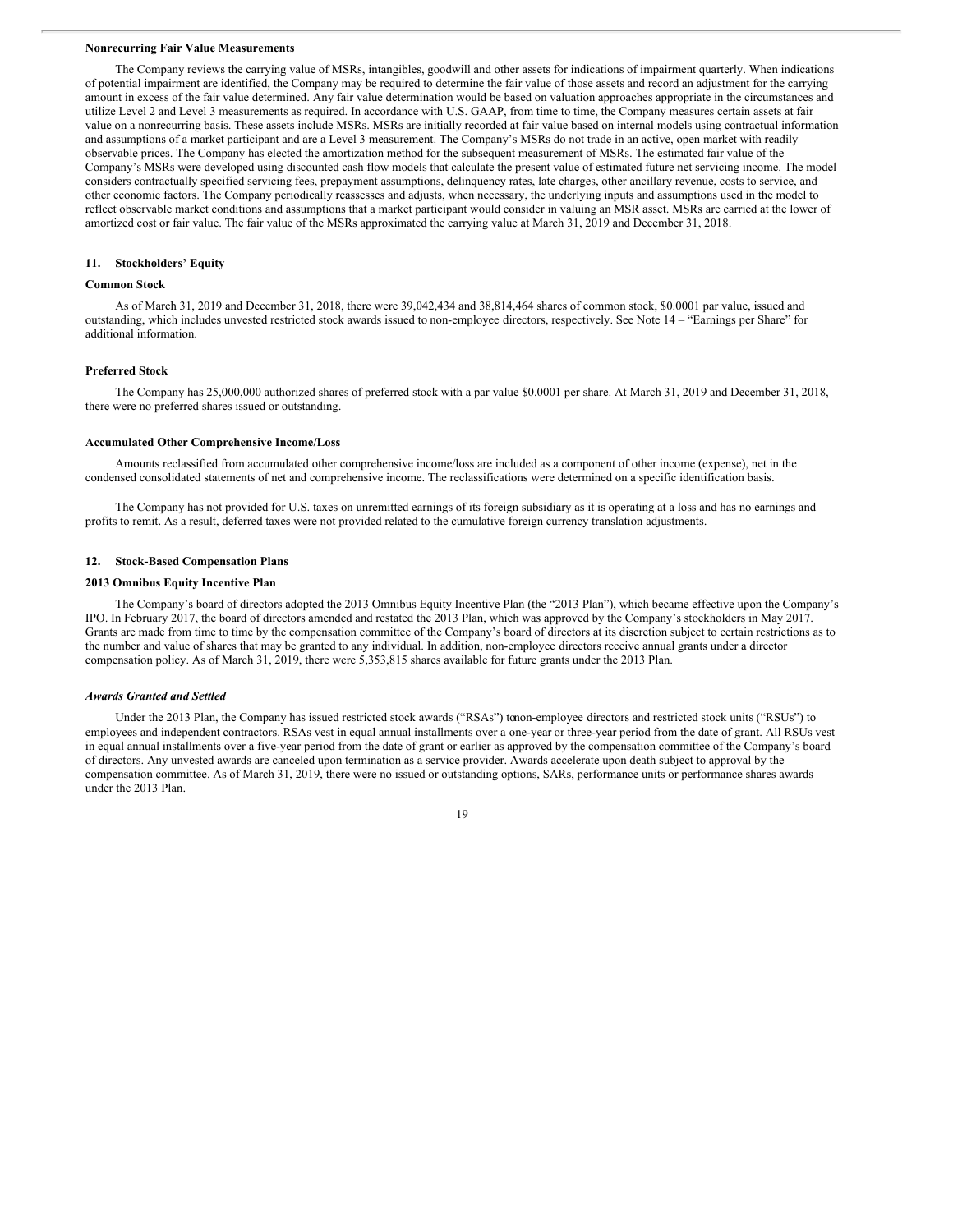During the three months ended March 31, 2019, 290,396 shares of RSUs were vested of which 284,396 were delivered. Additionally, 56,426 shares of common stock were withheld to pay applicable required employee statutory withholding taxes based on the market value of the shares on the vesting date. The shares withheld for taxes were returned to the share reserve and are available for future issuance in accordance with provisions of the 2013 Plan.

#### *Outstanding Awards*

Activity under the 2013 Plan consisted of the following (dollars in thousands, except per share data):

|                                                                           | <b>RSA</b> Grants to<br>Non-employee<br>Directors | <b>RSU</b> Grants<br>to<br>Employees | <b>RSU</b> Grants<br>to<br>Independent<br>Contractors | Total      | Weighted-<br>Average Grant<br>Date Fair Value<br>Per Share |
|---------------------------------------------------------------------------|---------------------------------------------------|--------------------------------------|-------------------------------------------------------|------------|------------------------------------------------------------|
| Nonvested shares at December 31, 2018                                     | 27,096                                            | 471,782                              | 392,697                                               | 891,575    | 27.59                                                      |
| Granted                                                                   |                                                   |                                      |                                                       |            |                                                            |
| February 2019                                                             |                                                   | 204,060                              | 7,731                                                 | 211,791    |                                                            |
| <b>Total Granted</b>                                                      |                                                   | 204,060                              | 7,731                                                 | 211.791    | 39.45                                                      |
| Vested $(1)$                                                              |                                                   | (152, 816)                           | (137, 580)                                            | (290, 396) | 21.74                                                      |
| Transferred                                                               |                                                   | (4, 915)                             | 4,915                                                 |            | 28.80                                                      |
| Forfeited/canceled                                                        |                                                   | (3,277)                              | (11,767)                                              | (15,044)   | 32.17                                                      |
| Nonvested shares at March 31, 2019(2)                                     | 27.096                                            | 514.834                              | 255,996                                               | 797.926    | 32.78                                                      |
| Unrecognized stock-based compensation expense as of<br>March 31, 2019 (3) | 182                                               | \$16,149                             | 8,221<br>\$.                                          | \$24,552   |                                                            |
| Weighted average remaining vesting period (years) as of<br>March 31, 2019 | 0.81                                              | 3.92                                 | 3.27                                                  | 3.68       |                                                            |

(1) Includes vested shares delivered subsequent to March 31, 2019.

(2) Nonvested RSUs will be settled through the issuance of new shares of common stock.

(3) The total unrecognized compensation expense is expected to be recognized over a weighted-average period of approximately 3.68 years.

#### **Employee Stock Purchase Plan**

In 2013, the Company adopted the 2013 Employee Stock Purchase Plan ("ESPP"). The ESPP qualifies under Section 423 of the Internal Revenue Code and provides for consecutive, non-overlapping 6-month offering periods. The offering periods generally start on the first trading day on or after May 15 and November 15 of each year. Qualifying employees may purchase shares of the Company stock at a 10% discount based on the lower of the market price at the beginning or end of the offering period, subject to IRS limitations. The Company determined that the ESPP was a compensatory plan and is required to expense the fair value of the awards over each 6-month offering period.

The ESPP initially had 366,667 shares of common stock reserved and 225,894 shares of common stock remain available for issuance for each of the periods at March 31, 2019 and December 31, 2018. The ESPP provides for annual increases in the number of shares available for issuance under the ESPP, equal to the least of (i) 366,667 shares, (ii) 1% of the outstanding shares on such date, or (iii) an amount determined by the compensation committee of the Company's board of directors. Pursuant to the provisions of the ESPP, the board of directors has determined to not provide for any annual increases to date. At March 31, 2019, total unrecognized compensation cost related to the ESPP was \$14,000 and is expected to be recognized over a weighted average period of 0.12 years.

# **SARs and DSUs**

Prior to the IPO, certain employees were granted SARs. As of March 31, 2013, the outstanding SARs were frozen at the liability amount, and will be paid out to each participant in installments upon retirement or departure under the terms of the revised SARs agreements. To replace beneficial ownership in the SARs, the difference between the book value liability and the fair value of the awards was granted to plan participants in the form of DSUs, which were fully vested upon receipt and will be settled in actual stock at a rate of 20% per year if the participant remains employed by the Company during that period (otherwise all unsettled shares of stock upon termination from service will be settled five years from the termination date, unless otherwise agreed to by the Company). In the event of death or termination of service after reaching the age of 67, 100% of the DSUs will be settled.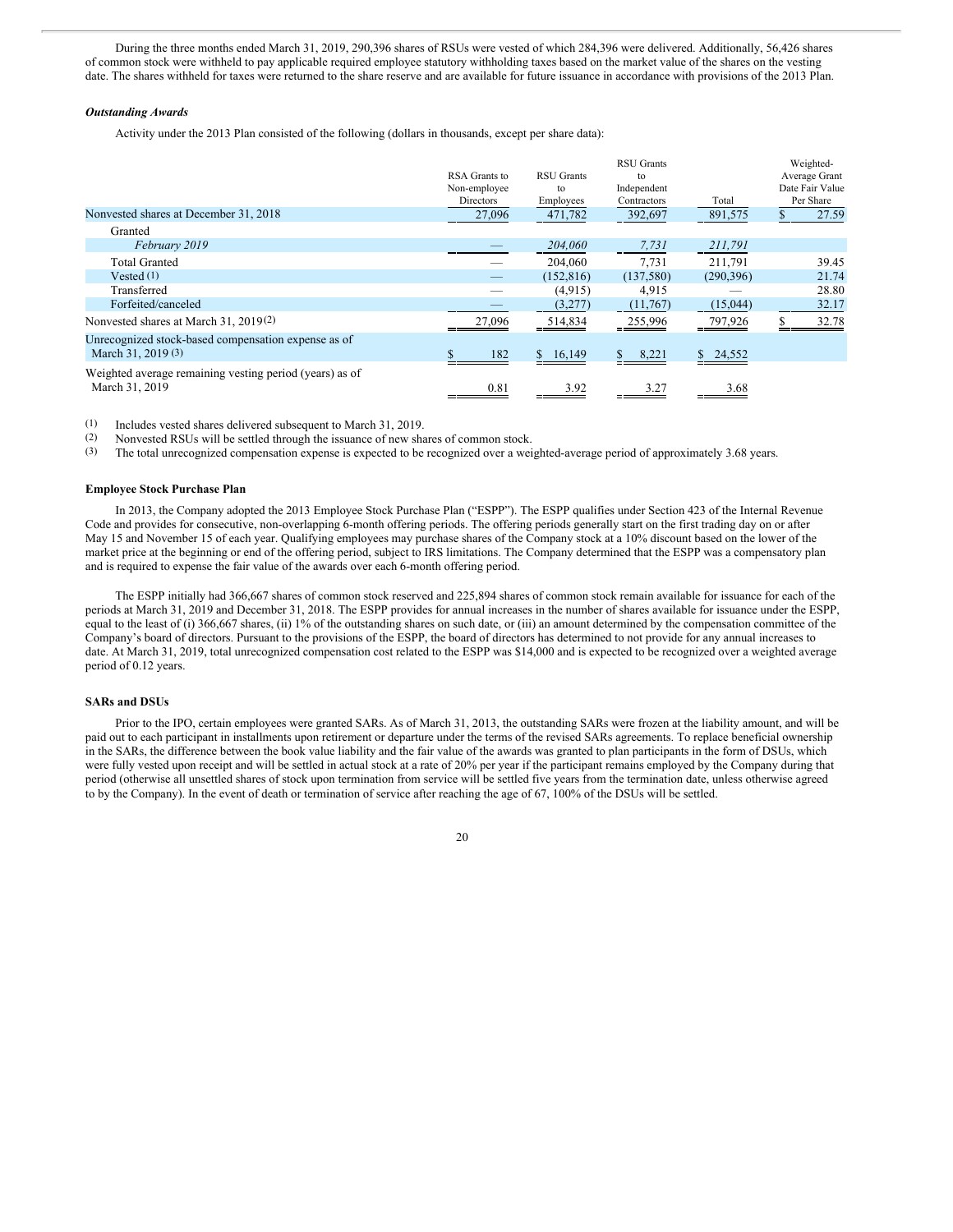Future share settlements of fully vested DSUs by year consisted of the following:

|      | March 31,             |
|------|-----------------------|
|      | $\frac{2019}{60,373}$ |
| 2021 |                       |
| 2022 | 281,193               |
|      | 341,566               |

# **Summary of Stock-Based Compensation**

Components of stock-based compensation are included in selling, general and administrative expense in the condensed consolidated statements of net and comprehensive income consisted of the following (in thousands):

|                                        |         | Three Months Ended |           |         |
|----------------------------------------|---------|--------------------|-----------|---------|
|                                        |         |                    | March 31. |         |
|                                        |         | 2019               |           | 2018    |
| Employee stock purchase plan           |         | 30                 |           | 39      |
| RSAs – non-employee directors          |         | 170                |           |         |
| $RSUs$ – employees                     |         | 1.345              |           | 953     |
| $RSUs$ – independent contractors $(1)$ |         | 796                |           | 1,510   |
|                                        | \$2.341 |                    |           | \$2,613 |

(1) The Company grants RSUs to independent contractors (i.e. investment sales and financing professionals), who are considerednon-employees. Prior to the adoption of ASU No. 2018-07 on July 1, 2018, such awards were required to be measured at fair value at the end of each reporting period until settlement. Stock-based compensation expense was therefore impacted by the changes in the Company's common stock price during each reporting period prior to the date of adoption. New awards after the date of adoption are measured based on the grant date closing price of the Company's common stock consistent with awards made to the Company's employees and non-employee directors.

# **13. Income Taxes**

The Company's effective tax rate for the three months ended March 31, 2019 was 26.6%, compared to 25.9% for the three months ended March 31, 2018. The Company provides for the effects of income taxes in interim financial statements based on the Company's estimate of its annual effective tax rate for the full year, which is based on forecasted income by jurisdiction where the Company operates, adjusted for the tax effects of items that relate discretely to the period, if any.

The provision for income taxes differs from the amount computed by applying the U.S. federal statutory rate to income before provision for income taxes and consisted of the following (dollars in thousands):

|                                                                |                   |                | Three Months Ended March 31. |                |
|----------------------------------------------------------------|-------------------|----------------|------------------------------|----------------|
|                                                                | 2019              |                | 2018                         |                |
|                                                                | Amount            | Rate           | Amount                       | Rate           |
| Income tax expense at the federal statutory rate               | \$4.472           | 21.0%          | \$5.106                      | 21.0%          |
| State income tax expense, net of federal benefit               | 894               | 4.2%           | 1.097                        | 4.5%           |
| Windfall tax benefits, net related to stock-based compensation | (265)             | $(1.2)\%$      | (217)                        | (0.9)%         |
| Change in valuation allowance                                  | 259               | $1.2\%$        | 40                           | $0.2\%$        |
| Permanent and other items (1)                                  | 297               | $1.4\%$        | 276                          | 1.1%           |
|                                                                | \$5,657<br>______ | 26.6%<br>_____ | \$6,302                      | 25.9%<br>_____ |

(1) Permanent items relate principally to compensation charges and meals and entertainment.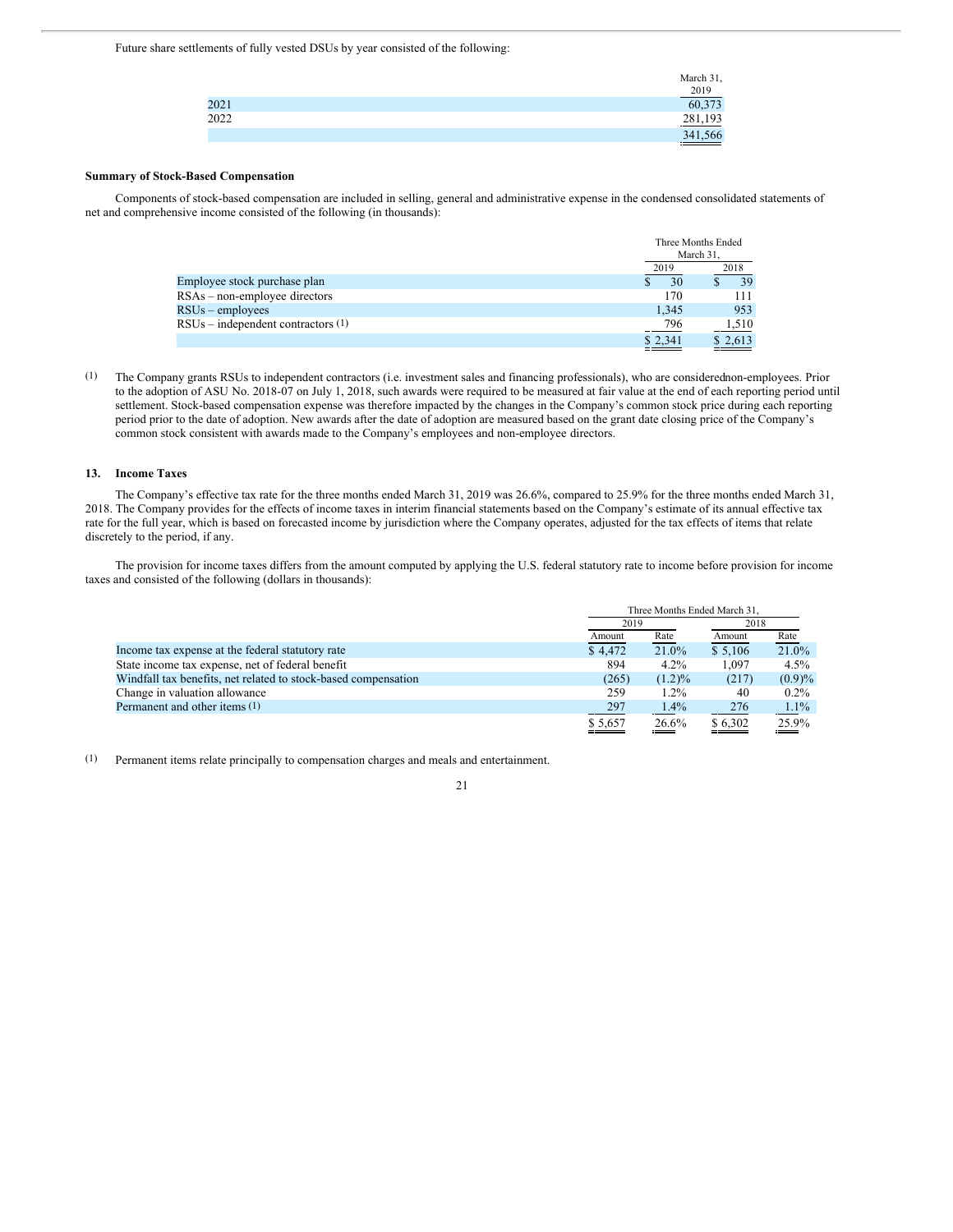# **14. Earnings per Share**

Basic and diluted earnings per share for the three months ended March 31, 2019 and 2018, respectively consisted of the following (in thousands, except per share data):

|                                                                        | Three Months Ended<br>March 31, |           |
|------------------------------------------------------------------------|---------------------------------|-----------|
|                                                                        | 2019                            | 2018      |
| Numerator (Basic and Diluted):                                         |                                 |           |
| Net income                                                             | \$15,638                        | \$18,011  |
| Denominator:                                                           |                                 |           |
| Basic                                                                  |                                 |           |
| Weighted average common shares issued and outstanding                  | 38,996                          | 38,547    |
| Deduct: Unvested RSAs (1)                                              | (27)                            | (31)      |
| Add: Fully vested $DSUs(2)$                                            | 342                             | 579       |
| Weighted Average Common Shares Outstanding                             | 39,311                          | 39,095    |
| Basic earnings per common share                                        | \$ 0.40                         | 0.46      |
| Diluted                                                                |                                 |           |
| Weighted Average Common Shares Outstanding from above                  | 39,311                          | 39,095    |
| Add: Dilutive effect of RSUs, RSAs & ESPP                              | 204                             | 155       |
| Weighted Average Common Shares Outstanding                             | 39,515                          | 39,250    |
| Diluted earnings per common share                                      | \$0.40                          | 0.46      |
| Antidilutive shares excluded from diluted earnings per common share(3) | 212<br>--                       | 291<br>-- |

- (1) RSAs were issued and outstanding to thenon-employee directors and have a one-year or three-year vesting term subject to service requirements. See Note 12 – "Stock-Based Compensation Plans" for additional information.
- (2) Shares are included in weighted average common shares outstanding as the shares are fully vested but have not yet been delivered. See Note 12 "Stock-Based Compensation Plans" for additional information.
- (3) Primarily pertaining to RSU grants to the Company's employees and independent contractors.

### **15. Commitments and Contingencies**

# **Credit Agreement**

On June 18, 2014, the Company entered into a Credit Agreement with Wells Fargo Bank, National Association (the "Bank"), dated as of June 1, 2014 (the "Credit Agreement"). The Credit Agreement provides for a \$60.0 million principal amount senior secured revolving credit facility that is guaranteed by all of the Company's domestic subsidiaries (the "Credit Facility"), which, as amended, matures on June 1, 2020. The Company may borrow, repay and reborrow amounts under the Credit Facility until its maturity date, at which time all amounts outstanding under the Credit Facility must be repaid in full.

Borrowings under the Credit Agreement are available for general corporate purposes and working capital. The Credit Facility includes a \$10.0 million sublimit for the issuance of standby letters of credit of which \$533,000 was utilized at March 31, 2019. Borrowings under the Credit Facility will bear interest, at the Company's option, at either the (i) Base Rate (defined as the highest of (a) the Bank's prime rate, (b) the federal funds rate plus 1.5% and (c) one-month LIBOR plus 1.5%), or (ii) at a variable rate between 0.875% and 1.125% above LIBOR, based upon the total funded debt to EBITDA ratio. In connection with executing the Credit Agreement, as amended, the Company paid bank fees and other expenses, which are being amortized over the remaining term of the Credit Agreement. The Company pays a commitment fee of up to 0.1% per annum, payable quarterly, based on the amount of unutilized commitments under the Credit Facility. The amortization and commitment fee is included in interest expense in the accompanying condensed consolidated statements of net and comprehensive income and was \$26,000 for each of the three months ended March 31, 2019 and 2018. As of March 31, 2019 and December 31, 2018, there were no amounts outstanding under the Credit Agreement.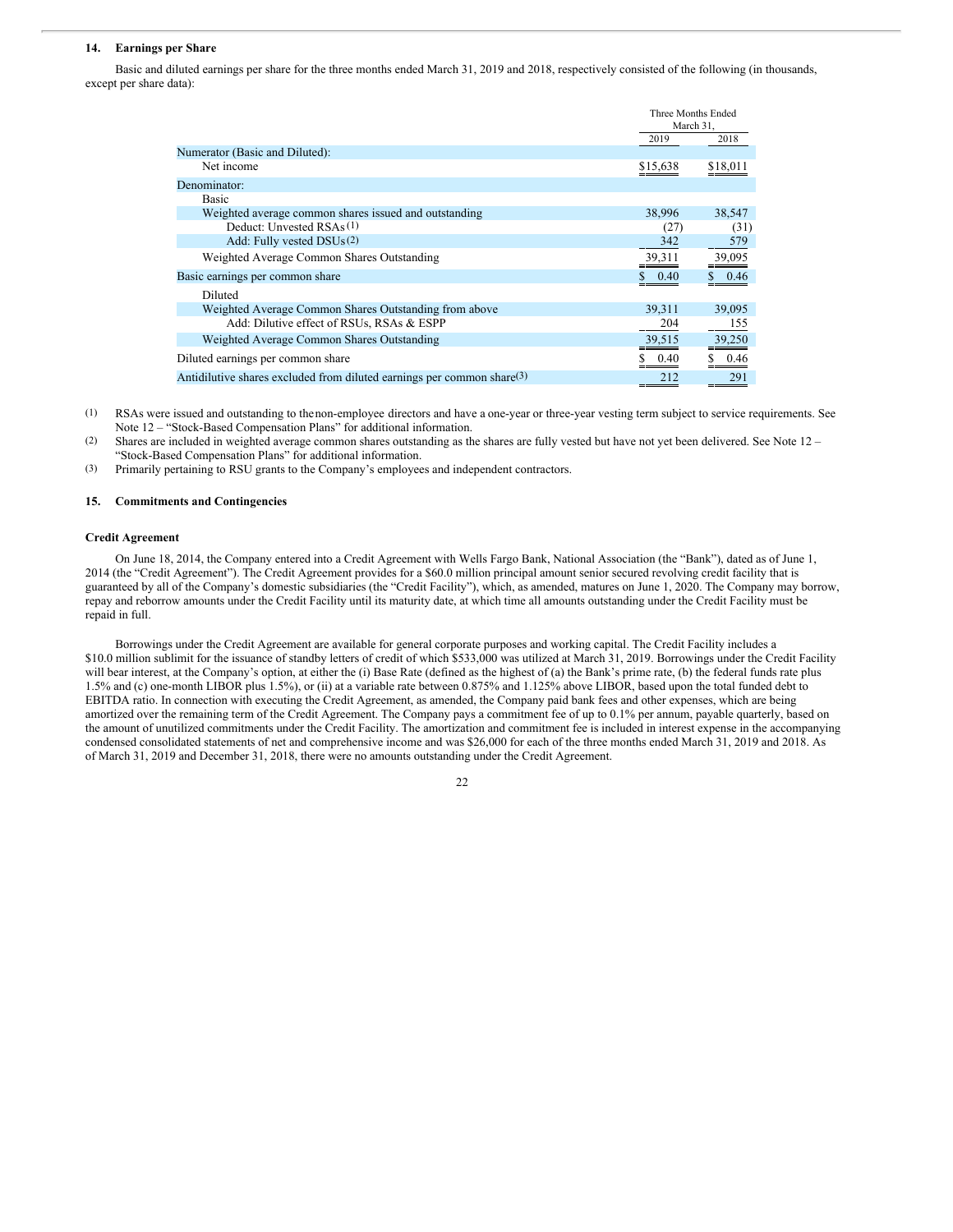The Credit Facility contains customary covenants, including financial and other covenant reporting requirements and events of default. Financial covenants require the Company, on a combined basis with its guarantors, to maintain (i) an EBITDAR Coverage Ratio (as defined in the Credit Agreement) of not less than 1.25:1.0 as of each quarter end, determined on a rolling four-quarter basis, (ii) total funded debt to EBITDA not greater than 2.0:1.0 as of each quarter end, determined on a rolling four-quarter basis and (iii) limits investments in foreign entities and caps certain other loans. The Credit Facility is secured by substantially all assets of the Company, including pledges of 100% of the stock or other equity interest of each subsidiary except for the capital stock of a controlled foreign corporation (as defined in the Internal Revenue Code), in which case no such pledge is required. As of March 31, 2019, the Company was in compliance with all financial and non-financial covenants and has not experienced any limitation in its operations as a result of the covenants.

# **Other**

In connection with certain agreements with investment sales and financing professionals, the Company may agree to advance amounts to certain investment sales and financing professionals upon reaching certain performance goals. Such commitments as of March 31, 2019 and December 31, 2018, aggregated \$510,000 and \$1.0 million, respectively.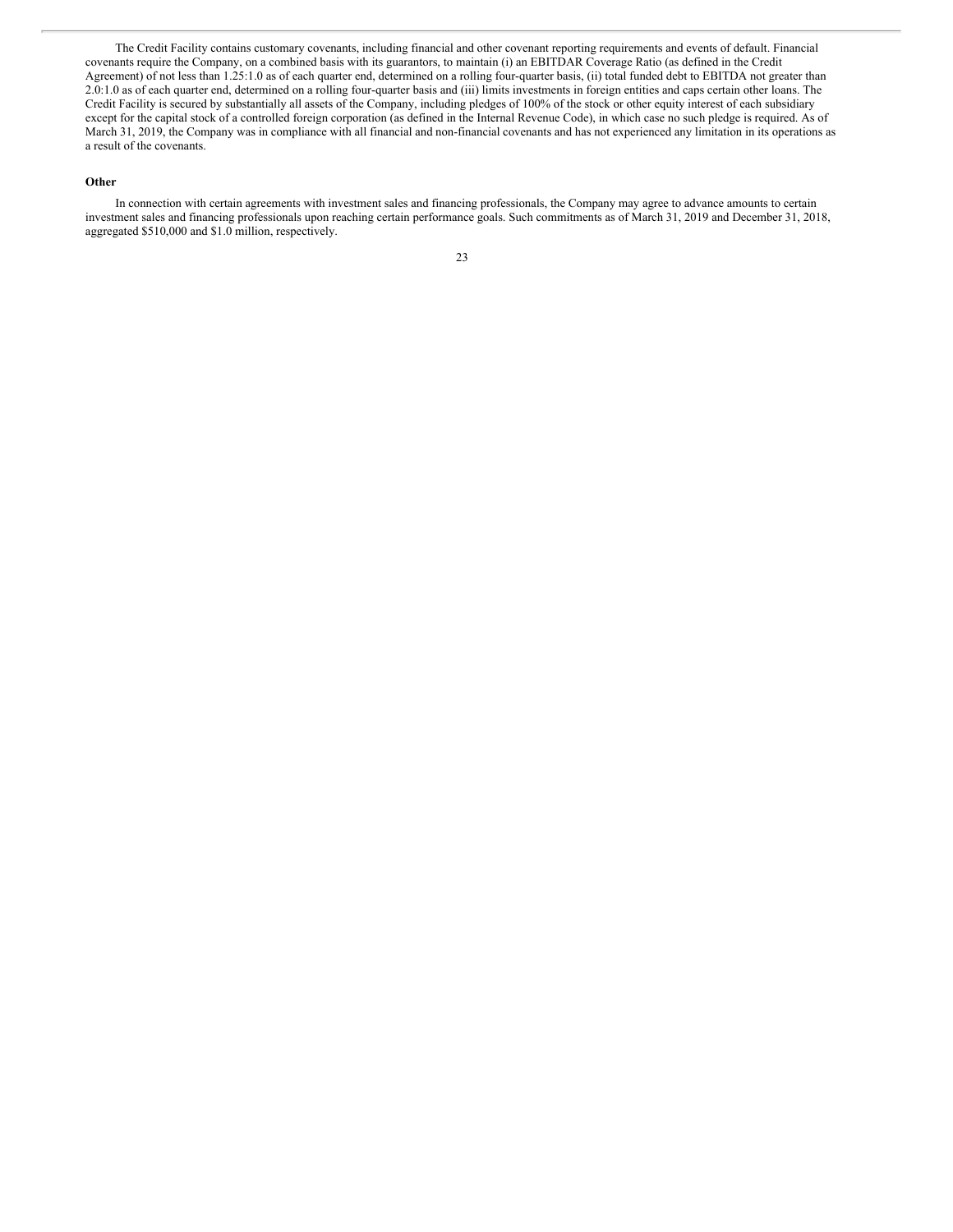#### <span id="page-23-0"></span>**Item 2. Management's Discussion and Analysis of Financial Condition and Results of Operations**

Unless the context requires otherwise, the words "Marcus & Millichap," "we," the "Company," "us" and "our" refer to Marcus & Millichap, Inc., *Marcus & Millichap Real Estate Investment Services, Inc. and its other consolidated subsidiaries.*

# **Forward-Looking Statements**

The following discussion contains forward-looking statements that involve risks and uncertainties. Our actual results could differ materially from those anticipated in these forward-looking statements as a result of many factors. The results of operations for the three months ended March 31, 2019 are not necessarily indicative of the results that may be expected for the full year ending December 31, 2019, or for any other future period. The following discussion should be read in conjunction with the unaudited condensed consolidated financial statements and the notes thereto included in Item 1 of this Form 10-Q and in conjunction with our Annual Report on Form10-K for the year ended December 31, 2018 filed with the SEC on March 1, 2019, including the "Risk Factors" section and the consolidated financial statements and notes included therein.

# **Overview**

We are a leading national brokerage firm specializing in commercial real estate investment sales, financing, research and advisory services. We have been the top commercial real estate investment broker in the United States based on the number of investment transactions over the last 10 years.

As of March 31, 2019, we had 1,919 investment sales and financing professionals that are primarily exclusive independent contractors operating in 80 offices, who provide real estate brokerage and financing services to sellers and buyers of commercial real estate. We also offer market research, consulting and advisory services to our clients. During the three months ended March 31, 2019, we closed 1,950 investment sales, financing and other transactions with total volume of approximately \$9.8 billion. During the year ended December 31, 2018, we closed 9,472 investment sales, financing and other transactions with total sales volume of approximately \$46.4 billion.

We generate revenues by collecting real estate brokerage commissions upon the sale, and fees upon the financing, of commercial properties and by providing consulting and advisory services. Real estate brokerage commissions are typically based upon the value of the property, and financing fees are typically based upon the size of the loan. For the three months ended March 31, 2019, approximately 90% of our revenues were generated from real estate brokerage commissions, 9% from financing fees and 1% from other revenues, including consulting and advisory services. During the year ended December 31, 2018, approximately 92% of our revenues were generated from real estate brokerage commissions, 7% from financing fees and 1% from other revenues, including consulting and advisory services.

We divide commercial real estate into four major market segments, characterized by price:

- Properties priced less than \$1 million;
- *Private client market:* properties priced from \$1 million up to \$10 million;
- *Middle market:* properties priced from \$10 million up to \$20 million; and
- *Larger transaction market:* properties priced from \$20 million and above.

Our strength is in serving private clients in the\$1-\$10 million private client market segment, which contributed approximately 66% and 65% of our real estate brokerage commissions during the three months ended March 31, 2019 and 2018, respectively. The following table sets forth the number of transactions, and amount of sales volume and revenues by commercial real estate market segment for real estate brokerage:

|                                            |            | Three Months Ended March 31. |                |        |               |                |            |               |                |  |
|--------------------------------------------|------------|------------------------------|----------------|--------|---------------|----------------|------------|---------------|----------------|--|
|                                            |            | 2019                         |                |        | 2018          |                | Change     |               |                |  |
|                                            | Number     | Volume                       | Revenues       | Number | Volume        | Revenues       | Number     | Volume        | Revenues       |  |
| Real Estate Brokerage                      |            | (in millions)                | (in thousands) |        | (in millions) | (in thousands) |            | (in millions) | (in thousands) |  |
| $\leq$ 1 million                           | 201 \$     | 131                          | 5.288          | 245S   | 162 \$        | 6.868          | $(44)$ \$  | $(31)$ \$     | (1,580)        |  |
| Private client market (\$1 - \$10 million) | .060       | 3.320                        | 96.058         | .168   | 3.559         | 106.012        | (108)      | (239)         | (9,954)        |  |
| Middle market $(^3$10 - $20$ million)      | 92         | 1.245                        | 23,580         | 113    | 1.605         | 27,271         | (21)       | (360)         | (3,691)        |  |
| Larger transaction market (3\\$20 million) | 52         | 2.407                        | 20.011         | 59     | 2.589         | 22,374         |            | (182)         | (2,363)        |  |
|                                            | $1,405$ \$ | $7,103$ \$                   | 144.937        | .585   | 1.915         | 162.525        | $(180)$ \$ | (812)         | (17, 588)      |  |

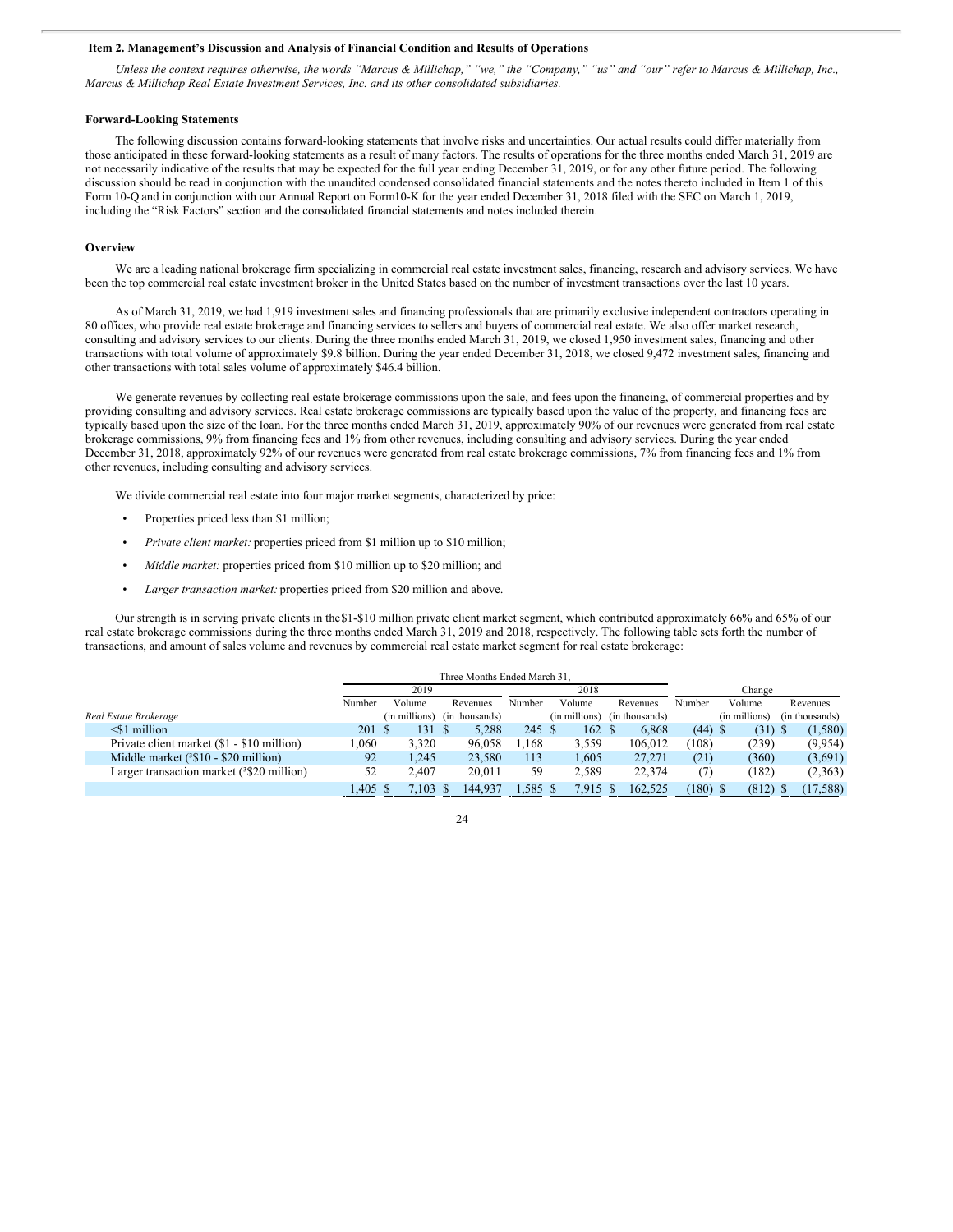We continue to increase our presence in the United States and Canada through execution of our growth strategies by targeting markets based on population, employment, level of commercial real estate sales, inventory and competitive opportunities where we believe the markets will benefit from our business model. We completed acquisitions that expanded our presence in the financing market in the Midwest and in the real estate brokerage market in Canada. We also added commercial mortgage servicing to the financing services.

#### *Factors Af ecting Our Business*

Our business and our operating results, financial condition and liquidity are significantly affected by the number and size of commercial real estate investment sales and financing transactions that we close in any period. The number and size of these transactions are affected by our ability to recruit and retain investment sales and financing professionals, identify and contract properties for sale and identify those that need financing and refinancing. We principally monitor the commercial real estate market through four factors, which generally drive our business. The factors are the economy, commercial real estate supply and demand, capital markets and investment sentiment and investment activity.

#### *The Economy*

Our business is dependent on economic conditions within the markets in which we operate. Changes in the economy on a global, national, regional or local basis can have a positive or a negative impact on our business. Economic indicators and projections related to job growth, unemployment, interest rates, retail spending and confidence trends can have a positive or a negative impact on our business. Overall market conditions can affect investor sentiment and, ultimately, the demand for our services from investors in real estate. The U.S. economy sustained growth through the first quarter, but the pace of gains eased as the stimulus of last year's corporate tax cuts began to wane and higher interest rates curbed activity levels. Job creation also tapered in the first quarter due to the partial government shutdown and the tight labor market. This combination has pushed companies to seek talent in secondary and tertiary markets, supporting commercial real estate space demand in these metros. The residual effects of the fourth quarter financial market volatility and Federal Reserve-driven elevated interest rates weighed on commercial real estate investment activity in the first quarter, but the recent decline in interest rates is a positive for investors. Despite recent market volatility, we remain optimistic that the economic expansion will carry through 2019, and this momentum will benefit the commercial real estate sector.

#### *Commercial Real Estate Supply and Demand*

Our business is dependent on the willingness of investors to invest in or sell commercial real estate, which is affected by factors beyond our control. These factors include the supply of commercial real estate coupled with user demand for these properties and the performance of real estate assets when compared with other investment alternatives, such as stocks and bonds. Steady economic growth has sustained elevated demand for all types of commercial real estate space, delivering positive real estate fundamentals. We believe real estate space demand should carry through 2019 as steady hiring, wage growth, consumption and household formation reinforce the sector. From a new supply perspective, the development pipeline is beginning to ebb as rising construction costs and tighter construction lending naturally rein in new additions. A slowing pace of construction generally supports stabilizing vacancy rates and rent growth. Although there are still some pockets of oversupply risk affecting class A apartments, industrial properties and self-storage in select major metropolitan areas, particularly for class A apartments, moderating construction trends offer the prospect of sustained positive performance. While these trends are being viewed favorably by investors, sellers and buyers continue to face an expectation gap as buyer caution balances against seller optimism.

# *Capital Markets*

Credit and liquidity issues in the financial markets have a direct impact on the flow of capital to the commercial real estate market. Real estate purchases are often financed with debt and, as a result, credit and liquidity impact transaction activity and prices. Rapid changes in interest rates, as well as steady and protracted movements of interest rates in one direction, whether increases or decreases, could adversely or positively affect the operations and income potential of commercial real estate properties. These changes also influence the demand of investors for commercial real estate investments. Recent interest rate volatility weighed on investor activity in the first quarter, with the elevated rates that dominated the fourth quarter of 2018 weighing on first quarter closings. The U.S. Federal Reserve's March statement indicating they plan to keep rates stable helped reduce long-term interest rates which could bolster investor's leveraged yields. Uncertainty created by trade tensions and questions surrounding international economies and monetary policy remain modest headwinds for real estate capital, but overall liquidity remains elevated. Disciplined underwriting standards may help to sustain the sector over the long-term by curbing speculative investment and oversupply risk.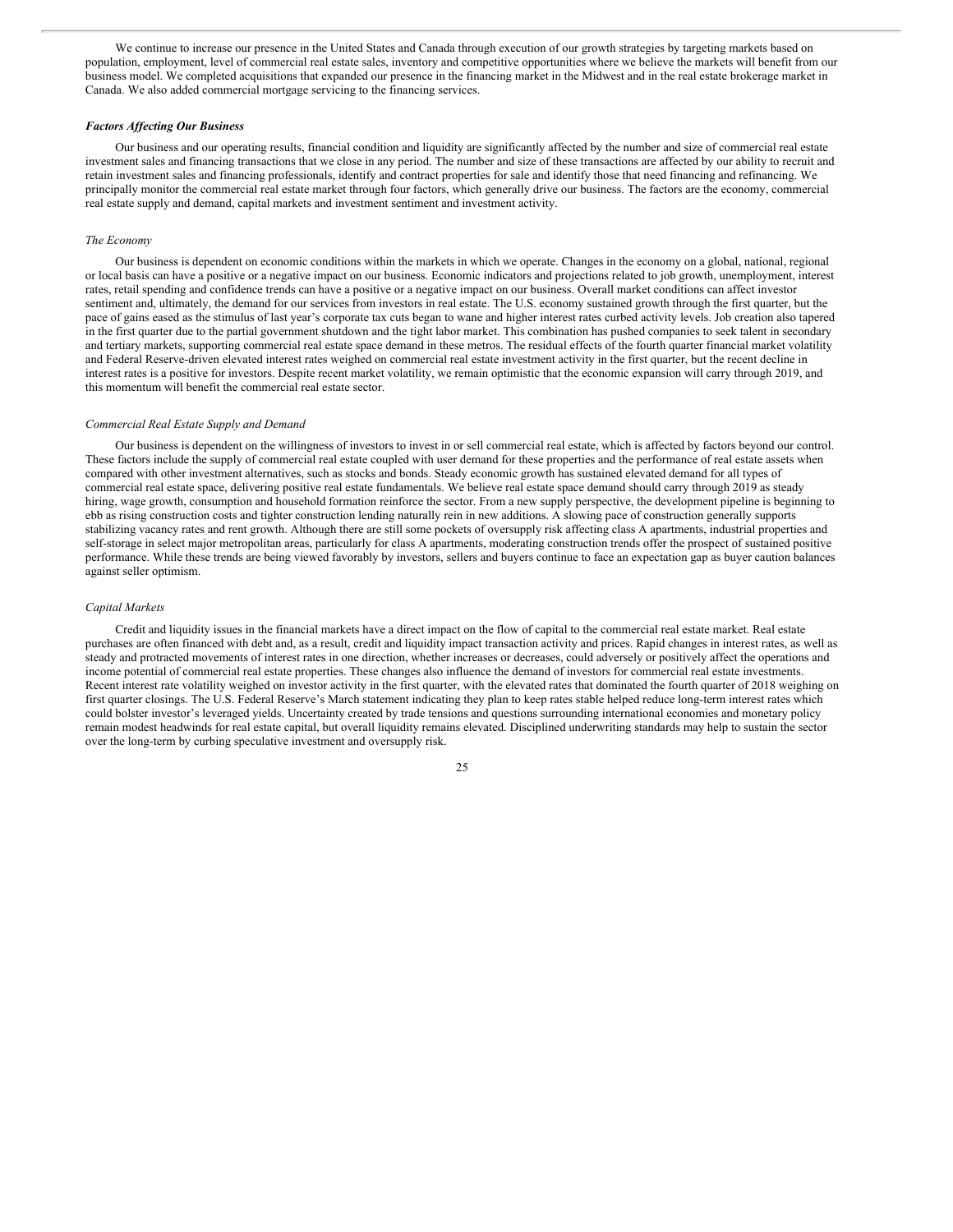#### *Investor Sentiment and Investment Activity*

We rely on investors to buy and sell properties in order to generate commissions. Investors' desires to engage in real estate transactions are dependent on many factors that are beyond our control. The economy, supply and demand for properly positioned properties, available credit and market events impact investor sentiment and, therefore, transaction velocity. In addition, our private clients are often motivated to buy, sell and/or refinance properties due to personal circumstances such as death, divorce, partnership breakups and estate planning. Investor sentiment remains elevated by historical standards but nudged lower in the first quarter as interest rate volatility weighed on buyer confidence. The combination of economic momentum and strong fundamentals across most property types has raised seller expectations, causing them to price assets aggressively in many cases. Buyers, however, are demonstrating more caution in their underwriting as they consider the maturing growth cycle and the prospects of a recession occurring during their holding period. The resulting gap in expectations continues to be a modest but steady headwind, extending asset marketing and closing timelines. These hurdles restrained transaction activity in the first quarter, but the Federal Reserve's recent communication suggesting that they no longer plan to raise rates bodes well for commercial real estate. We believe that positive economic and fundamentals performance is balancing with caution surrounding financial market volatility and the maturing cycle to offer a generally stable investment climate. This trend could be disrupted by a significant economic, financial market or political event, but the baseline outlook remains stable.

#### *Seasonality*

Our real estate brokerage commissions and financing fees have tended to be seasonal and, combined with other factors, can affect an investor's ability to compare our financial condition and results of operations on a quarter-by-quarter basis. Historically, this seasonality has generally caused our revenue, operating income, net income and cash flows from operating activities to be lower in the first half of the year and higher in the second half of the year, particularly in the fourth quarter. The concentration of earnings and cash flows in the last six months of the year, particularly in the fourth quarter, is due to an industry-wide focus of clients to complete transactions towards the end of the calendar year. This historical trend can be disrupted both positively and negatively by major economic or political events impacting investor sentiment for a particular property type or location, volatility in financial markets, current and future projections of interest rates, attractiveness of other asset classes, market liquidity and the extent of limitations or availability of capital allocations for larger property buyers, among others. Private client investors may accelerate or delay transactions due to personal or business-related reasons unrelated to economic events. In addition, our operating margins are typically lower during the second half of each year due to our commission structure for some of our senior investment sales and financing professionals. These senior investment sales and financing professionals are on a graduated commission schedule that resets annually, pursuant to which higher commissions are paid for higher sales volumes. Our historical pattern of seasonality may or may not continue to the same degree experienced in prior years.

#### *Operating Segments*

We follow the guidance for segment reporting, which requires reporting information on operating segments in interim and annual financial statements. Substantially all of our operations involve the delivery of commercial real estate services to our customers including real estate investment sales, financing and consulting and advisory services. Management makes operating decisions, assesses performance and allocates resources based on an ongoing review of these integrated operations, which constitute only one operating segment for financial reporting purposes.

# **Key Financial Measures and Indicators**

#### *Revenues*

Our revenues are primarily generated from our real estate investment sales business. In addition to real estate brokerage commissions, we generate revenues from financing fees and from other revenues, which are primarily comprised of consulting and advisory fees.

Because our business is transaction oriented, we rely on investment sales and financing professionals to continually develop leads, identify properties to sell, market those properties and close the sale timely to generate a consistent flow of revenue. While our sales volume is impacted by seasonality factors, the timing of closings is also dependent on many market and personal factors unique to a particular client or transaction, particularly clients transacting in the \$1-\$10 million private client market segment. These factors can cause transactions to be accelerated or delayed beyond our control. Further, commission rates earned are generally inversely related to the value of the property sold. As a result of our expansion into the middle and larger transaction market segments, we have seen our overall commission rates fluctuate from period-to-period as a result of changes in the relative mix of the number and volume of transactions closed in the middle and larger transaction market segments as compared to the \$1-\$10 million private client market segment. These factors may result in period-to-period variations in our revenues that differ from historical patterns.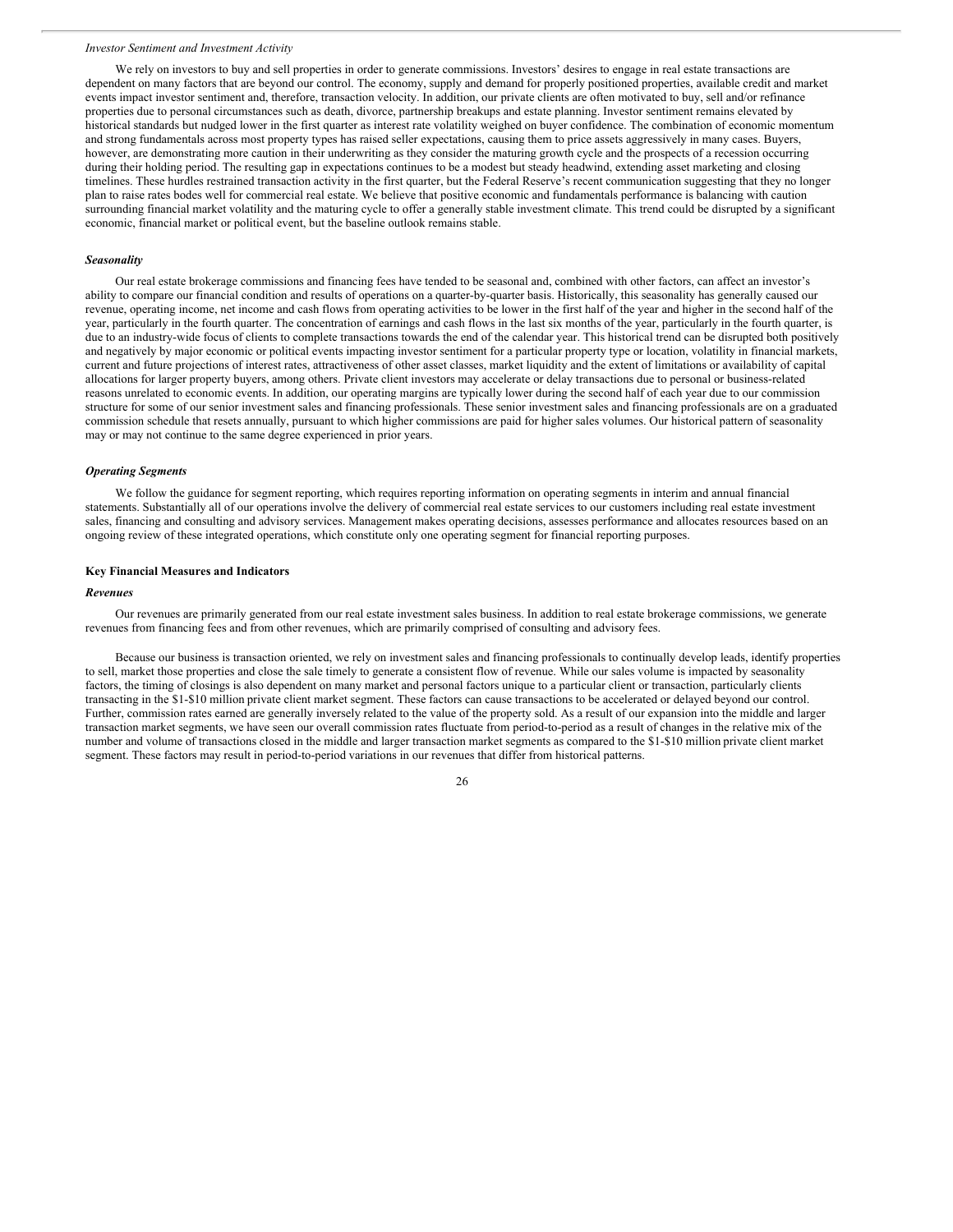A small percentage of our transactions include retainer fees and/or breakage fees. Retainer fees are credited against a success-based fee paid upon the closing of a transaction or a breakage fee. Transactions that are terminated before completion will sometimes generate breakage fees, which are usually calculated as a set amount or a percentage of the fee that we would have received had the transaction closed.

#### *Real Estate Brokerage Commissions*

We earn real estate brokerage commissions by acting as a broker for commercial real estate owners seeking to sell or investors seeking to buy properties. Revenues from real estate brokerage commissions are typically recognized at the close of escrow.

#### *Financing Fees*

We earn financing fees by securing financing on purchase transactions or by securing refinancing of our clients' existing mortgage debt. We recognize financing fee revenues at the time the loan closes and we have no remaining significant obligations for performance in connection with the transaction. To a lesser extent, we also earn mortgage servicing revenue, mortgage servicing fees and ancillary fees associated with financing activities. We recognize mortgage servicing revenues upon the acquisition of a servicing obligation. We generate mortgage servicing fees through the provision of collection, remittance, recordkeeping, reporting and other related mortgage servicing functions, activities and services.

#### *Other Revenues*

Other revenues include fees generated from consulting and advisory services performed by our investment sales professionals, as well as referral fees from other real estate brokers. Revenues from these services are recognized as they are performed and completed.

#### *Operating Expenses*

Our operating expenses consist of cost of services, selling, general and administrative expenses and depreciation and amortization. The significant components of our expenses are further described below.

#### *Cost of Services*

The majority of our cost of services expense is variable commissions paid to our investment sales professionals and compensation-related costs related to our financing activities. Commission expenses are directly attributable to providing services to our clients for investment sales and financing services. Most of our investment sales and financing professionals are independent contractors and are paid commissions; however, because there are some who are initially paid a salary and certain of our financing professionals are employees, costs of services also include employee-related compensation, employer taxes and benefits for those employees. The commission rates we pay to our investment sales and financing professionals vary based on individual contracts negotiated and are generally higher for the more experienced professionals. Some of our most senior investment sales and financing professionals also have the ability to earn additional commissions after meeting certain annual revenue thresholds. These additional commissions are recognized as cost of services in the period in which they are earned. Payment of a portion of these additional commissions are generally deferred for a period of three years, at the Company's election, and paid at the beginning of the fourth calendar year. Cost of services also includes referral fees paid to other real estate brokers where the Company is the principal service provider. Cost of services, therefore, can vary based on the commission structure of the independent contractors that closed transactions in any particular period.

# *Selling, General and Administrative Expenses*

The largest expense component within selling, general and administrative expenses is personnel expenses for our management team and sales and support staff. In addition, these costs include facilities costs (excluding depreciation and amortization), staff related expenses, sales, marketing, legal, telecommunication, network, data sources, transaction costs related to acquisitions, changes in fair value for contingent consideration and other administrative expenses. Also included in selling, general and administrative are expenses for stock-based compensation to non-employee directors, employees and independent contractors (i.e. investment sales and financing professionals) under the Amended and Restated 2013 Omnibus Equity Incentive Plan ("2013 Plan") and the 2013 Employee Stock Purchase Plan ("ESPP").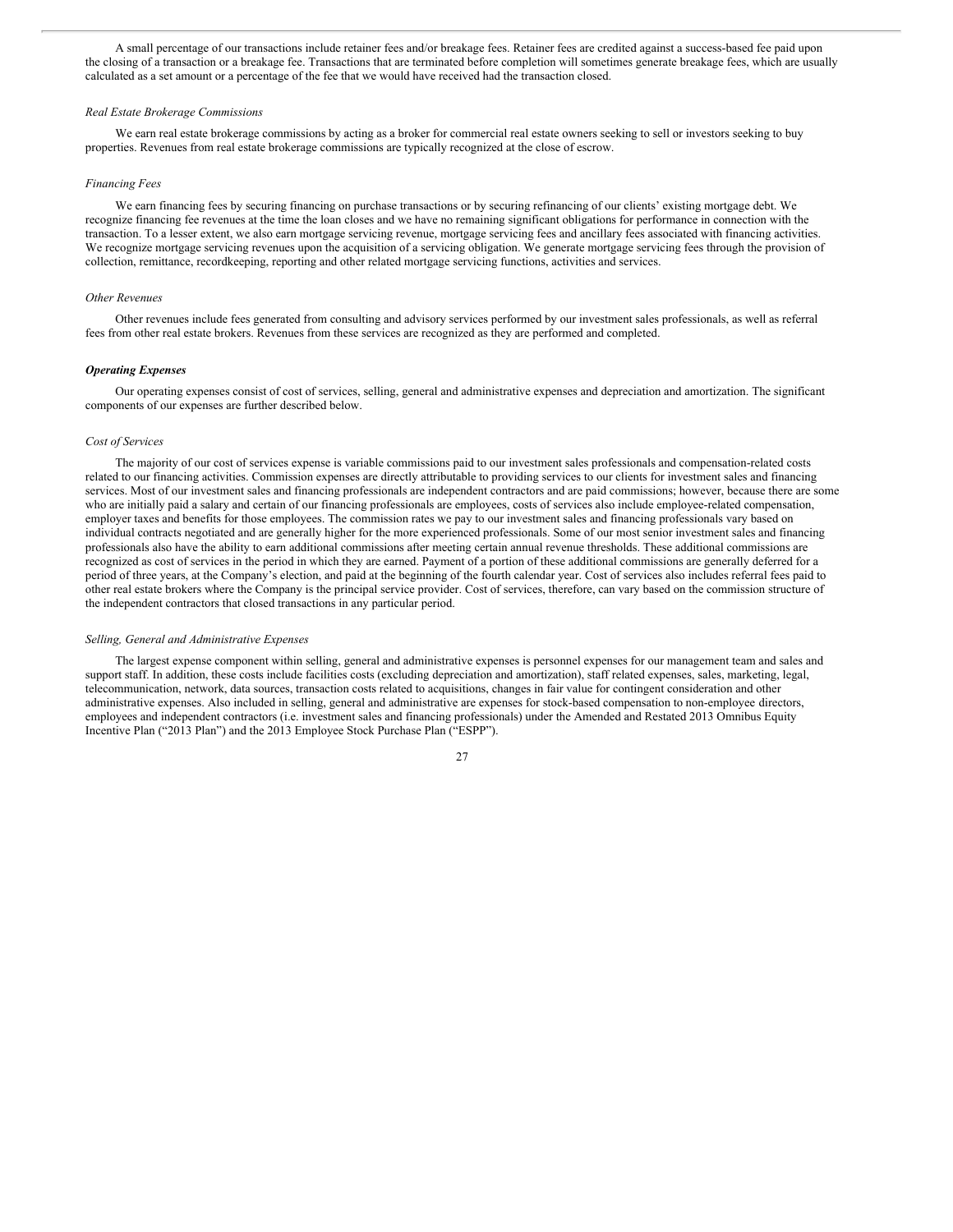#### *Depreciation and Amortization Expense*

Depreciation expense consists of depreciation recorded on our computer software and hardware and furniture, fixture and equipment. Depreciation is provided over estimated useful lives ranging from three to seven years for owned assets. Amortization expense consists of (i) amortization recorded on our mortgage servicing rights ("MSRs") using the interest method over the period that servicing income is expected to be received and (ii) amortization recorded on intangible assets amortized on a straight-line basis using a useful life between one and six years.

# *Other Income (Expense), Net*

Other income (expense), net primarily consists of interest income, net gains or losses on our deferred compensation plan assets, realized gains and losses on our marketable securities, available-for-sale, foreign currency gains and losses and other non-operating gains and losses.

# *Interest Expense*

Interest expense primarily consists of interest expense associated with the stock appreciation rights ("SARs") liability, notes payable to former stockholders and our credit agreement.

# *Provision for Income Taxes*

We are subject to U.S. and Canadian federal taxes and individual state and local taxes based on the income generated in the jurisdictions in which we operate. Our effective tax rate fluctuates as a result of the change in the mix of our activities in the jurisdictions we operate due to differing tax rates in those jurisdictions and other permanent items. Our provision for income taxes includes the windfall tax benefits, net, from shares issued in connection with our 2013 Plan and ESPP.

We record deferred taxes, net based on the tax rate expected to be in effect at the time those items are expected to be recognized for tax purposes.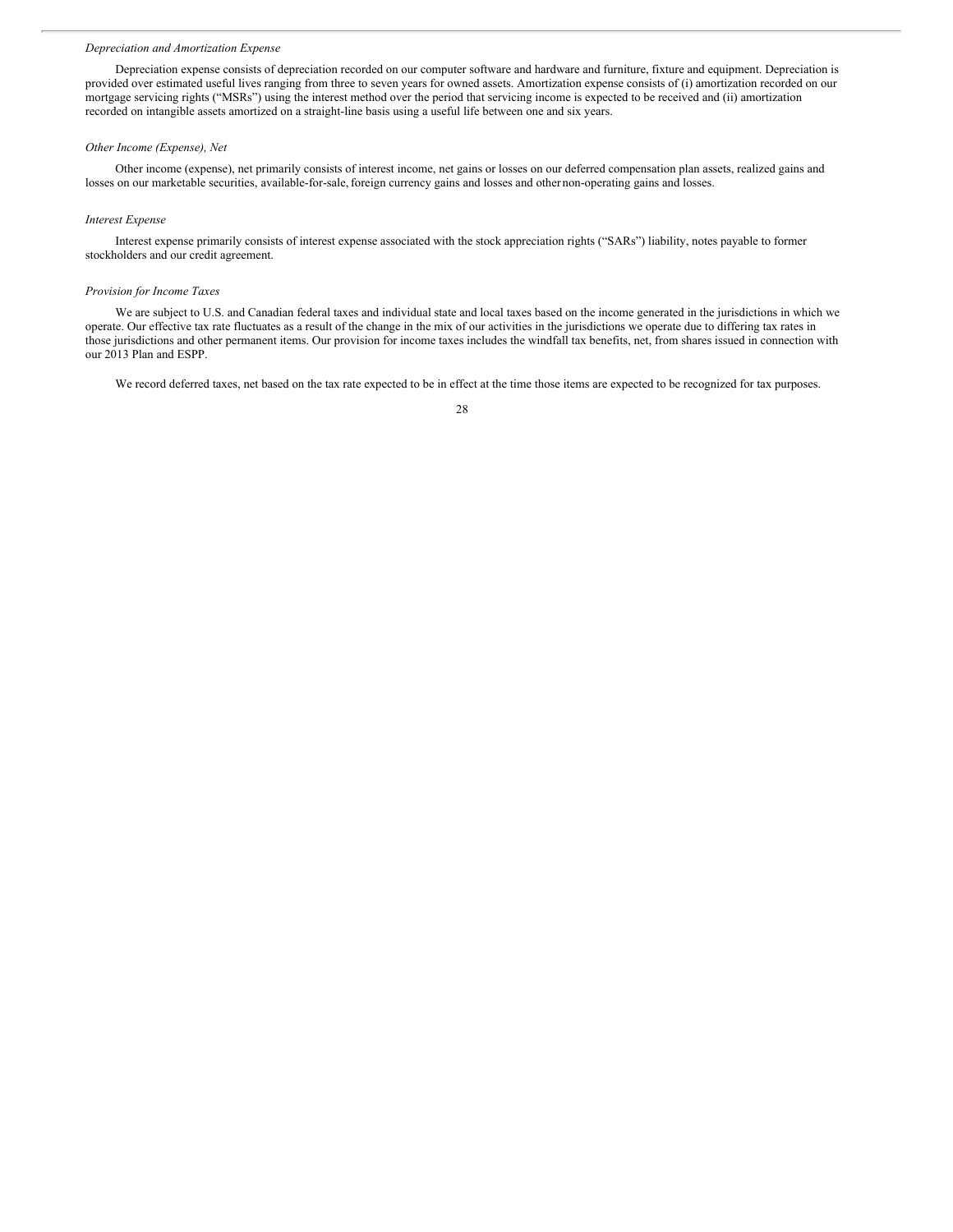# **Results of Operations**

Following is a discussion of our results of operations for the three months ended March 31, 2019 and 2018. The tables included in the period comparisons below provide summaries of our results of operations. The period-to-period comparisons of financial results are not necessarily indicative of future results.

# *Key Operating Metrics*

We regularly review a number of key metrics to evaluate our business, measure our performance, identify trends affecting our business, formulate financial projections and make strategic decisions. During the three months ended March 31, 2019 and 2018, we closed more than 1,900 and nearly 2,100 investment sales, financing and other transactions, respectively, with total sales volume of approximately \$9.8 billion in both periods. Such key metrics for real estate brokerage and financing activities are as follows:

|                                                                  | Three Months Ended    |             |  |
|------------------------------------------------------------------|-----------------------|-------------|--|
|                                                                  | March 31.             |             |  |
| Real Estate Brokerage                                            | 2019                  | 2018        |  |
| Average Number of Investment Sales Professionals                 | 1.818                 | 1,670       |  |
| Average Number of Transactions per Investment Sales Professional | 0.77                  | 0.95        |  |
| Average Commission per Transaction                               | \$103.158             | \$102,539   |  |
| <b>Average Commission Rate</b>                                   | $2.04\%$              | 2.05%       |  |
| Average Transaction Size (in thousands)                          | 5.056<br>S.           | 4,994<br>S. |  |
| <b>Total Number of Transactions</b>                              | 1.405                 | 1,585       |  |
| Total Sales Volume (in millions)                                 | 7.103<br>$\mathbb{S}$ | \$7,915     |  |
|                                                                  |                       |             |  |
|                                                                  | Three Months Ended    |             |  |
|                                                                  | March 31,             |             |  |
| Financing (1)                                                    | 2019                  | 2018        |  |
| Average Number of Financing Professionals                        | 106                   | $^{\circ}$  |  |

| Average Number of Financing Professionals                 | 106                  | 91       |
|-----------------------------------------------------------|----------------------|----------|
| Average Number of Transactions per Financing Professional | 3.66                 | 3.56     |
| Average Fee per Transaction                               | \$ 33,541            | \$29,040 |
| Average Fee Rate                                          | $0.89\%$             | $0.93\%$ |
| Average Transaction Size (in thousands)                   | $\frac{\$}{3}$ 3.763 | 3.111    |
| <b>Total Number of Transactions</b>                       | 388                  | 324      |
| Total Financing Volume (in millions)                      | 1.460                | .008     |

(1) Operating metrics calculated excluding certain financing fees not directly associated to transactions.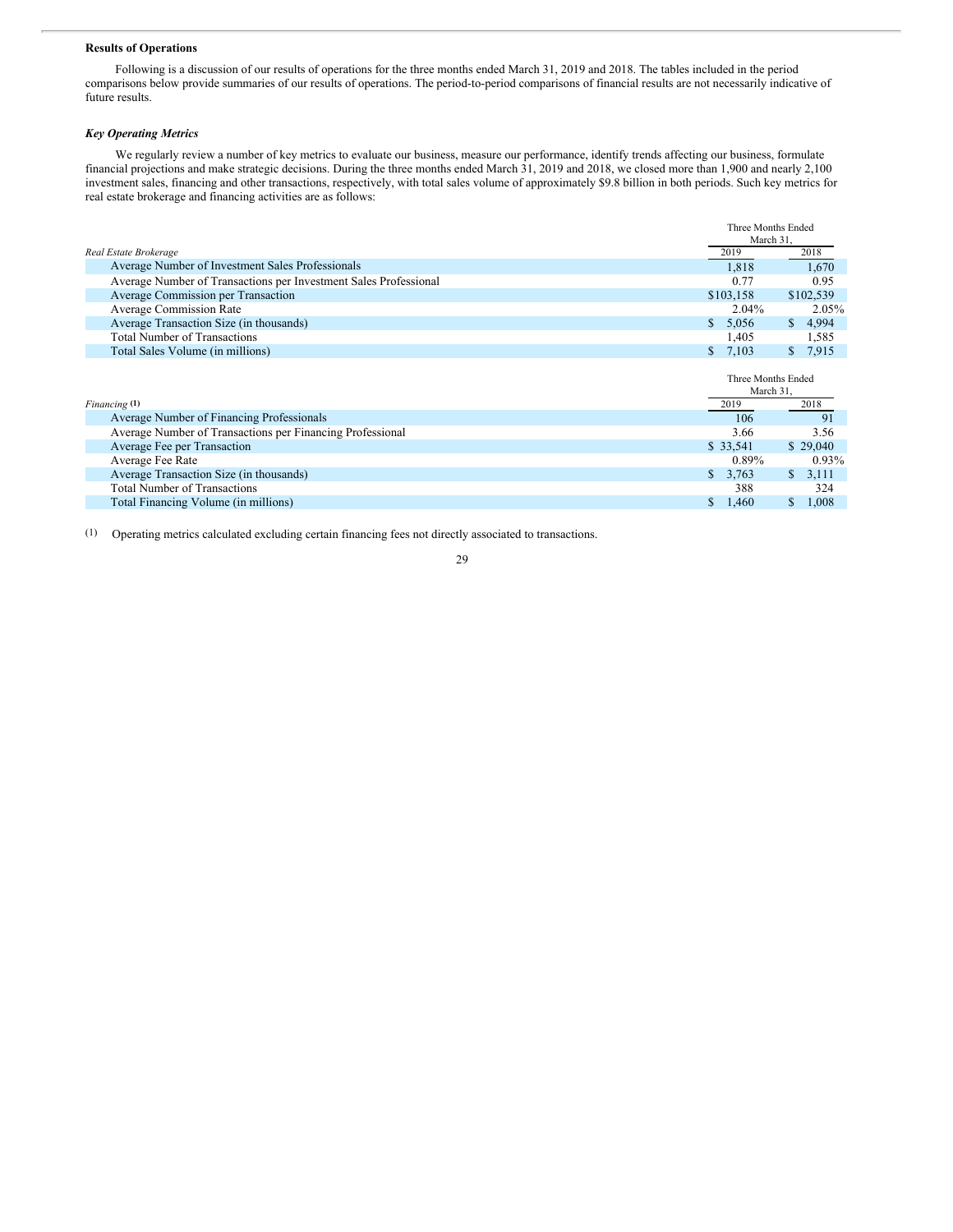#### *Comparison of Three Months Ended March 31, 2019 and 2018*

Below are key operating results for the three months ended March 31, 2019 compared to the three months ended March 31, 2018 (dollar and share amounts in thousands, except per share amounts):

|                                             |     | Three Months<br>Ended<br>March 31, | Percentage<br>of | Three Months<br>Ended<br>March 31, | Percentage<br>of | Change     |            |
|---------------------------------------------|-----|------------------------------------|------------------|------------------------------------|------------------|------------|------------|
|                                             |     | 2019                               | Revenue          | 2018                               | Revenue          | Dollar     | Percentage |
| Revenues:                                   |     |                                    |                  |                                    |                  |            |            |
| Real estate brokerage commissions           | \$. | 144,937                            | 90.2%            | \$<br>162,525                      | 93.1%            | \$(17,588) | $(10.8)\%$ |
| Financing fees                              |     | 13,732                             | 8.5              | 9,724                              | 5.6              | 4,008      | 41.2       |
| Other revenues                              |     | 2,038                              | 1.3              | 2,292                              | 1.3              | (254)      | (11.1)     |
| <b>Total revenues</b>                       |     | 160,707                            | 100.0            | 174,541                            | 100.0            | (13, 834)  | (7.9)      |
| Operating expenses:                         |     |                                    |                  |                                    |                  |            |            |
| Cost of services                            |     | 91,688                             | 57.1             | 101,649                            | 58.2             | (9,961)    | (9.8)      |
| Selling, general and administrative expense |     | 48,918                             | 30.4             | 48,053                             | 27.6             | 865        | 1.8        |
| Depreciation and amortization expense       |     | 1,832                              | 1.1              | 1,375                              | 0.8              | 457        | 33.2       |
| Total operating expenses                    |     | 142,438                            | 88.6             | 151,077                            | 86.6             | (8,639)    | (5.7)      |
| Operating income                            |     | 18,269                             | 11.4             | 23,464                             | 13.4             | (5,195)    | (22.1)     |
| Other income (expense), net                 |     | 3,375                              | 2.1              | 1,209                              | 0.7              | 2,166      | 179.2      |
| Interest expense                            |     | (349)                              | (0.2)            | (360)                              | (0.2)            | 11         | (3.1)      |
| Income before provision for income taxes    |     | 21,295                             | 13.3             | 24,313                             | 13.9             | (3,018)    | (12.4)     |
| Provision for income taxes                  |     | 5,657                              | 3.6              | 6,302                              | 3.6              | (645)      | (10.2)     |
| Net income                                  |     | 15,638                             | 9.7%             | \$<br>18,011                       | 10.3%            | (2,373)    | $(13.2)\%$ |
| Adjusted EBITDA (1)                         |     | 23,159                             | 14.4%            | \$<br>27,433                       | 15.7%            | (4,274)    | $(15.6)\%$ |
| Earnings per share:                         |     |                                    |                  |                                    |                  |            |            |
| <b>Basic</b>                                | \$  | 0.40                               |                  | \$<br>0.46                         |                  |            |            |
| Diluted                                     | S   | 0.40                               |                  | \$<br>0.46                         |                  |            |            |
| Weighted average common shares outstanding: |     |                                    |                  |                                    |                  |            |            |
| <b>Basic</b>                                |     | 39,311                             |                  | 39.095                             |                  |            |            |
| Diluted                                     |     | 39,515                             |                  | 39,250                             |                  |            |            |

(1) Adjusted EBITDA is not a measurement of our financial performance under U.S. generally accepted accounting principles ("U.S. GAAP") and should not be considered as an alternative to net income, operating income or any other measures derived in accordance with U.S. GAAP. For a definition of Adjusted EBITDA and a reconciliation of Adjusted EBITDA to net income, see "Non-GAAP Financial Measure."

#### *Revenues*

Our total revenues were \$160.7 million for the three months ended March 31, 2019 compared to \$174.5 million for the same period in 2018, a decrease of \$13.8 million, or 7.9%. Total revenues decreased as a result of decreases in real estate brokerage commissions and other revenues, partially offset by an increase in financing fees.

*Real estate brokerage commissions.* Revenues from real estate brokerage commissions decreased to \$144.9 million for the three months ended March 31, 2019 from \$162.5 million for the same period in 2018, a decrease of \$17.6 million, or 10.8%. The decrease was primarily driven by the 10.3% decrease in the amount of sales volume as the average commission rate was relatively comparable.

*Financing fees.* Revenues from financing fees increased to \$13.7 million for the three months ended March 31, 2019 from \$9.7 million for the same period in 2018, an increase of \$4.0 million, or 41.2%, in part spurred by growth from acquisitions during 2018. The increase was primarily driven by the increase in the number of financing transactions (19.8%) and an increase in average transaction size (21.0%). These factors combined generated the increase in financing volume of 44.8%. This increase was partially offset by a decrease in average fee rates (4 basis points).

*Other revenues.* Other revenues decreased to \$2.0 million for the three months ended March 31, 2019 from \$2.3 million for the same period in 2018, a decrease of \$0.3 million, or 11.1%. The decrease was primarily driven by decreases in consulting and advisory services during the three months ended March 31, 2019 compared to the same period in 2018.

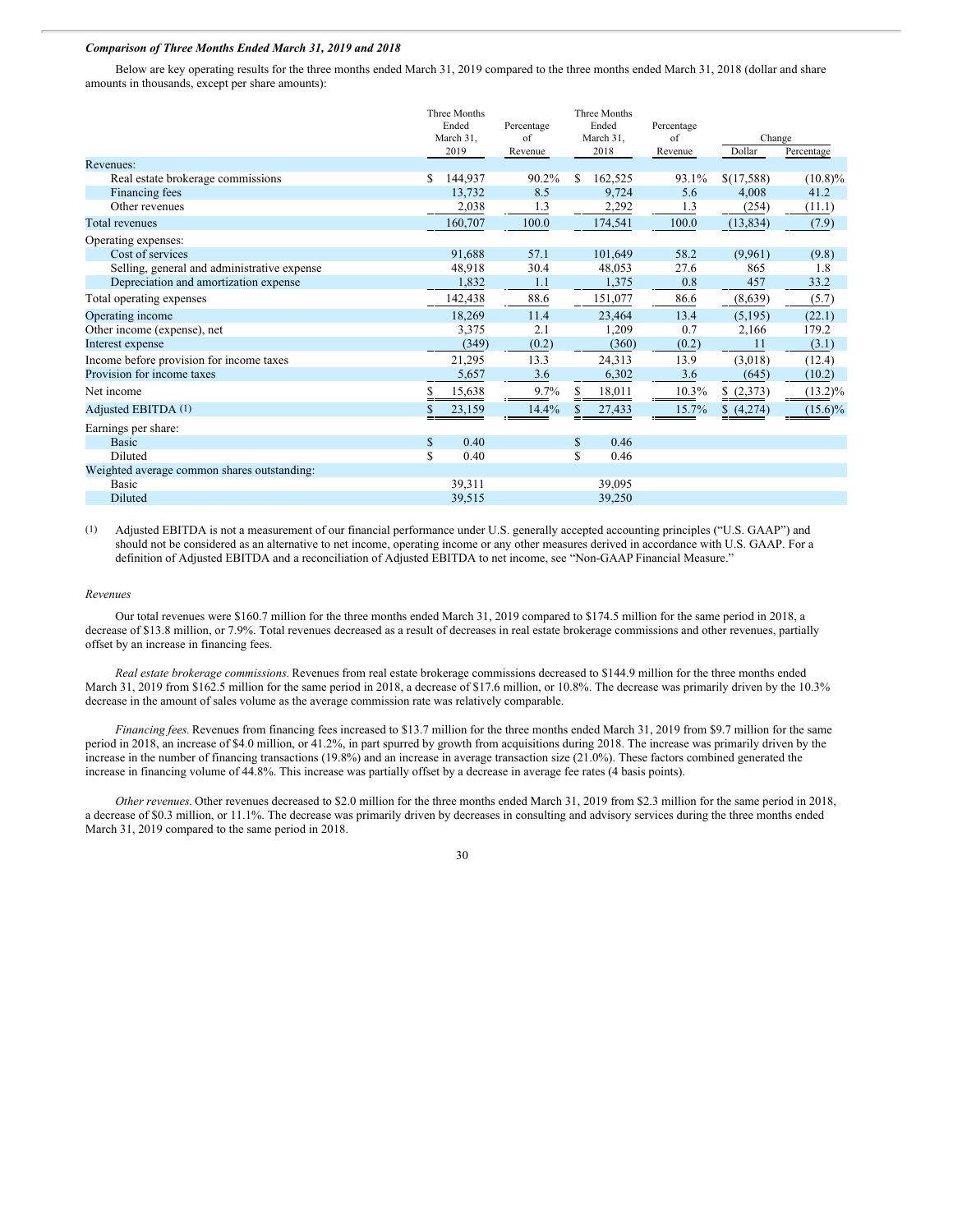#### *Total Operating Expenses*

Our total operating expenses were \$142.4 million for the three months ended March 31, 2019 compared to \$151.1 million for the same period in 2018, a decrease of \$8.6 million, or 5.7%. The decrease was primarily due to a decrease in cost of services, which are variable commissions paid to our investment sales professionals and compensation related costs in connection with our financing activities, partially offset by increases in selling, general and administrative costs and depreciation and amortization, as described below.

*Cost of services.* Cost of services decreased to \$91.7 million for the three months ended March 31, 2019 from \$101.6 million for the same period in 2018, a decrease of \$10.0 million, or 9.8%. The decrease was primarily due to decreased commission expenses driven by the related decreased revenues noted above. Cost of services as a percent of total revenues decreased to 57.1% compared to 58.2% for the same period in 2018 primarily due transaction size, mix and brokerage compensation. Traditionally, cost of services as a percent of total revenues is lower during the three-month periods ended March 31 as certain investment professionals may earn additional commissions later in the year after meeting annual revenue thresholds.

*Selling, general and administrative expense.* Selling, general and administrative expense increased to \$48.9 million for the three months ended March 31, 2019 from \$48.1 million for the same period in 2018, an increase of \$0.9 million, or 1.8%. Increases in our selling, general and administrative expense have been driven by our growth plans and investments in technology, sales and marketing tools and marketing and expansion of our services supporting our investment sales and financing professionals. These initiatives have primarily driven (i) a \$1.3 million increase in sales operations support and promotional marketing expenses to support sales activity; (ii) a \$0.5 million increase in facilities expenses due to expansion of existing offices; and (iii) a \$0.9 million increase in other expense categories, net, primarily driven by an increase in professional and other fees, which were partially offset by a \$0.7 million decrease in compensation related costs, including salaries and related benefits and management performance compensation driven by reduced management performance compensation. In addition, selling, general and administrative expense increases were partially offset by a \$0.8 million decrease in legal costs and accruals and a \$0.3 million decrease in stock-based compensation.

*Depreciation and amortization expense.* Depreciation and amortization expense increased to \$1.8 million for the three months ended March 31, 2019 from \$1.4 million for the same period in 2018, an increase of \$0.5 million, or 33.2%. The increase was primarily driven by capital expenditures due to our expansion and growth and the amortization of intangible assets and MSRs for the three months ended March 31, 2019 with no such amortization for the three months ended March 31, 2018.

# *Other Income (Expense), Net*

Other income (expense), net increased to \$3.4 million for the three months ended March 31, 2019 from \$1.2 million for the same period in 2018. The increase was primarily driven by increases in interest income on our investments in marketable securities, available-for-sale and the value of our deferred compensation plan assets that are held in a Rabbi Trust.

#### *Interest Expense*

There were no significant changes in interest expense for the three months ended March 31, 2019 compared to the same period in 2018.

#### *Provision for Income Taxes*

The provision for income taxes was \$5.7 million for the three months ended March 31, 2019 compared to \$6.3 million in the same period in 2018, a decrease of \$0.6 million, or 10.2%. The effective income tax rate for the three months ended March 31, 2019 was 26.6% compared to 25.9% for the same period in 2018. The effective income tax rate primarily increased due to the effect of permanent items from a decreased pre-tax income and a recording of a valuation allowance with respect to the deferred tax assets of the Company's Canadian operations.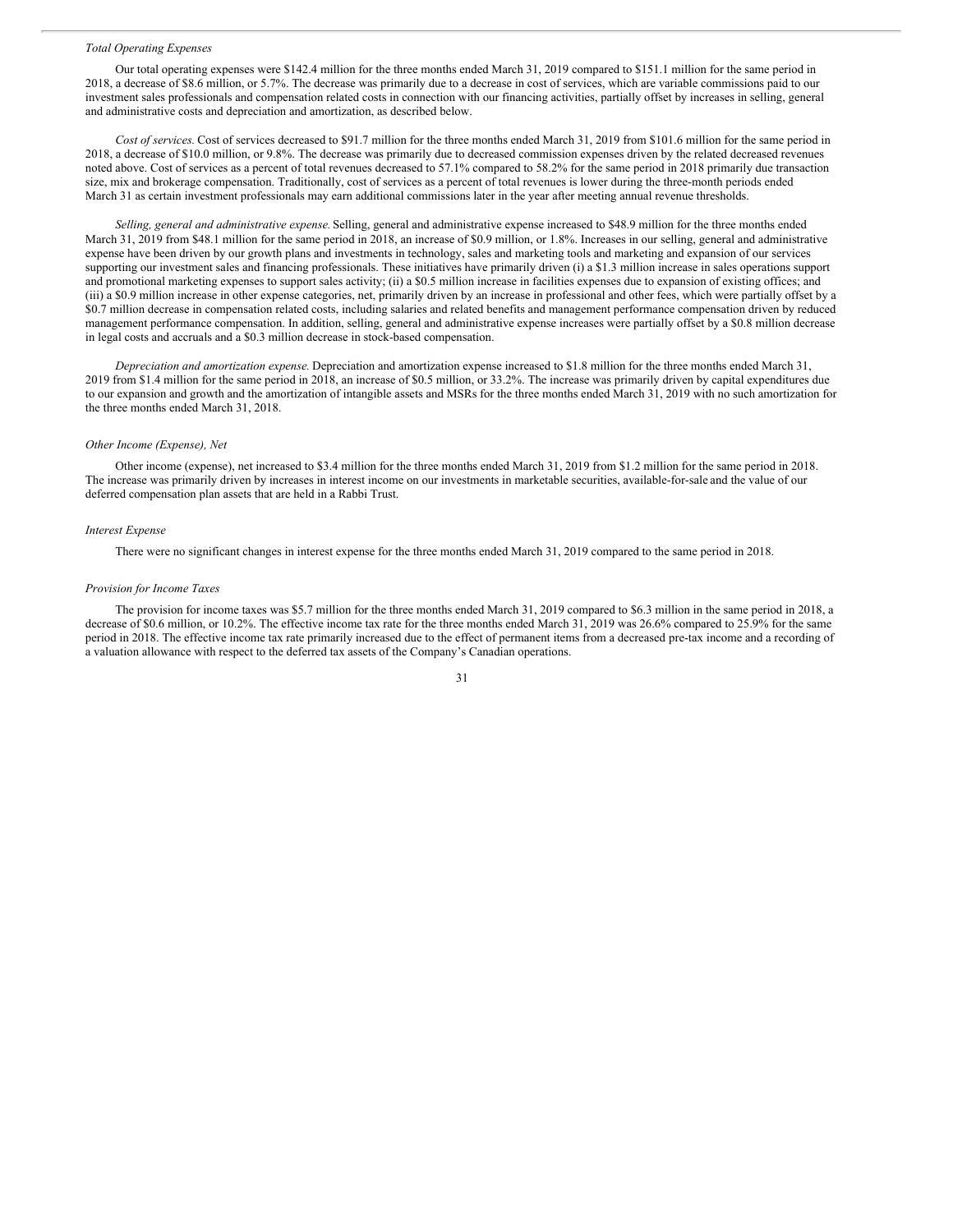#### **Non-GAAP Financial Measure**

In this quarterly report on Form 10-Q, we include a non-GAAP financial measure, adjusted earnings before interest income/expense, taxes, depreciation and amortization and stock-based compensation, or Adjusted EBITDA. We define Adjusted EBITDA as net income before (i) interest income and other, including net realized gains (losses) on marketable securities, available-for-sale and cash and cash equivalents, (ii) interest expense, (iii) provision for income taxes, (iv) depreciation and amortization, (v) stock-based compensation expense and (vi) non-cash MSRs activity. We use Adjusted EBITDA in our business operations to evaluate the performance of our business, develop budgets and measure our performance against those budgets, among other things. We also believe that analysts and investors use Adjusted EBITDA as a supplemental measure to evaluate our overall operating performance. However, Adjusted EBITDA has material limitations as an analytical tool and should not be considered in isolation, or as a substitute for analysis of our results as reported under U.S. GAAP. We find Adjusted EBITDA as a useful tool to assist in evaluating performance because Adjusted EBITDA eliminates items related to capital structure, taxes and non-cash items. In light of the foregoing limitations, we do not rely solely on Adjusted EBITDA as a performance measure and also consider our U.S. GAAP results. Adjusted EBITDA is not a measurement of our financial performance under U.S. GAAP and should not be considered as an alternative to net income, operating income or any other measures calculated in accordance with U.S. GAAP. Because Adjusted EBITDA is not calculated in the same manner by all companies, it may not be comparable to other similarly titled measures used by other companies.

A reconciliation of the most directly comparable U.S. GAAP financial measure, net income, to Adjusted EBITDA is as follows (in thousands):

|                                 | Three Months Ended<br>March 31, |          |
|---------------------------------|---------------------------------|----------|
|                                 | 2019                            | 2018     |
| Net income                      | \$15,638                        | \$18,011 |
| Adjustments:                    |                                 |          |
| Interest income and other $(1)$ | (2, 541)                        | (1,228)  |
| Interest expense                | 349                             | 360      |
| Provision for income taxes      | 5,657                           | 6,302    |
| Depreciation and amortization   | 1,832                           | 1,375    |
| Stock-based compensation        | 2,341                           | 2,613    |
| Non-cash MSRs activity (2)      | (117)                           |          |
| Adjusted EBITDA (3)             | \$23,159                        | \$27,433 |

(1) Other for the three months ended March 31, 2019 and 2018 includes net realized gains (losses) on marketable securities,available-for-sale.

(2) Non-cash MSRs activity relates to the assumption of servicing obligations.

(3) The decrease in Adjusted EBITDA in 2019 compared to 2018 is primarily due to lower total revenues.

# **Liquidity and Capital Resources**

Our primary sources of liquidity are cash and cash equivalents, cash flows from operations, marketable securities,available-for-sale and, if necessary, borrowings under our credit agreement. In order to enhance yield to us, we have invested a portion of our cash in money market funds and in fixed and variable income debt securities, in accordance with our investment policy approved by the board of directors. Certain of our investments in money market funds may not maintain a stable net asset value and may impose fees on redemptions and/or gate fees. Although we have historically funded our operations through operating cash flows, there can be no assurance that we can continue to meet our cash requirements entirely through our operations, cash and cash equivalents, proceeds from the sale of marketable securities, available-for-sale or availability under our credit agreement.

Cash held in our Canadian operations aggregated \$1.6 million and \$817,000 at March 31, 2019 and December 31, 2018, respectively.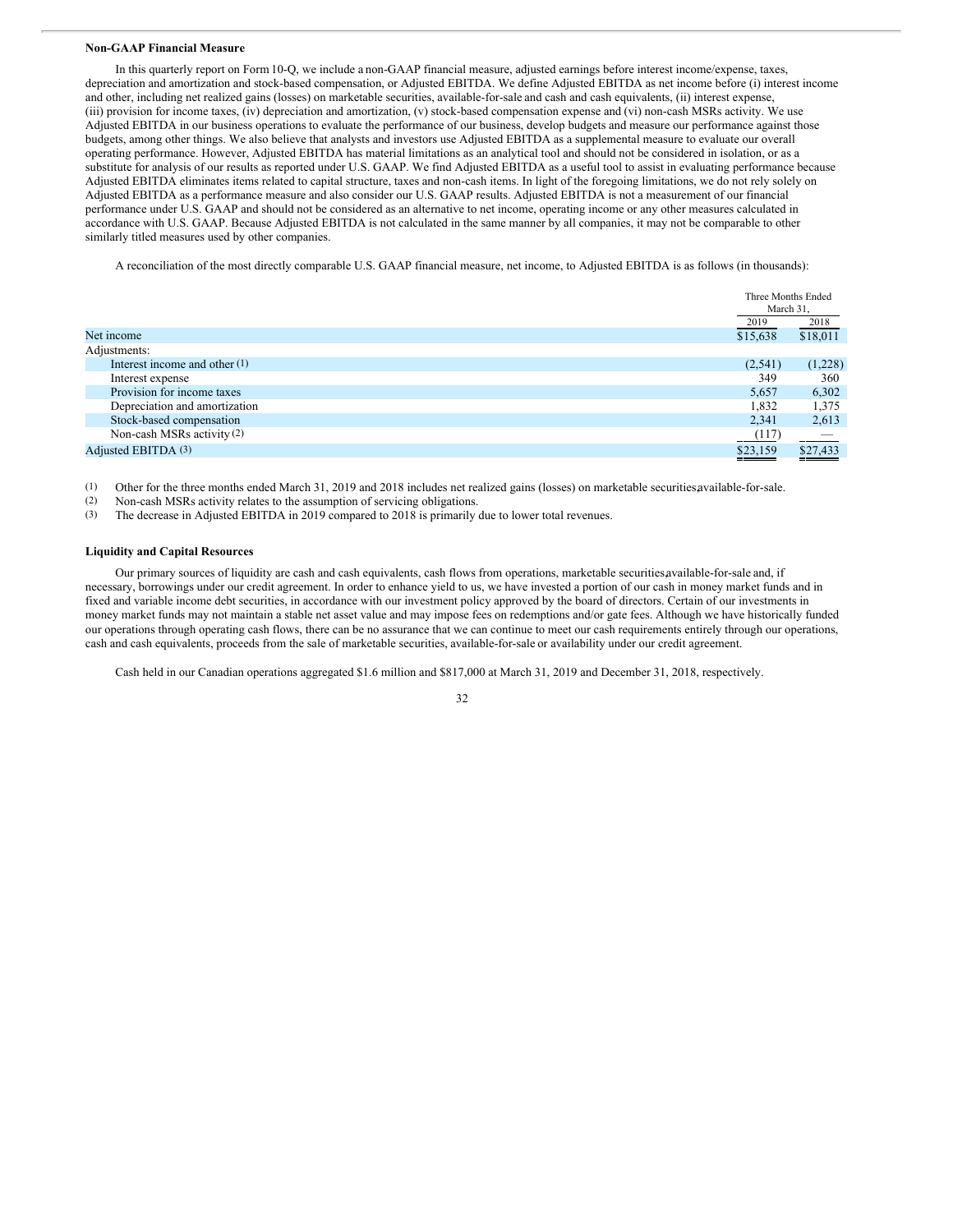#### *Cash Flows*

Our total cash and cash equivalents balance decreased by \$16.6 million to \$198.1 million at March 31, 2019 compared to \$214.7 million at December 31, 2018. The following table sets forth our summary cash flows for the three months ended March 31, 2019 and 2018 (in thousands):

|                                                     | Three Months Ended<br>March 31, |            |
|-----------------------------------------------------|---------------------------------|------------|
|                                                     | 2019                            | 2018       |
| Net cash used in operating activities               | \$ (38, 598)                    | \$(12,989) |
| Net cash provided by (used in) investing activities | 24,073                          | (6,777)    |
| Net cash used in financing activities               | (2,026)                         | (1,650)    |
| Net decrease in cash and cash equivalents           | (16, 551)                       | (21, 416)  |
| Cash and cash equivalents at beginning of period    | 214,683                         | 220,786    |
| Cash and cash equivalents at end of period          | \$198,132                       | \$199,370  |

### *Operating Activities*

Cash flows used in operating activities were \$38.6 million for the three months ended March 31, 2019 compared to \$13.0 million for the same period in 2018. Net cash used in operating activities is driven by our net income adjusted for non-cash items and changes in operating assets and liabilities. The \$25.6 million increased usage in operating cash flows for the three months ended March 31, 2019 compared to the same period in 2018 was primarily due to a decrease in our real estate brokerage revenue and a higher proportion of operating expenses compared to total revenues, differences in timing of certain payments and receipts, an increase in advances to our investment sales and financing professionals, a reduction in bonus accruals and a reduction in the deferral of certain discretionary commissions. We traditionally experience net cash used in operating activities during the three-month periods ended March 31, since bonuses and certain deferred commissions related to the prior year(s) are typically paid during the first quarter of the new year.

# *Investing Activities*

Cash flows provided by investing activities were \$24.1 million for the three months ended March 31, 2019 compared to cash flows used in investing activities of \$6.8 million for the same period in 2018. The change in investing cash flows for the three months ended March 31, 2019 compared to the same period in 2018 was primarily due to a \$25.7 million in net proceeds from sales and maturities of marketable securities, available-for-sale for the three months ended March 31, 2019 compared to a \$5.3 million in net purchases of marketable securities, available-for-sale for the same period in 2018.

#### *Financing Activities*

Cash flows used in financing activities were \$2.0 million for the three months ended March 31, 2019 compared to \$1.7 million for the same period in 2018. The change in cash flows used in financing activities for the three months ended March 31, 2019 compared to the same period in 2018 was primarily impacted by taxes paid related to net share settlement of stock-based awards. See Note 12 – "Stock-Based Compensation Plans" of our Notes to Condensed Consolidated Financial Statements for additional information.

#### *Liquidity*

We believe that our existing balances of cash and cash equivalents, cash flows expected to be generated from our operations, proceeds from the sale of marketable securities, available-for-sale and borrowings available under the Credit Agreement (defined below) will be sufficient to satisfy our operating requirements for the foreseeable future. If we need to raise additional capital through public or private debt or equity financings, strategic relationships or other arrangements, this capital might not be available to us in a timely manner, on acceptable terms, or at all. Our failure to raise sufficient capital when needed could prevent us from, among other factors, to fund acquisitions or to otherwise finance our growth or operations. In addition, our notes payable to former stockholders and SARs agreements have provisions, which could accelerate repayment of outstanding principal and accrued interest and adversely impact our liquidity.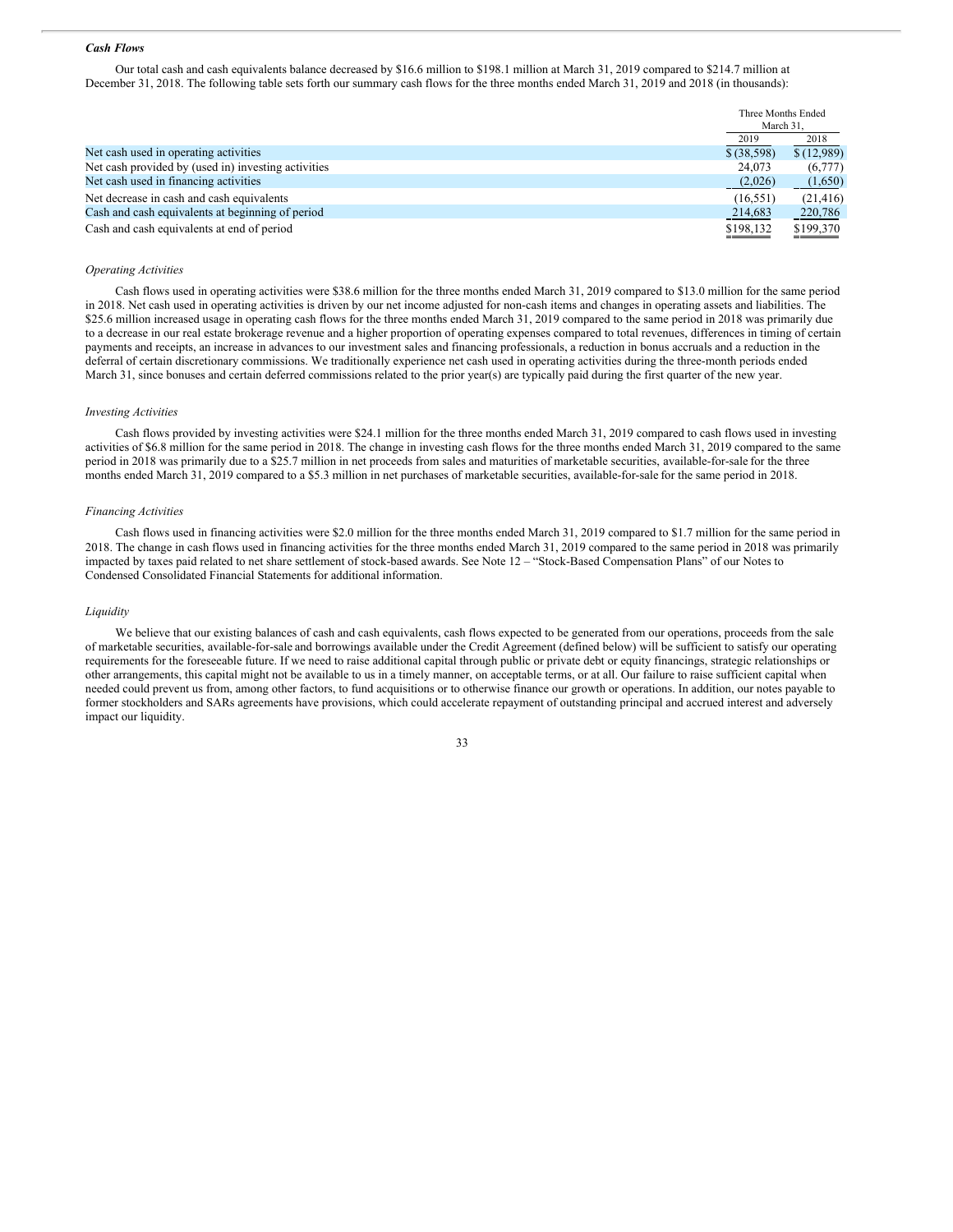#### *Credit Agreement*

On June 18, 2014, we entered into a Credit Agreement with Wells Fargo Bank, National Association (the "Bank"), dated as of June 1, 2014 (the "Credit Agreement"). The Credit Agreement is intended to provide for future liquidity needs, if needed. The Credit Agreement provides for a \$60.0 million principal amount senior secured revolving credit facility that is guaranteed by all of the Company's domestic subsidiaries (the "Credit Facility"), which, as amended, matures on June 1, 2020. We may borrow, repay and reborrow amounts under the Credit Facility until its maturity date, at which time all amounts outstanding under the Credit Facility must be repaid in full. We must pay a commitment fee of up to 0.1% per annum, payable quarterly, based on the amount of unutilized commitments under the Credit Facility.

The Credit Facility includes a \$10.0 million sublimit for the issuance of standby letters of credit, of which \$533,000 was utilized as of March 31, 2019. As of March 31, 2019, there were no amounts outstanding under the Credit Agreement.

Borrowings under the Credit Facility bear interest, at our option, at either the (i) Base Rate (defined as the highest of (a) the Bank's prime rate, (b) the federal funds rate plus 1.5% and (c) one-month LIBOR plus 1.5%), or (ii) at a variable rate between 0.875% and 1.125% above LIBOR, based upon the total funded debt to EBITDA ratio.

The Credit Facility contains customary covenants, including financial and other covenant reporting requirements and events of default. Financial covenants require the Company, on a combined basis with its guarantors, to maintain (i) an EBITDAR Coverage Ratio (as defined in the Credit Agreement) of not less than 1.25:1.0 as of each quarter end, determined on a rolling four-quarter basis, (ii) total funded debt to EBITDA not greater than 2.0:1.0 as of each quarter end, determined on a rolling four-quarter basis and (iii) limits investments in foreign entities and caps certain other loans. The Credit Facility is secured by substantially all assets of the Company, including pledges of 100% of the stock or other equity interest of each subsidiary except for the capital stock of a controlled foreign corporation (as defined in the Internal Revenue Code), in which case no such pledge is required.

See Note 15 – "Commitments and Contingencies" of our Notes to Condensed Consolidated Financial Statements for additional information on the Credit Agreement.

# **Contractual Obligations and Commitments**

There have been no material changes in our commitments under contractual obligations, as disclosed in our Annual Report on Form10-K for the year ended December 31, 2018 through the date the condensed consolidated financial statements were issued.

#### **Off Balance Sheet Arrangements**

We do not have any off balance sheet arrangements.

# **Inflation**

Our commissions and other variable costs related to revenue are primarily affected by real estate market supply and demand, which may be affected by general economic conditions including inflation. However, to date, we do not believe that general inflation has had a material impact upon our operations.

# **Critical Accounting Policies; Use of Estimates**

We prepare our financial statements in accordance with U.S. GAAP. In applying many of these accounting principles, we make assumptions, estimates and/or judgments that affect the reported amounts of assets, liabilities, revenues and expenses in our condensed consolidated financial statements. We base our estimates and judgments on historical experience and other assumptions that we believe are reasonable under the circumstances. These assumptions, estimates and/or judgments, however, are often subjective and our actual results may change based on changing circumstances or changes in our analyses. If actual amounts are ultimately different from our estimates, the revisions are included in our results of operations for the period in which the actual amounts become known. There were no material changes in our critical accounting policies, as disclosed in in our Annual Report on Form 10-K for the year ended December 31, 2018 except for the following:

#### *Leases*

We utilize operating leases for all our facilities and autos. We determine if an arrangement is a lease at inception.Right-of-use assets ("ROU assets") represent our right to use an underlying asset for the lease term and lease liabilities represent our contractual obligation to make lease payments under the lease. Operating leases are included in the operating lease ROU assets, non-current, and operating lease liabilities, current and non-current, captions in the condensed consolidated balance sheets.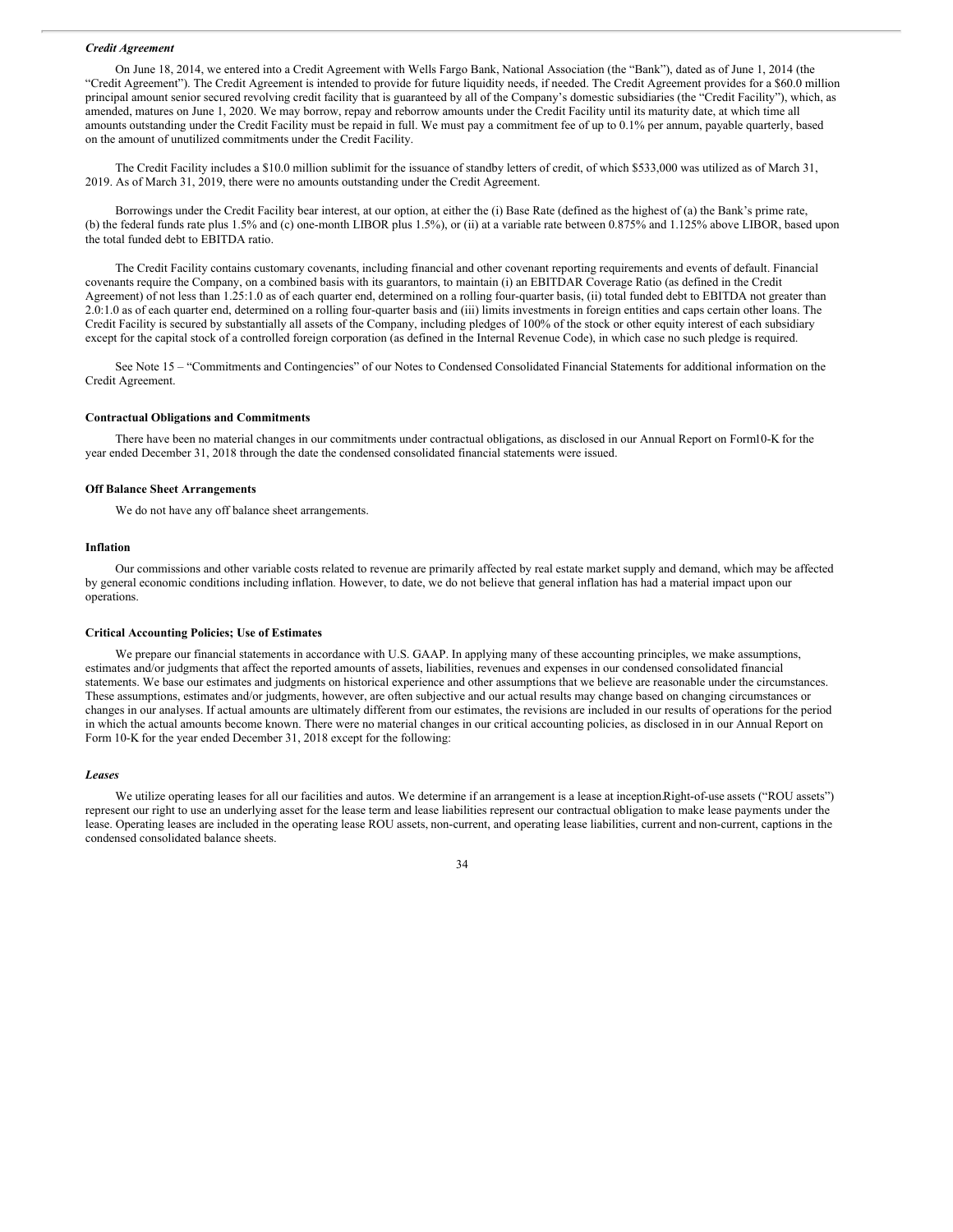Operating lease ROU assets and liabilities are recognized on the commencement date based on the present value of lease payments over the lease term. Lease agreements may contain periods of free rent or reduced rent, predetermined fixed increases in the minimum rent and renewal or termination options, all impacting the determination of the lease term and lease payments to be used in calculating the lease liability. We use the implicit rate in the lease when determinable. As most of our leases do not have a determinable implicit rate, we use a derived incremental borrowing rate based on borrowing options under our credit agreement. We apply a spread over treasury rates for the indicated term of the lease based on the information available on the commencement date of the lease. We typically lease general purpose built-out office space, which reverts to the lessor upon termination of the lease. Any payments for completed improvements, determined to be owed by the lessor, net of incentives received, are considered initial direct costs, which are recorded as an increase to the ROU asset and considered in the determination of the lease cost.

We have lease agreements with lease and non-lease components, which are accounted for as a single lease component. Lease cost is recognized on a straight-line basis over the lease term. Variable lease payments consist of common area costs, insurance, taxes and other lease related costs, which are determined principally based on billings from landlords.

# **Recent Accounting Pronouncements**

For information regarding recent accounting pronouncements, see Note 2 – "Accounting Policies and Recent Accounting Pronouncements" of our Notes to Condensed Consolidated Financial Statements. The accounting pronouncement related to leases had a material impact on the Company's consolidated balance sheets but did not have a material impact on the Company's condensed consolidated statements of net and comprehensive income. Although we do not believe any of the other accounting pronouncements listed in that note will have a significant impact on our business, we are still in the process of determining the impact some of the new pronouncements may have on our consolidated financial statements.

#### <span id="page-34-0"></span>**Item 3. Quantitative and Qualitative Disclosures About Market Risk**

We maintain a portfolio of investments in a variety of fixed and variable debt rate securities, including U.S. government and federal agency securities, corporate debt securities, asset backed securities and other. As of March 31, 2019, the fair value of investments in marketable securities, available-for-sale was \$196.1 million. The primary objective of our investment activity is to maintain the safety of principal, and to provide for future liquidity requirements while maximizing yields without significantly increasing risk. While some investments may be securities of companies in foreign countries, all investments are denominated and payable in U.S. Dollars. We do not enter into investments for trading or speculative purposes. While our intent is not to sell these investment securities prior to their stated maturities, we may choose to sell any of the securities for strategic reasons including, but not limited to, anticipated capital requirements, anticipation of credit deterioration, duration management and because a security no longer meets the criteria of the Company's investment policy. We do not use derivatives or similar instruments to manage our interest rate risk. We seek to invest in high quality investments. The weighted average rating (exclusive of cash and cash equivalents) was AA+ as of March 31, 2019. Maturities are maintained consistent with our short-, medium- and long-term liquidity objectives.

Currently, our portfolio of investments predominantly consists of fixed interest rate debt securities; however, a portion of our investment portfolio may consist of variable interest rate debt securities. Our investments in fixed interest rate debt securities are subject to market risk. Changes in prevailing interest rates may adversely or positively impact their fair market value should interest rates generally rise or fall. Accordingly, we also may have interest rate risk with variable interest rate debt securities as the income produced may decrease if interest rates fall. The following table sets forth the impact on the fair value of our investments as of March 31, 2019 from changes in interest rates based on the weighted average duration of the securities in our portfolio (in thousands):

|                          |                     | Approximate Change in<br>Fair Value of Investments |  |
|--------------------------|---------------------|----------------------------------------------------|--|
| Change in Interest Rates | Increase (Decrease) |                                                    |  |
| 2% Decrease              | S                   | 4.904                                              |  |
| 1% Decrease              |                     | 2,452                                              |  |
| 1% Increase              | S                   | (2,451)                                            |  |
| 2% Increase              |                     | (4,902)                                            |  |

Due to the nature of our business and the manner in which we conduct our operations, we believe we do not face any material interest rate risk with respect to other assets and liabilities, equity price risk or other market risks. The functional currency of our Canadian operations is the Canadian dollar. We are exposed to foreign currency exchange rate risk for the settlement of transactions of the Canadian operations as well as unrealized translation adjustments. To date, realized foreign currency exchange rate gains and losses have not been material.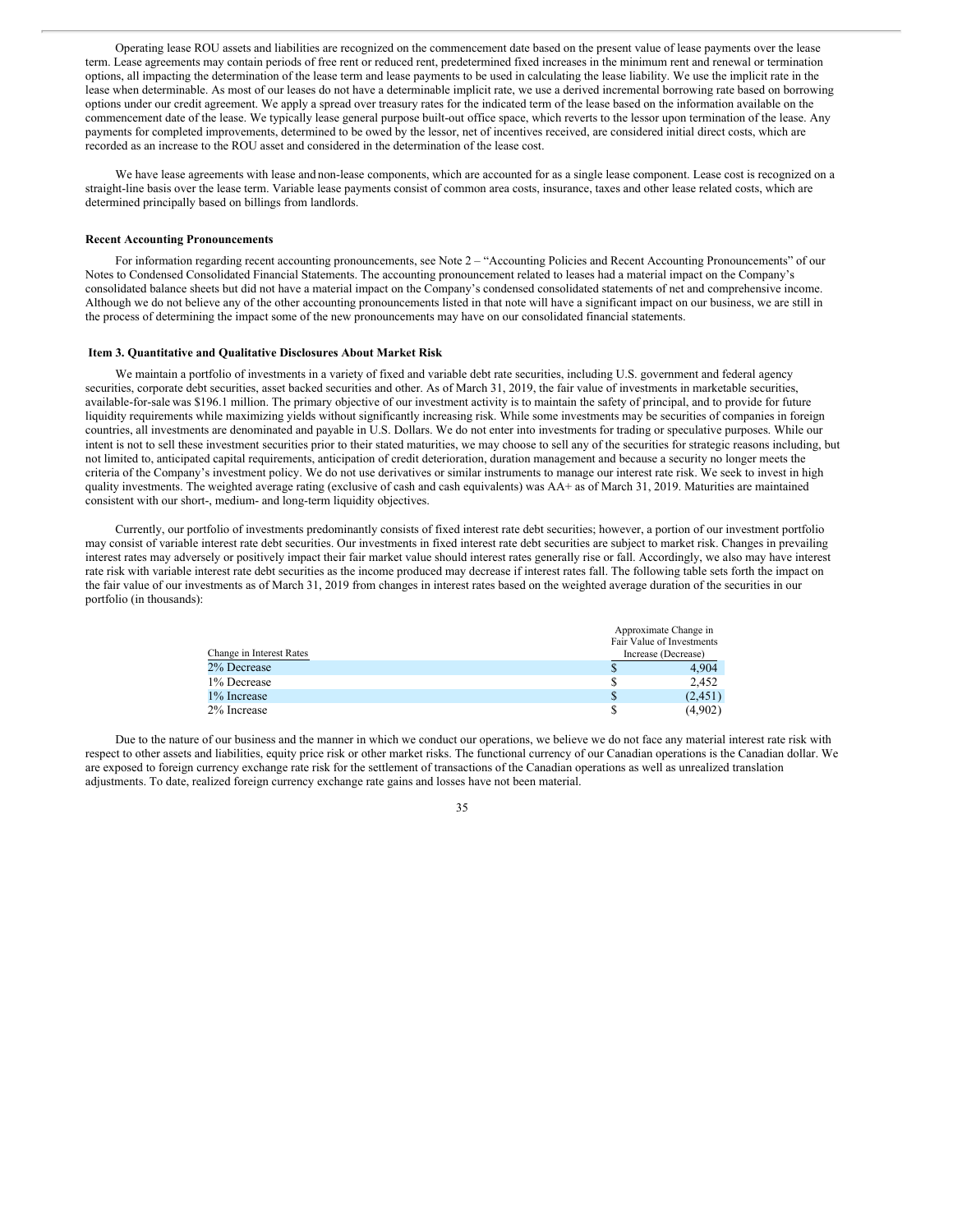#### <span id="page-35-0"></span>**Item 4. Controls and Procedures**

# **Evaluation of Disclosure Controls and Procedures**

As of March 31, 2019, our management, with the participation of our Chief Executive Officer and Chief Financial Officer, evaluated the effectiveness of our disclosure controls and procedures defined in Rules 13a-15(e) and 15d-15(e) under the Exchange Act. Based upon that evaluation, our Chief Executive Officer and Chief Financial Officer concluded that, as of March 31, 2019, our disclosure controls and procedures were effective in ensuring that material information required to be disclosed by us in the reports that we file or submit under the Exchange Act is recorded, processed, summarized and reported within the time periods specified in the Securities and Exchange Commission's rules and forms, including ensuring that such material information is accumulated by and communicated to our management, including our Chief Executive Officer and Chief Financial Officer, as appropriate to allow timely decisions regarding required disclosure.

The design of any system of control is based upon certain assumptions about the likelihood of future events, and there can be no assurance that any design will succeed in achieving its stated objectives under all future events, no matter how remote, or that the degree of compliance with the policies or procedures may not deteriorate. Because of its inherent limitations, disclosure controls and procedures may not prevent or detect all misstatements. Accordingly, even effective disclosure controls and procedures can only provide reasonable assurance of achieving their control objectives.

# **Changes in Internal Control over Financial Reporting**

There were no changes in our internal control over financial reporting during the quarter ended March 31, 2019 that have materially affected, or are reasonably likely to materially affect, our internal control over financial reporting.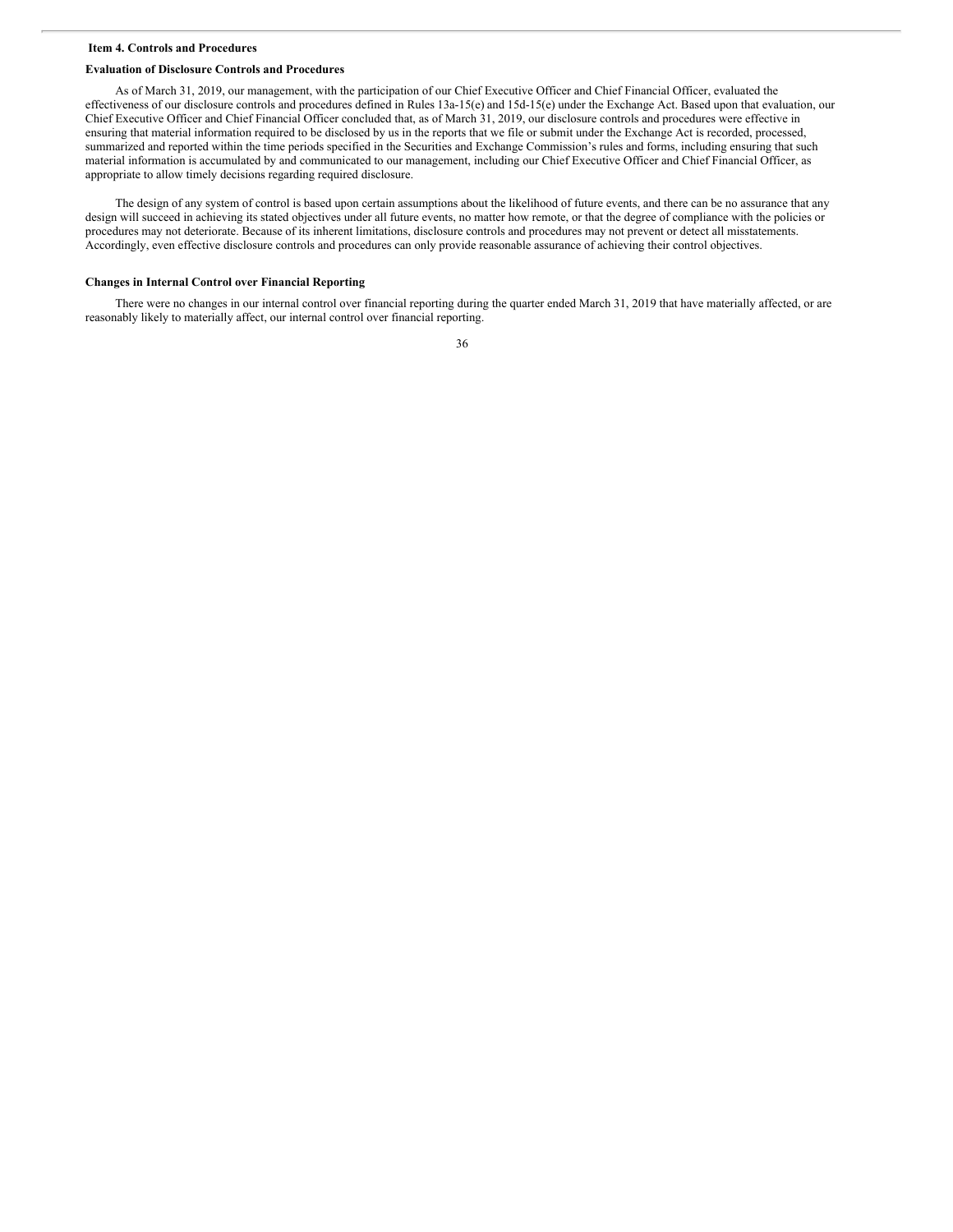# <span id="page-36-0"></span>**PART II. OTHER INFORMATION**

# <span id="page-36-1"></span>**Item 1. Legal Proceedings**

We are involved in claims and legal actions arising in the ordinary course of our business, some of which involve claims for damages that are substantial in amount. Most of these litigation matters are covered by insurance which contain deductibles, exclusions, claim limits and aggregate policy limits. Such litigation and other proceedings may include, but are not limited to, actions relating to commercial relationships, standard brokerage disputes like the alleged failure to disclose physical or environmental defects or property expenses or contracts, the alleged inadequate disclosure of matters relating to the transaction like the relationships among the parties to the transaction, potential claims or losses pertaining to the asset, vicarious liability based upon conduct of individuals or entities outside of our control, general fraud claims, conflicts of interest claims, employment law claims, including claims challenging the classification of our sales professionals as independent contractors, claims alleging violations of state consumer fraud statutes and intellectual property. While the ultimate liability for these legal proceedings cannot be determined, we review the need for our accrual for loss contingencies quarterly and record an accrual for litigation related losses where the likelihood of loss is both probable and estimable. We do not believe, based on information currently available to us, that the final outcome of these proceedings will have a material adverse effect on our consolidated financial position, results of operations or cash flows.

# <span id="page-36-2"></span>**Item 1A. Risk Factors**

There have been no material changes from the risk factors described in our Annual Report on Form10-K for the year ended December 31, 2018.

# <span id="page-36-3"></span>**Item 2. Unregistered Sales of Equity Securities and Use of Proceeds**

None.

#### <span id="page-36-4"></span>**Item 3. Defaults Upon Senior Securities**

None.

# <span id="page-36-5"></span>**Item 4. Mine Safety Disclosures**

Not Applicable.

# <span id="page-36-6"></span>**Item 5. Other Information**

None.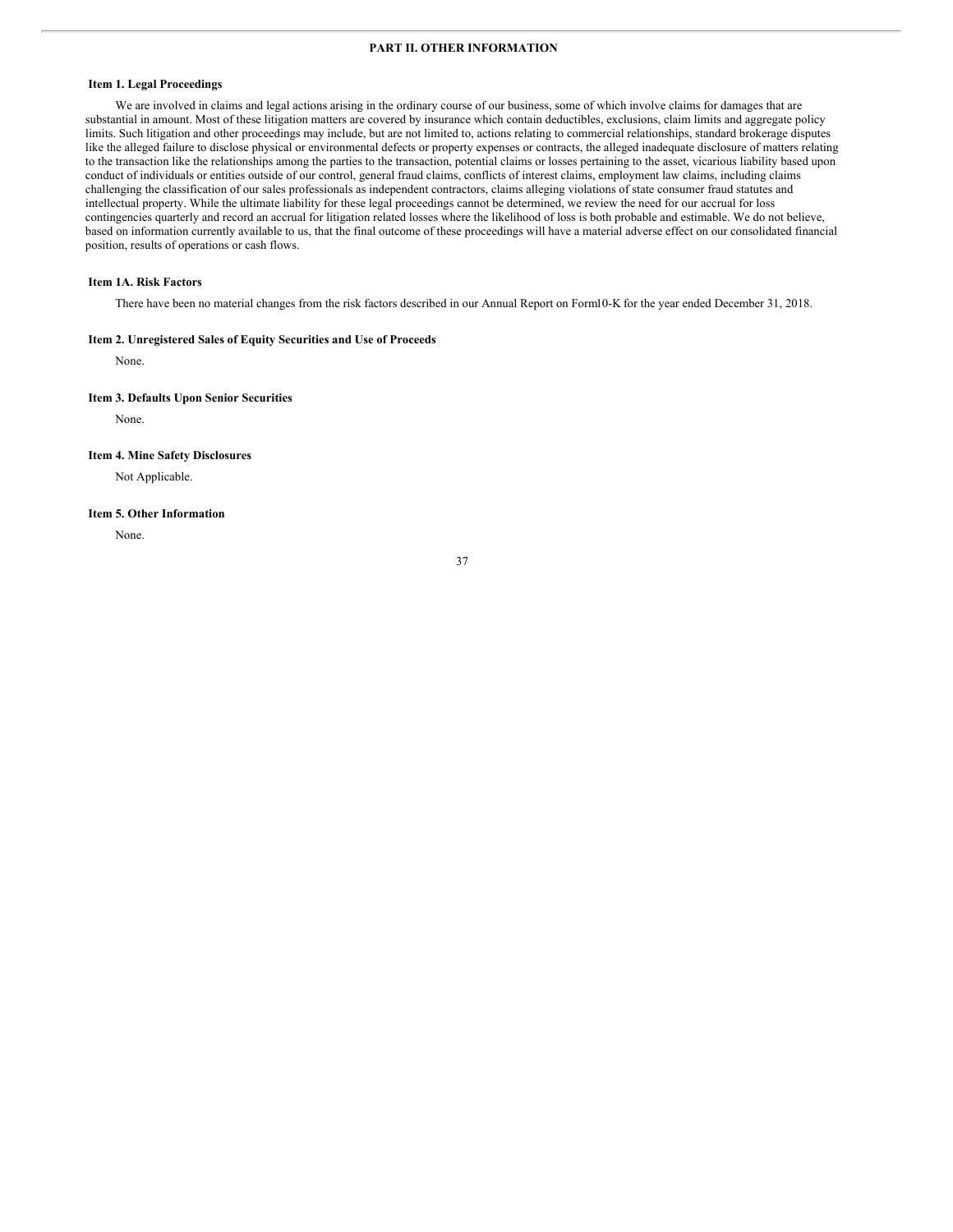# <span id="page-37-0"></span>**Item 6. Exhibits**

| Exhibit No.                                                     | Description                                                                                                                                                                                                                 |
|-----------------------------------------------------------------|-----------------------------------------------------------------------------------------------------------------------------------------------------------------------------------------------------------------------------|
| $10.22*$                                                        | Fourth Amendment to Credit Agreement, between the Company and Wells Fargo Bank, National Association dated as of March 22, 2019                                                                                             |
| $31.1*$                                                         | Certification of Chief Executive Officer pursuant to Rule 13a-14(a) under the Exchange Act, as adopted pursuant to Section 302 of the<br>Sarbanes-Oxley Act of 2002                                                         |
| $31.2*$                                                         | Certification of Chief Financial Officer pursuant to Rule 13a-14(a) under the Exchange Act, as adopted pursuant to Section 302 of the<br>Sarbanes-Oxley Act of 2002                                                         |
| $32.1**$                                                        | Certifications of Chief Executive Officer and Chief Financial Officer pursuant to Rule 13a-14(b) under the Exchange Act and 18 U.S.C.<br>Section 1350, as adopted pursuant to Section 906 of the Sarbanes-Oxley Act of 2002 |
| $101.$ INS*                                                     | <b>XBRL</b> Instance Document                                                                                                                                                                                               |
| 101.SCH*                                                        | <b>XBRL Taxonomy Extension Schema Document</b>                                                                                                                                                                              |
| $101.CAL*$                                                      | <b>XBRL Taxonomy Calculation Linkbase Document</b>                                                                                                                                                                          |
| $101.DEF*$                                                      | <b>XBRL Taxonomy Extension Definition Document</b>                                                                                                                                                                          |
| $101.LAB*$                                                      | XBRL Taxonomy Label Linkbase Document                                                                                                                                                                                       |
| 101.PRE*                                                        | <b>XBRL Taxonomy Presentation Linkbase Document</b>                                                                                                                                                                         |
| $\mathbf{a}$ and $\mathbf{a}$ and $\mathbf{a}$ and $\mathbf{a}$ |                                                                                                                                                                                                                             |

**\*** Filed herewith.

**\*\*** Furnished, not filed.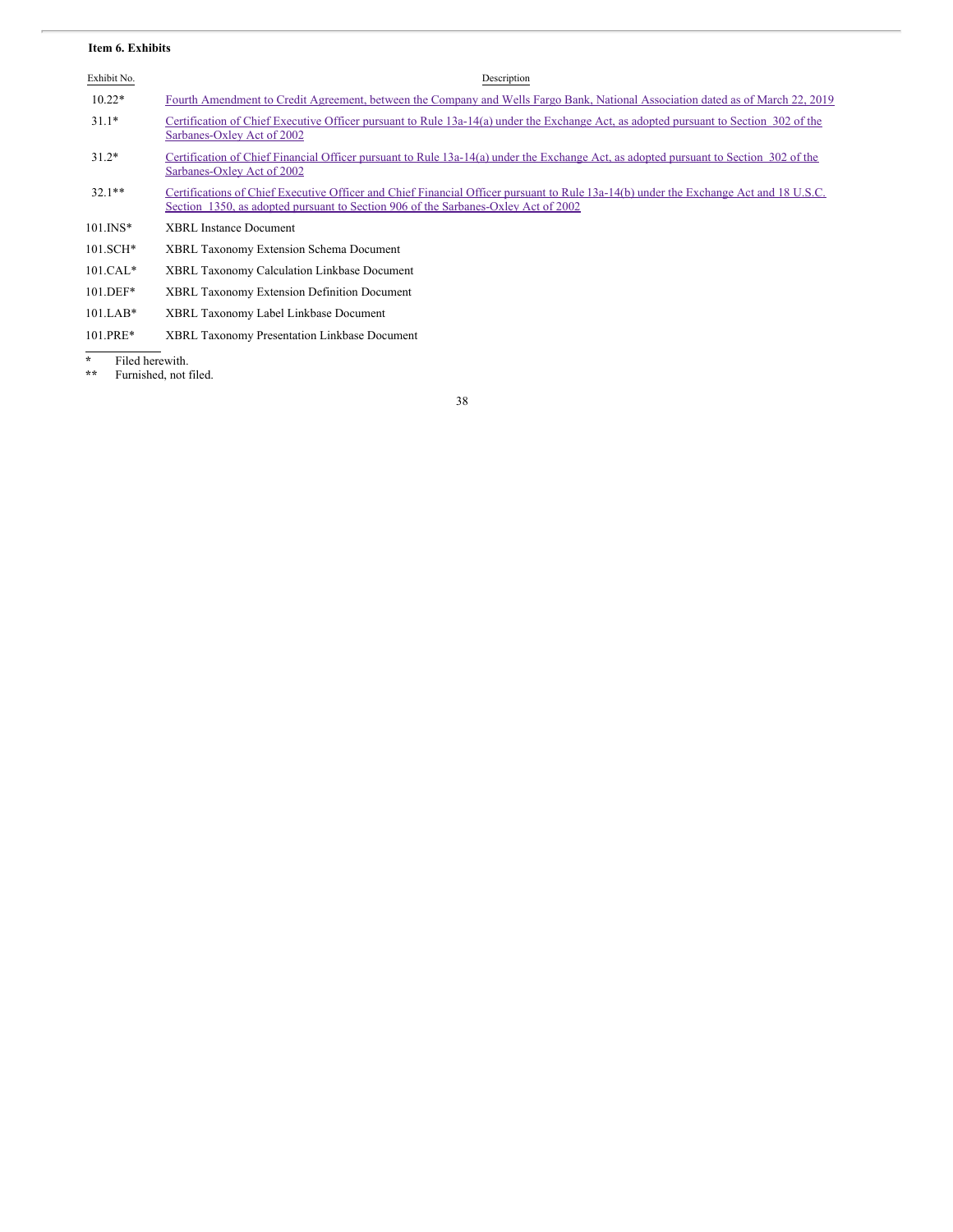# <span id="page-38-0"></span>**SIGNATURES**

Pursuant to the requirements of the Securities Exchange Act of 1934, the registrant has duly caused this report to be signed on its behalf by the undersigned thereunto duly authorized.

**Marcus & Millichap, Inc**.

Date: May 10, 2019 By: /s/ Hessam Nadji

Hessam Nadji President and Chief Executive Officer (Principal Executive Officer)

Date: May 10, 2019 By: /s/ Martin E. Louie

Martin E. Louie Chief Financial Officer (Principal Financial Officer)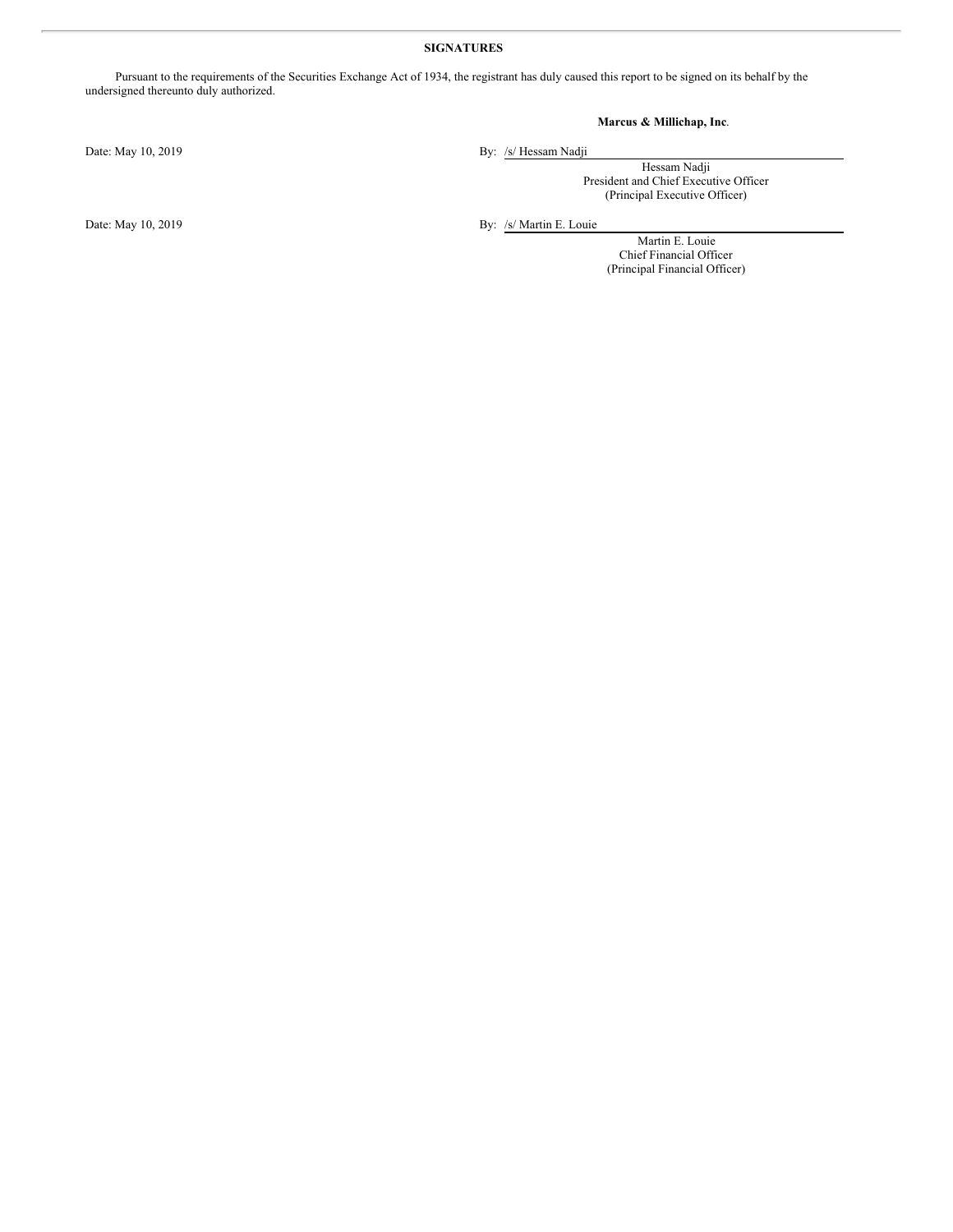## FOURTH AMENDMENT TO CREDIT AGREEMENT

<span id="page-39-0"></span>THIS FOURTH AMENDMENT TO CREDIT AGREEMENT (this "Amendment") is entered into as of March 22, 2019, by and between MARCUS & MILLICHAP, INC., a Delaware corporation ("Borrower"), and WELLS FARGO BANK, NATIONAL ASSOCIATION ("Bank").

# **RECITALS**

WHEREAS, Borrower is currently indebted to Bank pursuant to the terms and conditions of that certain Credit Agreement between Borrower and Bank dated as of June 1, 2014, as amended from time to time ("Credit Agreement").

WHEREAS, Bank and Borrower have agreed to certain changes in the terms and conditions set forth in the Credit Agreement and have agreed to amend the Credit Agreement to reflect said changes.

NOW, THEREFORE, for valuable consideration, the receipt and sufficiency of which are hereby acknowledged, the parties hereto hereby agree as follows:

1. Amendment. Section 5.6. of the Credit Agreement is hereby deleted in its entirety, and the following substituted therefor:

"SECTION 5.6. LOANS, ADVANCES, INVESTMENTS. With respect to Borrower and the other Obligors on a combined basis, make any loans or advances to or investments in any person or entity, except for (i) loans, advances and investments to or in one or more persons or entities, which are considered employees or independent contractors up to an aggregate amount not to exceed \$45,000,000 outstanding at any one time (in addition to acquisitions allowed under Section 5.4 above), (ii) loans, advances and investments to or in non-Obligor entities that are organized outside the United States up to an aggregate amount not to exceed \$20,000,000 outstanding at any one time, and (iii) investments in marketable securities pursuant to Borrower's investment policy as approved by its Board of Directors from time to time."

2. Affirmation. Except as specifically provided herein, all terms and conditions of the Credit Agreement remain in full force and effect, without waiver or modification. All terms defined in the Credit Agreement shall have the same meaning when used in this Amendment. This Amendment and the Credit Agreement shall be read together, as one document.

3. Borrower Representations and Certifications. Borrower hereby remakes all representations and warranties contained in the Credit Agreement and reaffirms all covenants set forth therein. Borrower further certifies that as of the date of this Amendment there exists no Event of Default as defined in the Credit Agreement, nor any condition, act or event which with the giving of notice or the passage of time or both would constitute any such Event of Default.

[Signatures are on Next Page]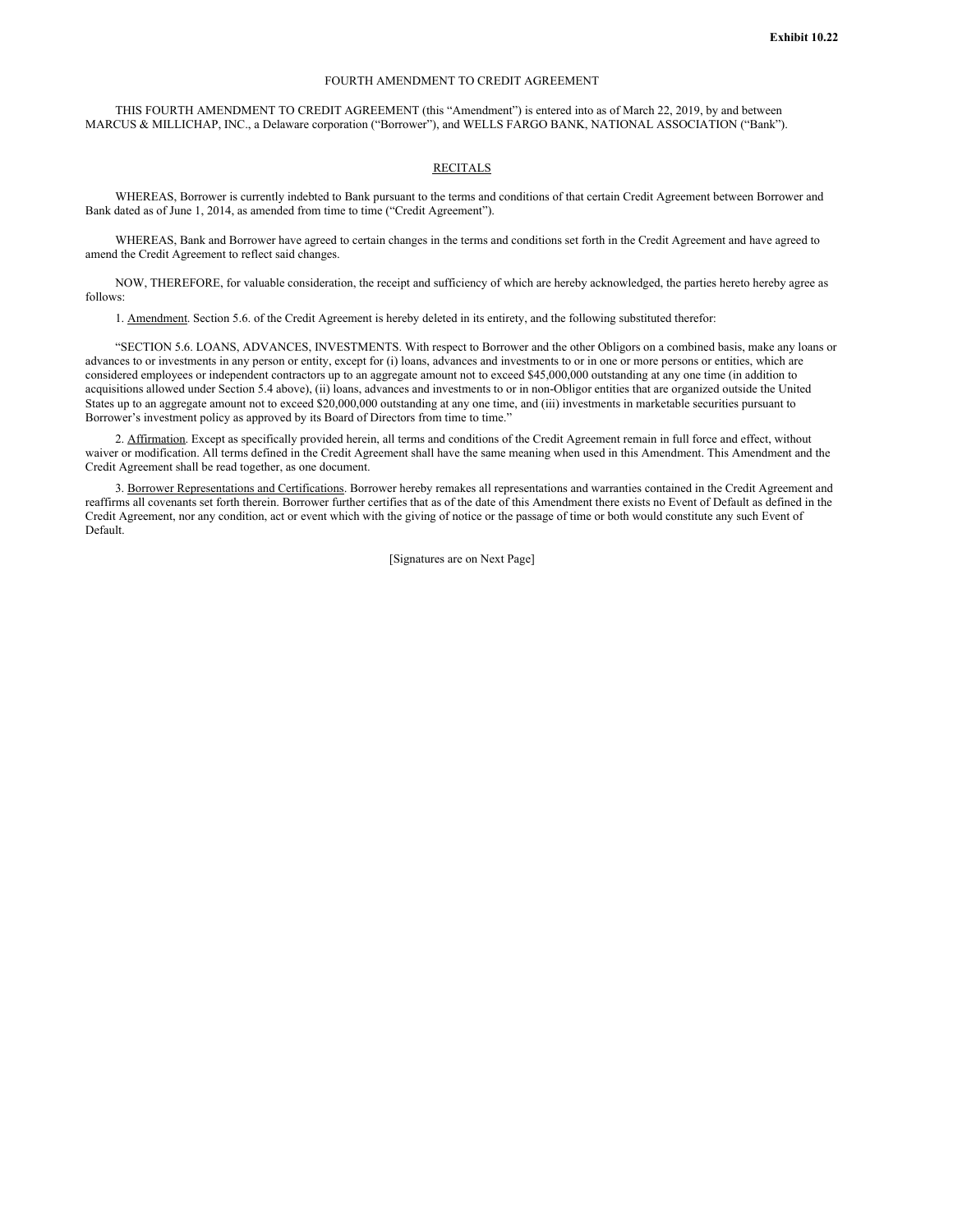IN WITNESS WHEREOF, the parties hereto have caused this Amendment to be executed as of the day and year first written above.

2

By. /s/ Martin E. Louie By: /s/ Jamie Chen<br>Name: Martin E. Louie By: /s/ Jamie Chen<br>Name: Martin E. Louie By: /s/ Jamie Chen Name: Martin E. Louie Chen<br>
Title: Senior Vice President and CFO<br>
Title: Senior Vice President and CFO<br>
Title: Senior Vice President Title: Senior Vice President and CFO

By: /s/ Kurl Schwarz

Name: Kurl Schwarz

Title: Vice President Finance and Chief Accounting Officer

MARCUS & MILLICHAP, INC. WELLS FARGO BANK, NATIONAL ASSOCIATION

- 
-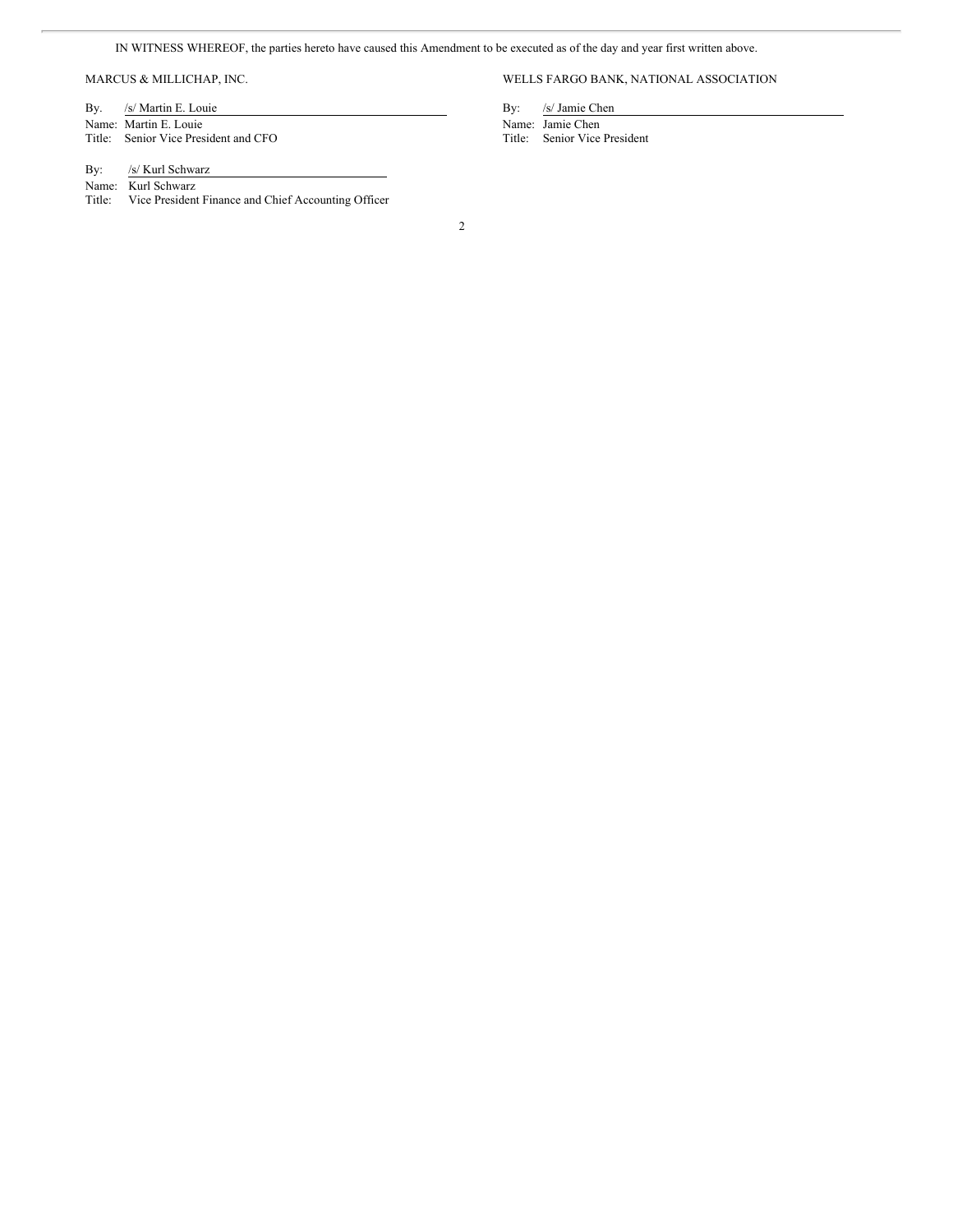# **Certification of Chief Executive Officer of Marcus & Millichap, Inc**. **pursuant to Rule 13a-14(a) under the Exchange Act, as adopted pursuant to Section 302 of the Sarbanes-Oxley Act of 2002**

<span id="page-41-0"></span>I, Hessam Nadji, certify that:

- 1. I have reviewed this quarterly report on Form10-Q of Marcus & Millichap, Inc.;
- 2. Based on my knowledge, this report does not contain any untrue statement of a material fact or omit to state a material fact necessary to make the statements made, in light of the circumstances under which such statements were made, not misleading with respect to the period covered by this report;
- 3. Based on my knowledge, the financial statements, and other financial information included in this report, fairly present in all material respects the financial condition, results of operations and cash flows of the registrant as of, and for, the periods presented in this report;
- 4. The registrant's other certifying officer(s) and I are responsible for establishing and maintaining disclosure controls and procedures (as defined in Exchange Act Rules 13a-15(e) and 15d-15(e)) and internal control over financial reporting (as defined in Exchange Act Rules13a-15(f) and 15d-15(f)) for the registrant and have:
	- a) Designed such disclosure controls and procedures, or caused such disclosure controls and procedures to be designed under our supervision, to ensure that material information relating to the registrant, including its consolidated subsidiaries, is made known to us by others within those entities, particularly during the period in which this report is being prepared;
	- b) Designed such internal control over financial reporting, or caused such internal control over financial reporting to be designed under our supervision, to provide reasonable assurance regarding the reliability of financial reporting and the preparation of financial statements for external purposes in accordance with generally accepted accounting principles;
	- c) Evaluated the effectiveness of the registrant's disclosure controls and procedures and presented in this report our conclusions about the effectiveness of the disclosure controls and procedures, as of the end of the period covered by this report based on such evaluation; and
	- d) Disclosed in this report any change in the registrant's internal control over financial reporting that occurred during the registrant's most recent fiscal quarter (the registrant's fourth fiscal quarter in the case of an annual report) that has materially affected, or is reasonably likely to materially affect, the registrant's internal control over financial reporting; and
- 5. The registrant's other certifying officer(s) and I have disclosed, based on our most recent evaluation of internal control over financial reporting, to the registrant's auditors and the audit committee of the registrant's board of directors (or persons performing the equivalent functions):
	- a) All significant deficiencies and material weaknesses in the design or operation of internal control over financial reporting which are reasonably likely to adversely affect the registrant's ability to record, process, summarize and report financial information; and
	- b) Any fraud, whether or not material, that involves management or other employees who have a significant role in the registrant's internal control over financial reporting.

Date: May 10, 2019 /s/ Hessam Nadji

Hessam Nadji President and Chief Executive Officer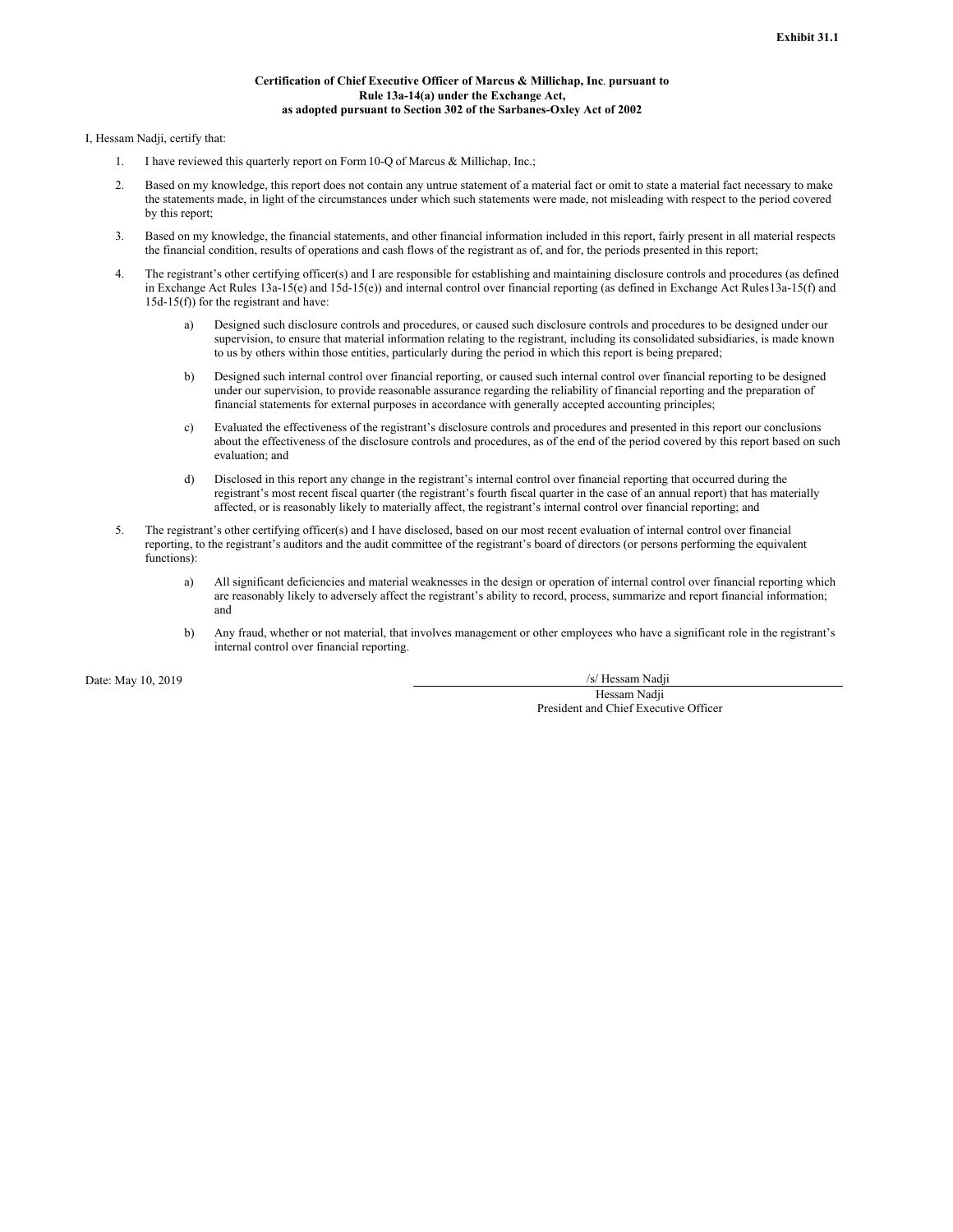# **Certification of Chief Financial Officer of Marcus & Millichap, Inc. pursuant to Rule 13a-14(a) under the Exchange Act, as adopted pursuant to Section 302 of the Sarbanes-Oxley Act of 2002**

<span id="page-42-0"></span>I, Martin E. Louie, certify that:

- 1. I have reviewed this quarterly report on Form10-Q of Marcus & Millichap, Inc.;
- 2. Based on my knowledge, this report does not contain any untrue statement of a material fact or omit to state a material fact necessary to make the statements made, in light of the circumstances under which such statements were made, not misleading with respect to the period covered by this report;
- 3. Based on my knowledge, the financial statements, and other financial information included in this report, fairly present in all material respects the financial condition, results of operations and cash flows of the registrant as of, and for, the periods presented in this report;
- 4. The registrant's other certifying officer(s) and I are responsible for establishing and maintaining disclosure controls and procedures (as defined in Exchange Act Rules 13a-15(e) and 15d-15(e)) and internal control over financial reporting (as defined in Exchange Act Rules13a-15(f) and 15d-15(f)) for the registrant and have:
	- a) Designed such disclosure controls and procedures, or caused such disclosure controls and procedures to be designed under our supervision, to ensure that material information relating to the registrant, including its consolidated subsidiaries, is made known to us by others within those entities, particularly during the period in which this report is being prepared;
	- b) Designed such internal control over financial reporting, or caused such internal control over financial reporting to be designed under our supervision, to provide reasonable assurance regarding the reliability of financial reporting and the preparation of financial statements for external purposes in accordance with generally accepted accounting principles;
	- c) Evaluated the effectiveness of the registrant's disclosure controls and procedures and presented in this report our conclusions about the effectiveness of the disclosure controls and procedures, as of the end of the period covered by this report based on such evaluation; and
	- d) Disclosed in this report any change in the registrant's internal control over financial reporting that occurred during the registrant's most recent fiscal quarter (the registrant's fourth fiscal quarter in the case of an annual report) that has materially affected, or is reasonably likely to materially affect, the registrant's internal control over financial reporting; and
- 5. The registrant's other certifying officer(s) and I have disclosed, based on our most recent evaluation of internal control over financial reporting, to the registrant's auditors and the audit committee of the registrant's board of directors (or persons performing the equivalent functions):
	- a) All significant deficiencies and material weaknesses in the design or operation of internal control over financial reporting which are reasonably likely to adversely affect the registrant's ability to record, process, summarize and report financial information; and
	- b) Any fraud, whether or not material, that involves management or other employees who have a significant role in the registrant's internal control over financial reporting.

Date: May 10, 2019 /s/ Martin E. Louie

Martin E. Louie Chief Financial Officer